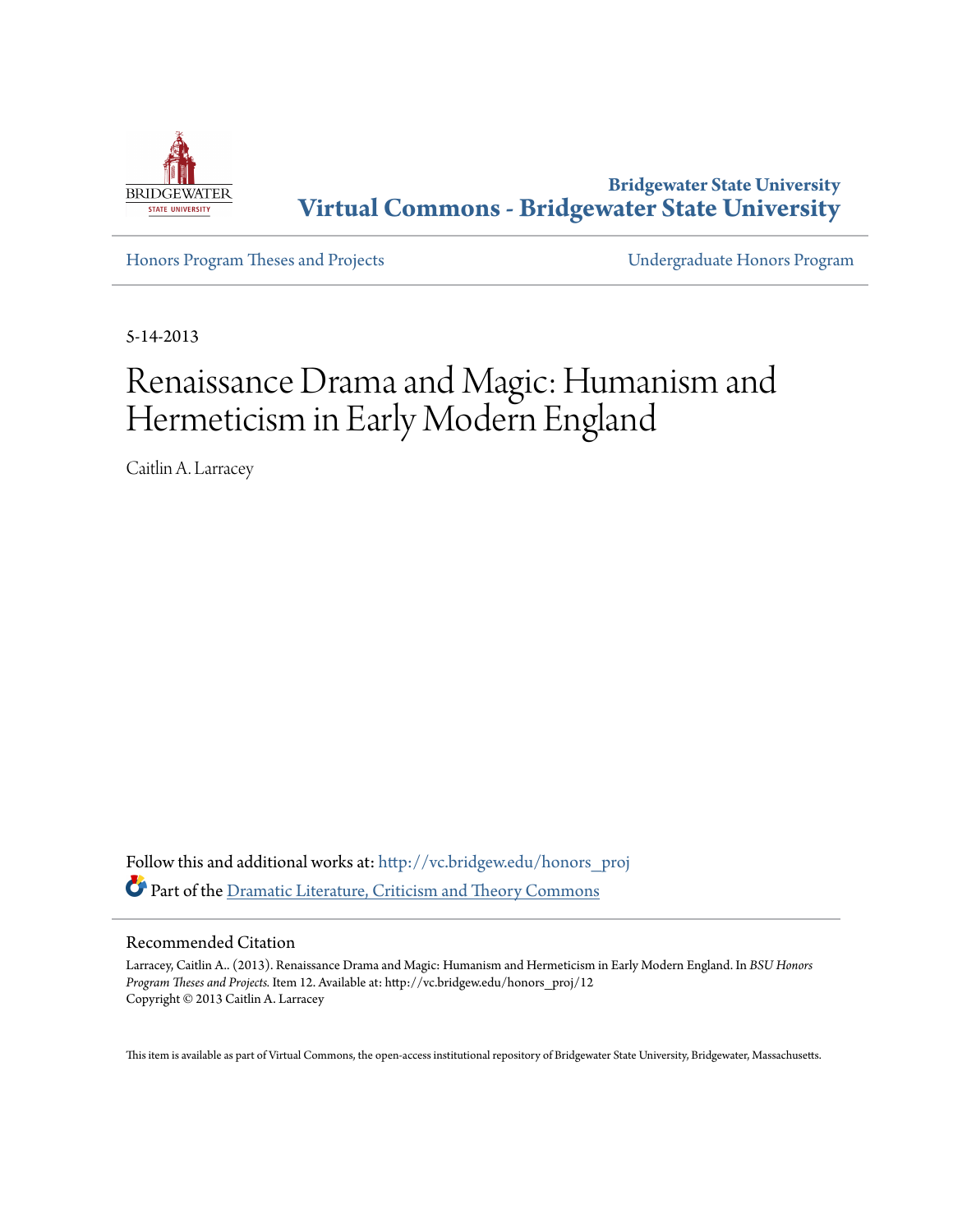Renaissance Drama and Magic: Humanism and Hermeticism in Early Modern England

Caitlin A. Larracey

Submitted for Partial Completion of the Requirements for Commonwealth Honors in English

> Bridgewater State University May 14, 2013

> > Dr. James Crowley, Thesis Director Dr. Michael McClintock, Committee Member Dr. Jadwiga Smith, Committee Member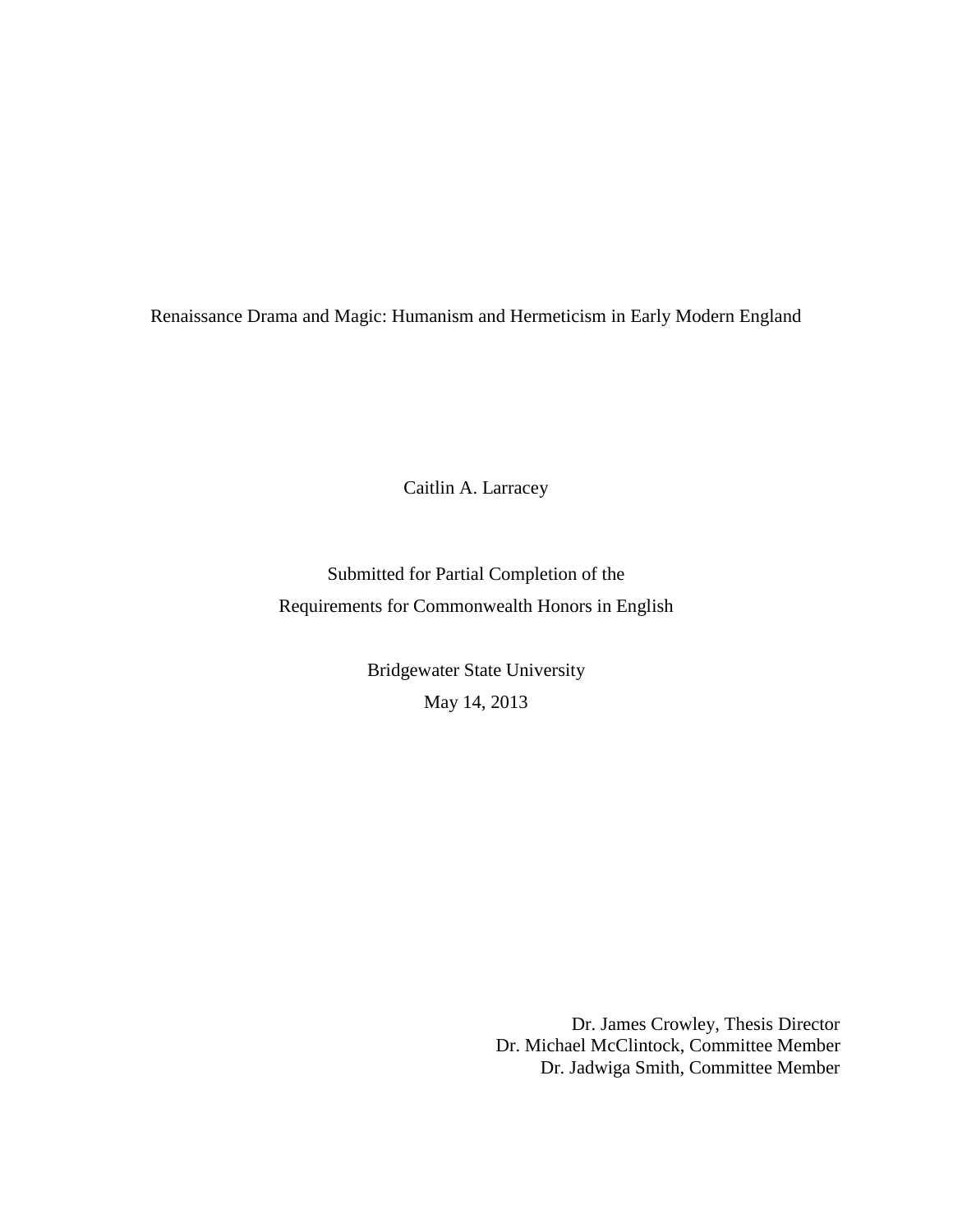With deals made with the devil, the promise of base metals turned into gold, and charms cast over beasts, humans, and spirits, magic has a profound role in the drama of Early Modern England. Even more than magic, be it black or white, the magus repeatedly takes center stage in front of Elizabethan and Jacobean audiences. There exists a fascination in the period with unnatural or supernatural powers, especially in light of the reputations of figures such as the physician-magicians John Dee and Simon Forman, and even King James I. Yet the magic and magician that emerge in principal plays such as Christopher Marlowe's *Doctor Faustus* (1592- 93), Ben Jonson's *The Alchemist* (1610), and William Shakespeare's *The Tempest* (1611) draw from numerous, at times conflicting, sources of magical philosophy, from that of the natural to the demonic, and the learned to the popular. Furthermore, along the course of these dramas occurs a shift from the tragic danger of magic tied to sin and ungodliness, to the counterfeit "magic" tied to avarice and lust, and finally to the at times unbalanced, ultimately abjured, but still positive and productive magic tied to growth and virtue.

There are numerous other plays that treat magical philosophy and what constitutes magic in the Renaissance mind. Placing the work of Marlowe, Jonson, and Shakespeare in the context of the larger body of Tudor, Elizabethan, and Jacobean drama reveals how each respective play diverges from traditional approaches to magic.For example, John Bale's *King Johan* (its composition beginning in 1538) shows the Roman Catholic Pope to be a conjurer; magic here relates to perceived heresy far more than to a recognizable system of thought. Marlowe's presentation of magic is related to his other works that criticize major systems of thought, such as humanism or religion in *Tamburlaine the Great* and *The Jew of Malta*. To analyze Jonson's discussion of magic, it is necessary to place *The Alchemist* against some of his masques, such as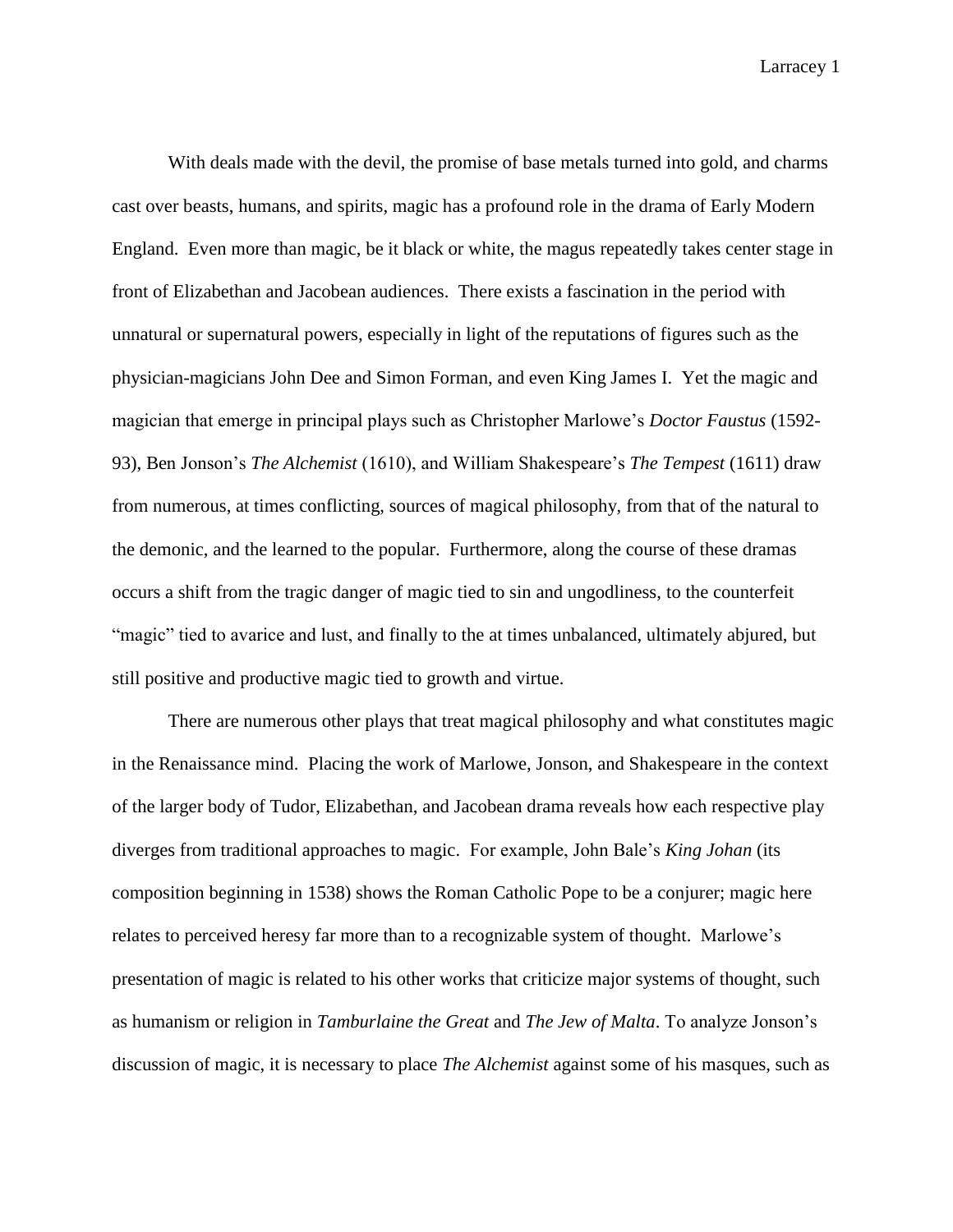*The Masque of Queens* (1609), *Mercury Vindicated from the Alchemists at Court* (1616), and *The Fortunate Isles, and Their Union* (1624), and to acknowledge his purpose in the production of material specifically for the occult-minded James. Among all of these works, there are varied presentations of humanism, as well as overlapping and contradicting systems of magic.

There is a strong opposition between what constitutes witchcraft and what falls under the broader categories of learned, nearly scientific and certainly philosophical magic, such as Hermeticism and Cabalism. While Hermeticism and Cabalism were not as frequently discussed as witchcraft or alchemy, and thus were more underground systems of thought, those studying or analyzing them generally (though not always) took care to distinguish their purpose from popular magic.Witchcraft, centered on the idea of a pact made with the devil for malevolent purposes, forms the basis for the popular conceptualization of magic (Larner 80; Szőnyi 1). The witch does not need intensive study or significant education to pursue magic, drawing his or (more often) her power from demons, something that will complicate Faustus's potential position as a learned, humanist magus. Additionally, this popular view of magician as witch is that which affirmers of philosophical magic need to overcome. Gnosticism, another type of mystical thinking, focuses entirely on self-knowledge and learning as the only form of potential salvation; additionally, the separation of the emanations and demiurge from God and the subsequent feeling of pantheism (Arendzen) make Gnosticism problematic for humanist dramatists and those seeking to legitimize magical philosophy within existing Christian doctrine. Conversely, Hermetism stems from the *Corpus Hermeticum* and *Asclepius*, texts attributed to an Egyptian magus thought to be contemporaneous with Moses, Hermes Trismegistus. The Hermetic texts primarily concern the potential for man to access secrets of nature in order to pursue a degree of power and understanding akin to that of the prelapsarian man. As Barbara Traister observes,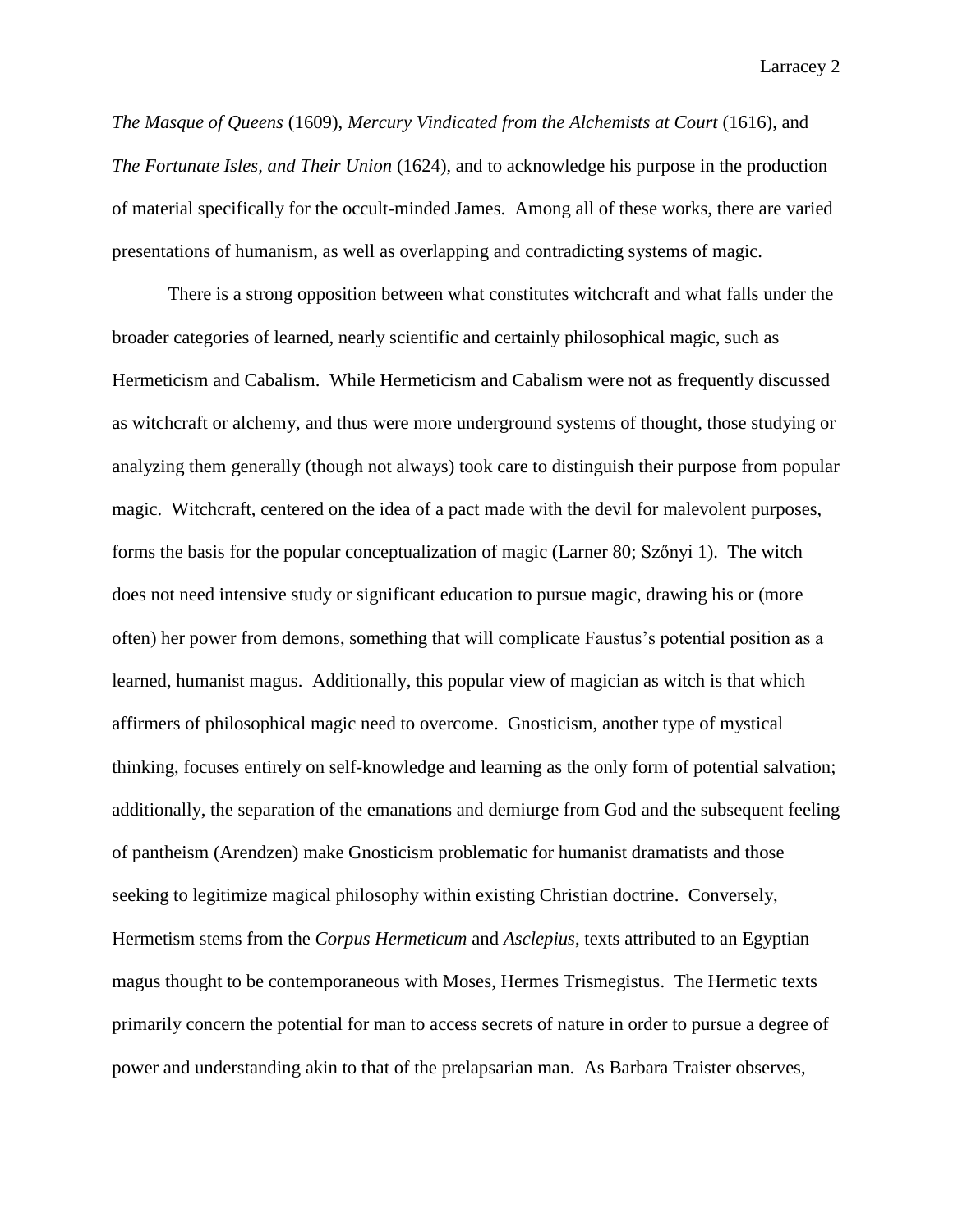man achieves this amount of control mainly through a combination of study and theurgy, the actual practice of magic (8). Hermeticism refers to these texts and practices in combination with the interpretations of later thinkers: principally, Neoplatonists, but also alchemists, Cabalists, and thinkers of other "esoteric systems" (Shumaker 293). Furthermore, as J. S. Gill has shown through his article, Hermetic and Hermeticist thinking was brought to in England by 1547, illustrating the presence of more learned magic among the popular conceptions of magical thought.

There has been extensive criticism of *Faustus*, *The Alchemist*, and *The Tempest*, their ties to Hermeticism, and the tension between the white magus and the lures of demonic magic and fraudulent alchemy; critics, however, largely have not deliberately and explicitly examined Hermeticist thought in conjunction with Christian humanism. Humanism, at its fundamental level, perpetuates the idea of man's ability to construct consciously a more virtuous society. Humanism is similar to Hermeticism as that which is more virtuous and perfect is man before the fall and the society of the Garden of Eden: "Magic powers were gained by restoring the magician to the prelapsarian status of man as the complete image of his creator" in order to do God's work (Gibbons 39). The magus and the humanist should have a holier position and purpose in order to gain power. Also similar to Hermeticism is the precept that virtue is attainable through learning. As Francis Yates has discussed, Pico della Mirandola and Marsilio Ficino, prominent Renaissance humanists, worked intensively with Hermetic and, for Pico, also Cabalist texts, often believing them to have importance and value comparable to the work of Aristotle or Plato. An analysis of humanism together with Hermeticism informs the role of Faustus, Subtle, and Prospero, and the magus in general, and how he plays into his respective dramatic world.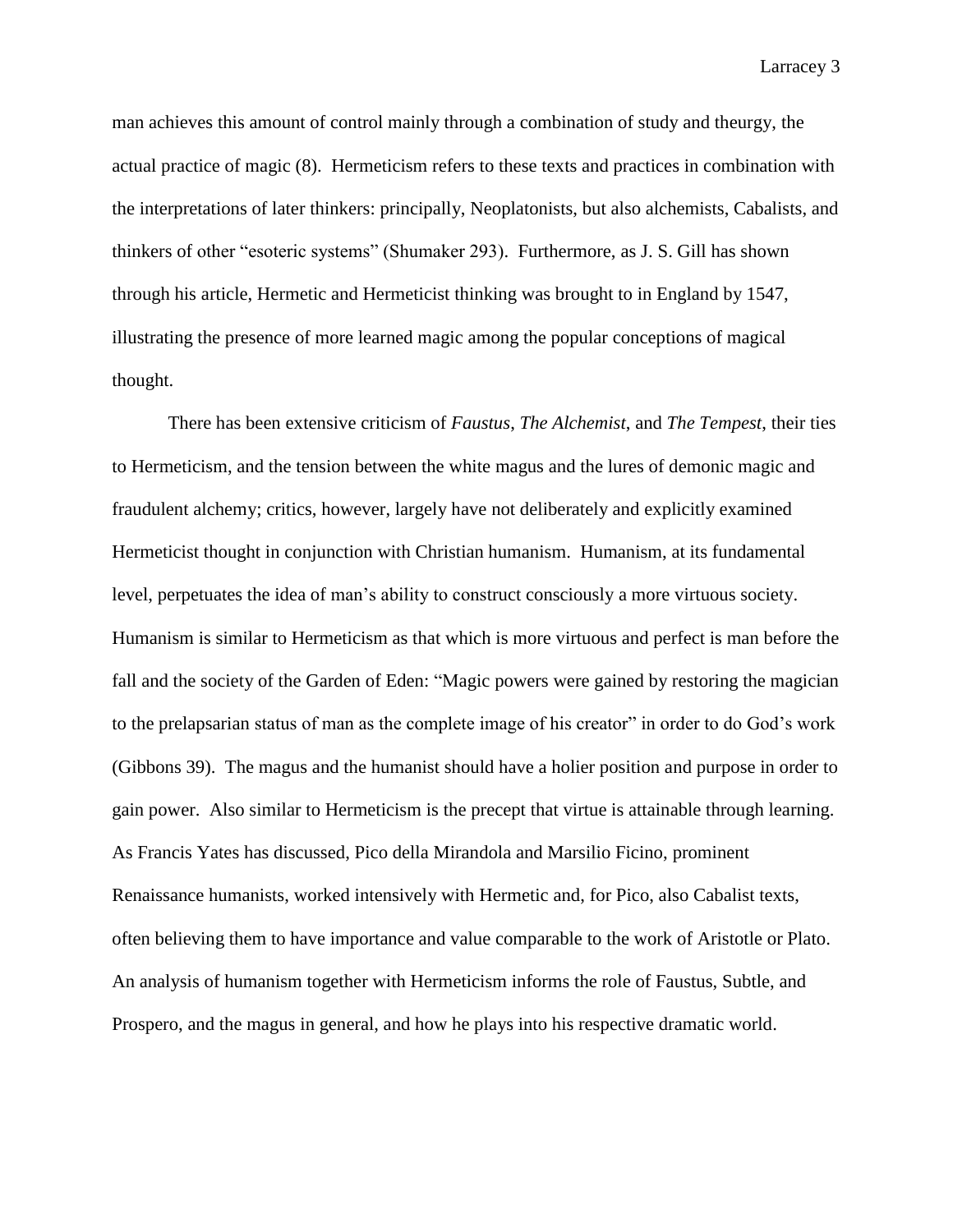While magic as it is traditionally understood, whether as witchcraft or philosophical magic, is not immediately present in *King Johan*, the play does address superstition and sorcery. Written during the reigns of Henry VIII, Mary, and Elizabeth I, John Bale's *King Johan* is a vitriolic, anti-Catholic play in support of England's break from the Church. Unlike the Elizabethan and Jacobean dramatists, Bale assigns Roman Catholicism to the realm of superstition, almost as its own form of witchcraft, and characterizes the Pope as a witch. At the start of the play, Englande, a widow "ungodly usyd"  $(I.23)^1$ , approaches King Johan with a demand that he address and prohibit the "vyle cerymonyes" (I.73) of the Pope, the "wyld bore of Rome" (I.71). Yet, the anger against the Church and the Pope escalates when Bale makes it clear that Catholicism is not only heretical but also superstitious, and the Pope akin to a black magician. Responding to Englande's diatribe against the Pope and his "monstres bestyall" (I.84), Sedicyon, a follower of the Pope, states, "Hold yowr peace, ye whore, or ellys, by masse, I trowe, / I shall cawse the Pope to curse the a black as a crowe" (I.87-8). The start of the play systematically removes all legitimacy of Catholicism as a religion. It is ungodly, vyle, wyld, and bestyall, unlike Anglicanism's perceived purity. The Pope no longer has holy powers as God's highest representative on Earth, but rather he can curse England. The concept of the curse is one assigned to witchcraft; by relegating Catholicism to a form of witchcraft, Bale seeks to validate England's break from the Church of Rome. King Johan questions, "Might he not under the pretence of holynes / Cawse yow to consent to much ungodlyness?" (I.548-9). The Pope is not only witchlike in his ability to curse but also demonic in his seduction of others to ungodliness.

The presentation of the Pope, otherwise called Usurpid Power, as a witch does not emerge solely from outsiders' projections (Englande, Sedicyon, King Johan). Toward the end of

 $\overline{\phantom{a}}$ 

<sup>&</sup>lt;sup>1</sup> John Bale. *King Johan. Four Morality Plays*. Ed. Peter Happé. Middlesex, England: Penguin Classics, 1987. Print. All citations refer to act and then line number in this edition.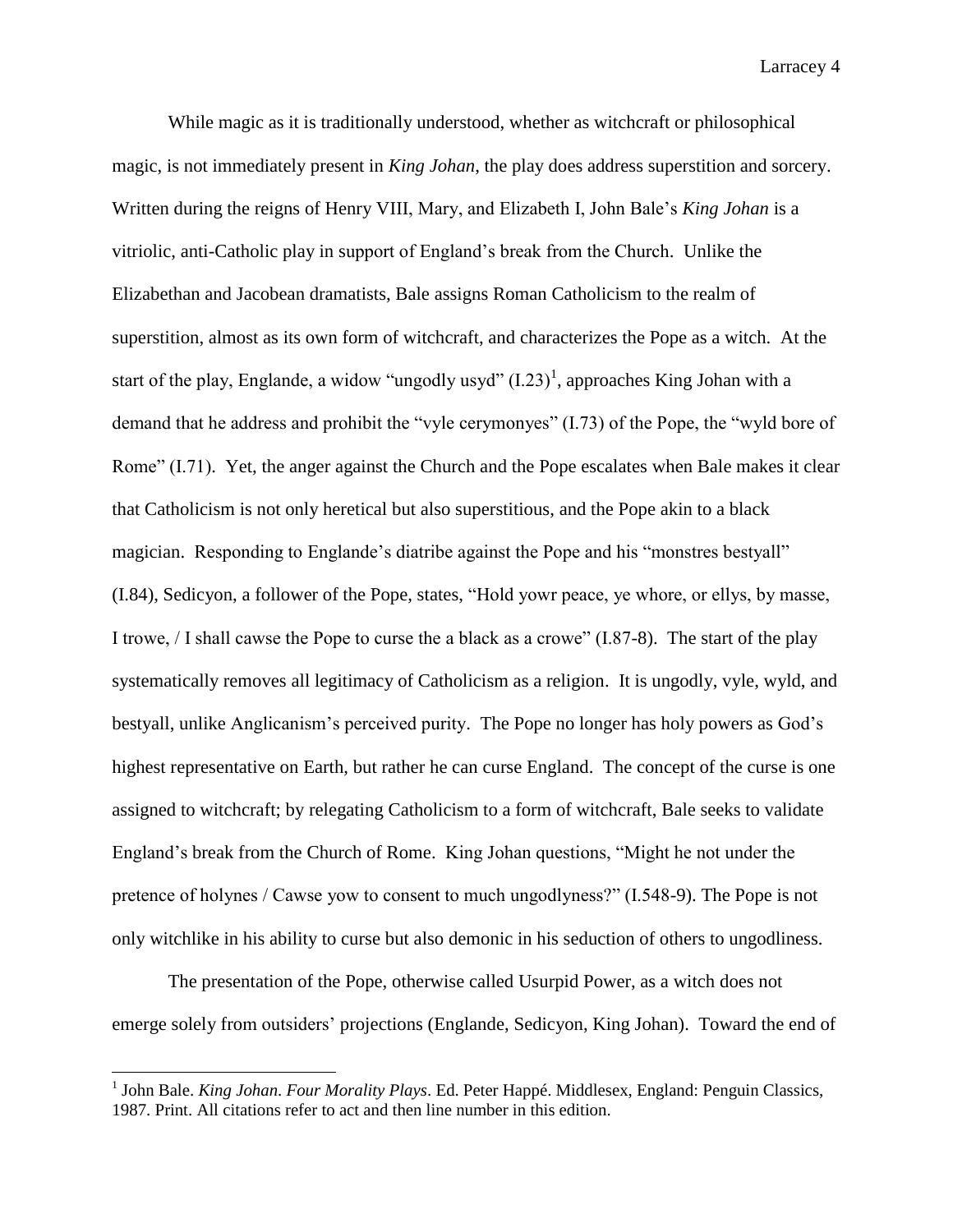the first act, the Pope uses the word curse to describe his actions against Johan. Furthermore, he does not only use the declaration as the means by which to curse, but also has materials with which to curse: "Here I do curse hym with crosse, boke, bell, and candle" (I.1035). The notion that the rituals of the Catholic Church are superstitious emerges earlier with Dissymulaycyon's statements of "*Pater noster* I pray God bryng hym sone to his grave" (I.643), and "The dead sayntes shall shewe both visyons and myracles; / With images and rellyckes we shall work serracles" (I.996-997). Bale continually subverts Catholic rituals and undermines traditions crafted by men. The reference to the "*Pater noster*," the Lord's prayer, and the use of its Latin name (Latin being the language of the Church) through dialogue in which someone calls for the death of a king, particularly reveals Bale's antipathy towards the Church. Yet, the culmination of his subversion lies in the Pope's longer curse against King Johan. Within this passage, the Pope carefully lays out his curse with the holy relics of Catholicism becoming the means by which to cast a spell:

> As this burning flame goth from this candle in sight, I wyll God to put hym from his eternal lyght; I take hym from Crist, and after the sownd of this bell,

Both body and sowle I geve hym to the devyll of hell. (I.1041-3)

After his curse, the Pope then gives Sedicyon, Dissymulacyon, and Private Wealth "my powr my full autoryte" (I.1051) to ensure the fall of King Johan. The Pope seeks to damn the King through the highly blasphemous rhetoric of the curse. Here, the Pope assumes the power to command God, to remove Johan from Christ, and to damn physically and spiritually a king. His title of "Usurpid Power" refers not only to civil power, meaning his assumption of greater authority over the British king, but also to religious power as he sees himself as more powerful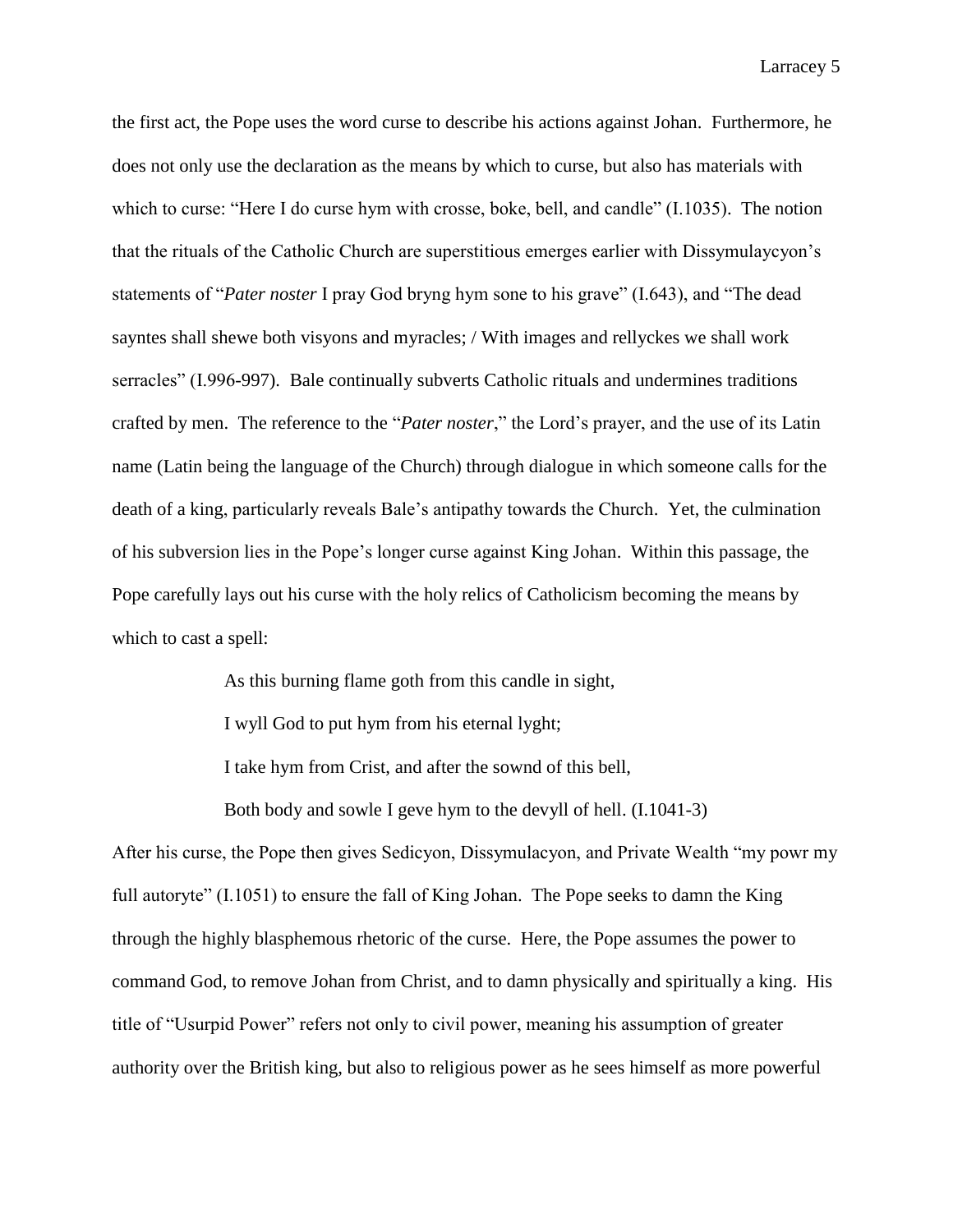than God and Christ, which renders this power unnatural. The Pope, however, does not demand actions of the devil. While he states, "I wyll God," he also states "I geve hym to the devyll." Bale insinuates that the Pope serves the devil more than God. Through this establishment of the Pope as the devil's servant, *King Johan* reveals that Early Modern conceptions of magic are far more fluid than the strict definitions of entirely demonic witchcraft, and even perceived intellectual magic. While Bale's primary focus is not magic but the legitimacy of Protestantism over Catholicism, the noticeable use of magical language and ritual through the character of the Pope is illustrative of one manner in which to discuss magic and one way in which magic is perceived in Tudor England. For Marlowe in *Doctor Faustus*, the fluidity of magic in regards to superstition and the demonic opposed to human intellect becomes central.

Simultaneously both a highly educated scholar of divinity and a rash, unskillful practitioner of black magic, Doctor Faustus is a complicated and seemingly contradictory individual who shows both the heights and depths of the humanist pursuit to ascend and grow through knowledge. The complexity of the principal character reflects the ambiguity of the text as a whole for many critics today: there are the textual problems and dating questions; genre issues in reference to the tragic versus the comic, which refer to the textual issues, and the morality play method versus the *de casibus* tragic mode; and the overarching complications of the play's treatment of philosophical questions and systems of thought, including both religious and magical systems. Yet the issue of magic endures as critics struggle to classify Faustus as a witch, magus, or an amorphous hybrid of magical philosophy, and to discern what Faustus's magic reveals about Marlowe and Early Modern England.

While earlier audiences of *Doctor Faustus* viewed the play as an obvious condemnation of magic, criticism over the past seventy years has varied in its approach to the play. Mid-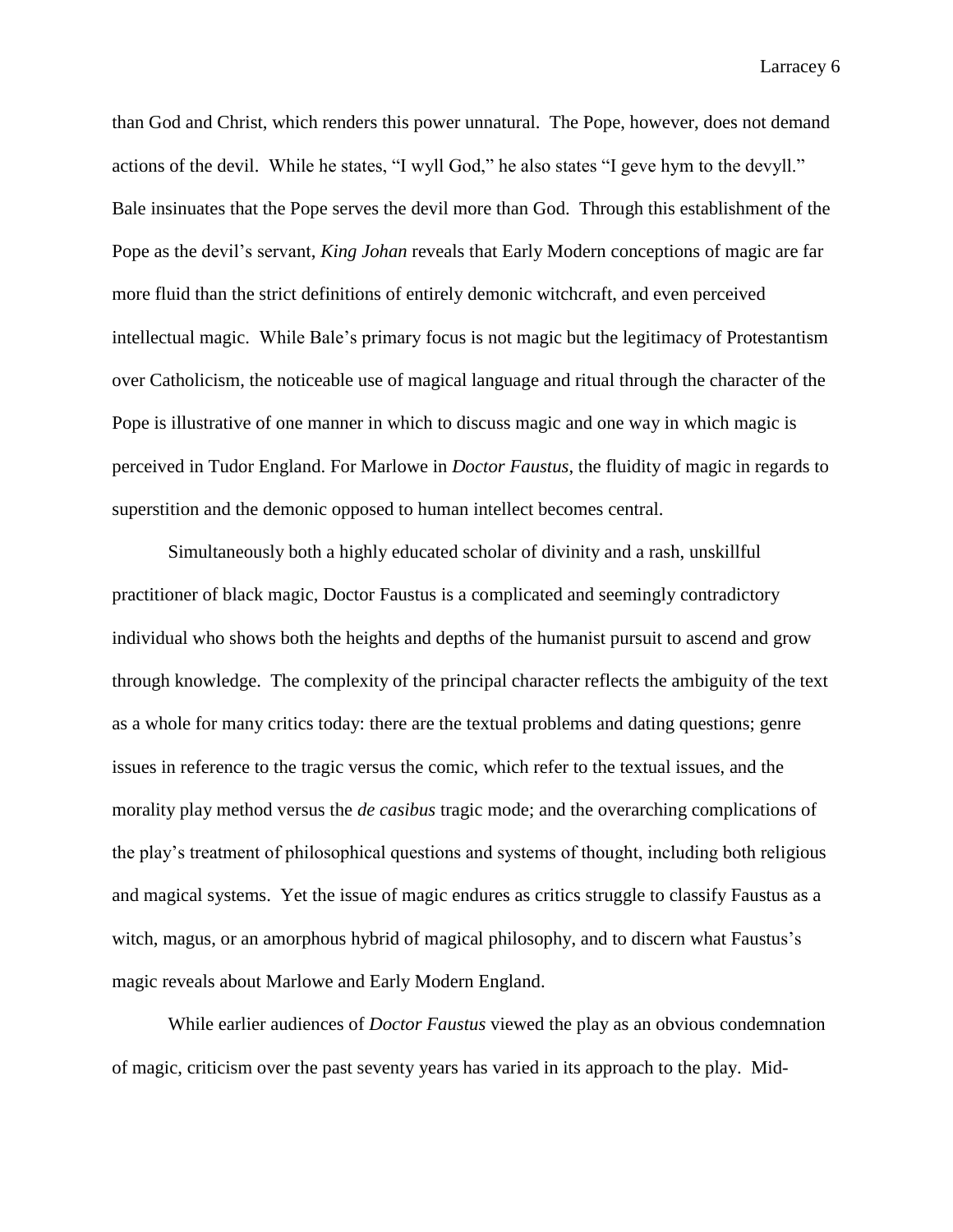twentieth century criticism tends to place firmly the magic of the play in the realm of dramatic plot and theatrical spectacle. Investigations of Marlowe's possible position in the "School of Night" (following his friendship with scientist and alchemist Thomas Harriot, and Harriot's friendship with Ralegh) show Marlowe's potentially serious and sustained interest in material outside rigid religious thinking (Bednarz 92); yet, even these claims have been contentious and most criticism has separated Marlowe from the content of *Faustus*. Marlowe's representation of necromantic magic is for the dramatic purpose of Faustus's damnation and for the "magic of stage illusion" (Palmer 214) in both its poetic and physical representation. As G. Blakemore Evans later writes, "Witches, of course, along with conjurors, necromancers, and devils, indeed the whole range of the supernatural, appealed to the dramatic imagination" (263). The supernatural and demonic presence in the play is a point of intrigue for the dramatist, not something representative of Marlowe's own possible philosophical thinking. In terms of plot, magic serves as antagonistic to Christianity, whether the antagonism stems from "an agnostic protest" of Christian limitations, or an exploration into human damnation (Ribner vi). Furthermore, Faustus, considering both the spectacle and the religious questions of the play, evokes an ambiguous response from the audience, where the viewer simultaneously judges and sympathizes with Faustus (Wine 5).

Later criticism of the play seeks to argue the play's magical elements to be central to the content and argument, and to Renaissance philosophy as a whole, rather than only a vehicle for spectacle or conflicting response. Although some recent critics, such as Thomas Healy, argue against the contention that the play presents "a coherent intellectual vision on magic and its relation to religion" (189), over the past twenty-five years criticism consistently has delved into the implications of Faustus's role as a magus both outside of, and in opposition to, religion.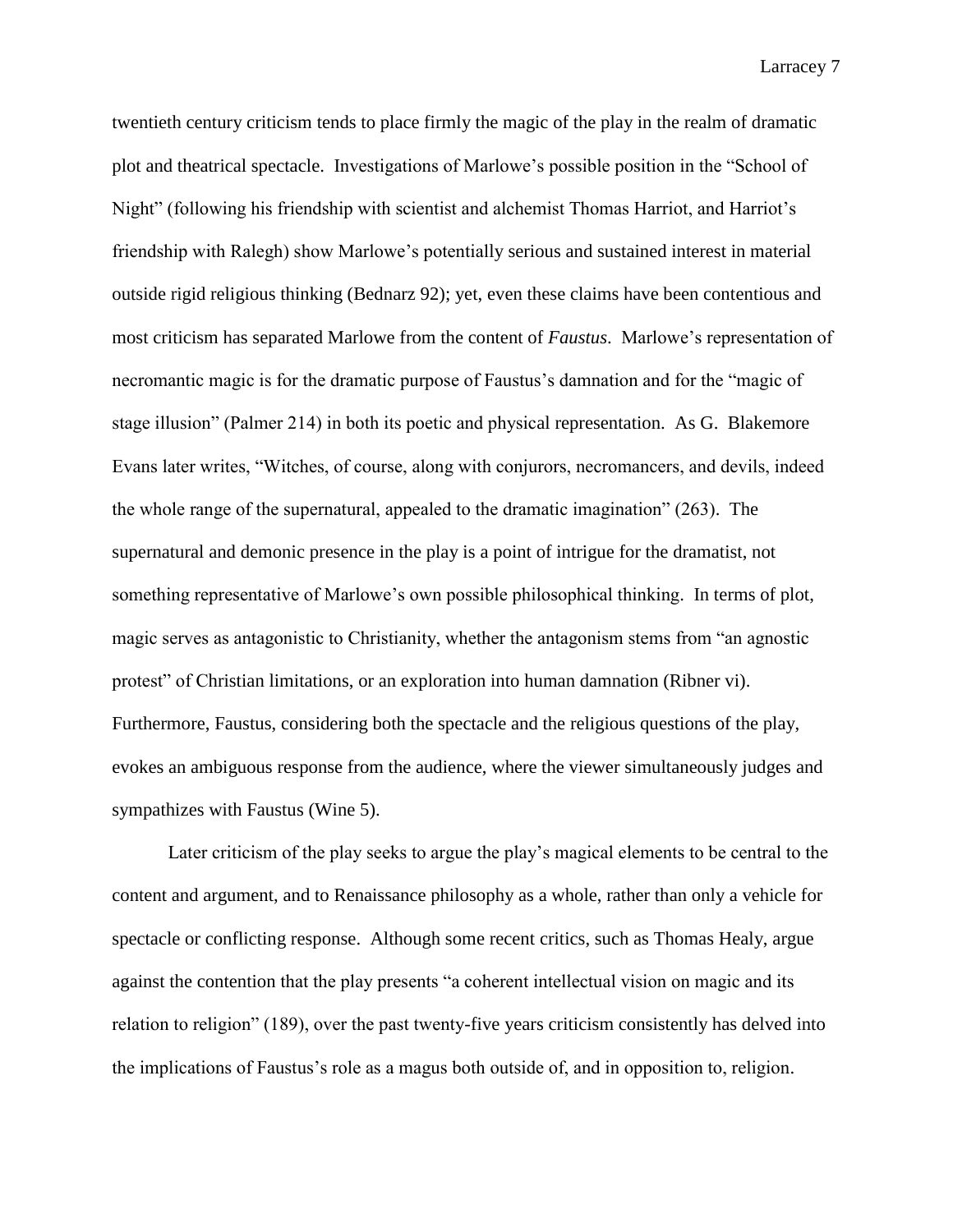Hilary Gatti, for example, argues that Faustus's magic is a reaction against the constrictions Christian doctrine places on the unlimited human intellect (248). Jonathan Dollimore advances a similar argument as he writes that Faustus transgresses the containment of both God and Lucifer in his pact (238). Gerald M. Pinciss relates the religious struggle in terms of Marlowe's subversion of the morality play and representation of Calvinist and Anti-Calvinist doctrine, and he also comments on Faustus's role as a witch (29). The question of how to classify Faustus and his magic is one central to numerous critics. Barbara Traister analyzes the blurred role of magician/witch Faustus holds in his completion of compact witchcraft, and she argues that while he does not intend to become a witch, in his failure to study and to learn magic properly, he cannot avoid it. György Szőnyi addresses the non-conformism of magic in his assertion that Faustus is more of an "intellectual black magician" (1); conversely, most recently Andrew Duxfield has argued that Faustus is a failed Hermeticist magician whose fall comes from his focus on the physical over the spiritual and the attempt for divine knowledge (105).

The moral and religious questions, Faustus's magic, and the humanist elements of the play are not separate entities, though criticism has treated them as such. A more explicitly focused close reading of *Faustus*, with an aside to *Tamburlaine the Great, Part 1* to examine Marlowe and the humanist overreacher and *The Jew of Malta* to examine religious questions, in terms of the philosophical questions of humanism, learned magic, and witchcraft reveals that Marlowe's criticism of humanism is intertwined with his commentary on magic. His criticism examines both the issues with the philosophical systems themselves and the individuals that act within them. Although the goals of humanism and learned magic are virtuous, the people who seek to ascend within them may not be, and just as these humans are fallible and prone to error, so are the systems.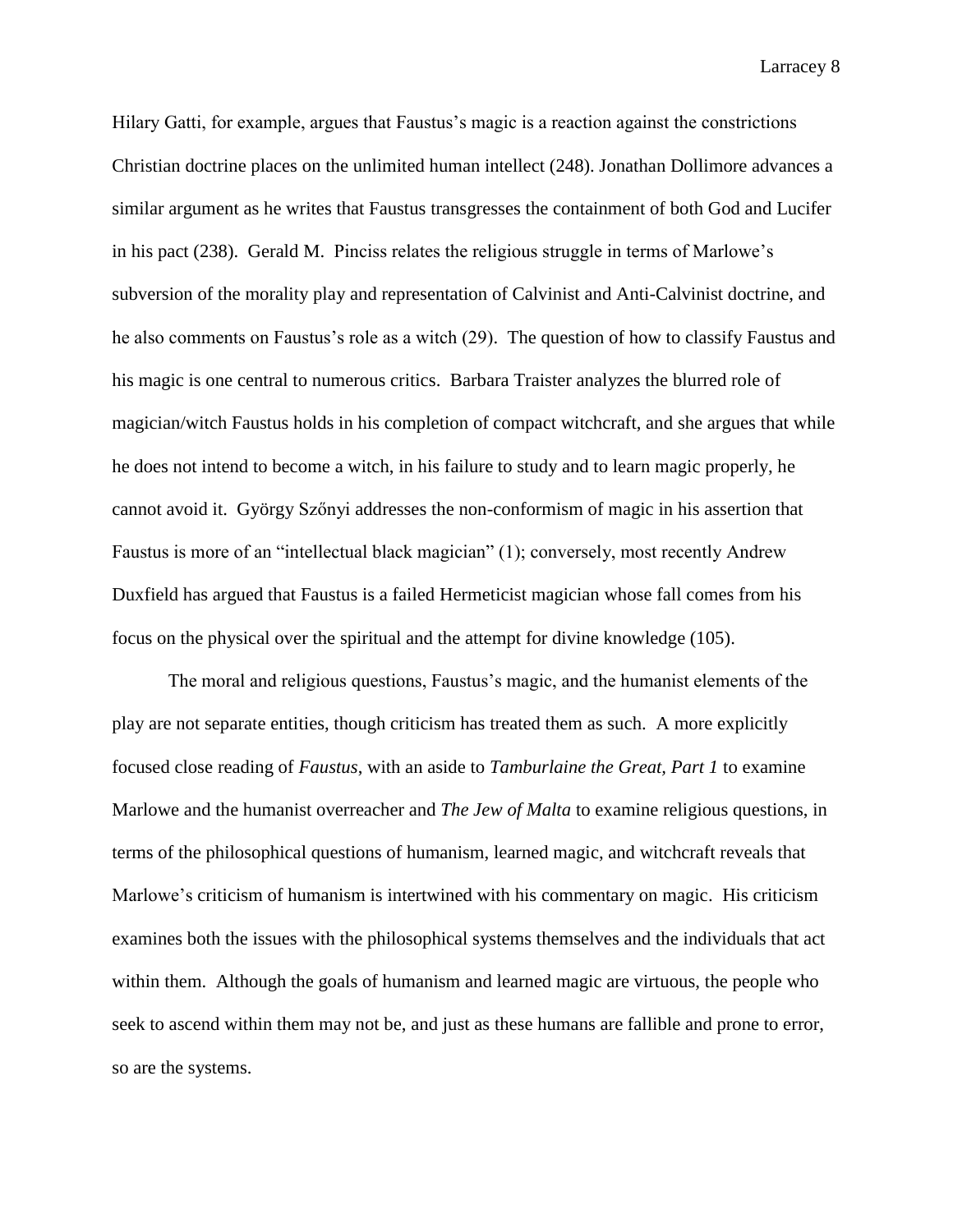In examining *Faustus* within the context of humanism, Marlowe's *Tamburlaine* is crucial as it establishes the possibly simpler, secular treatment of the potential failings of humanist philosophy and education. As Meander describes, Tamburlaine is:

Hoping, misled by dreaming prophecies,

To reign in Asia and with barbarous arms

To make himself the monarch of the East. (I.i.41-43)

At the start of the play, Marlowe establishes that Tamburlaine, the son of shepherds, seeks to fulfill the humanist mandate to ascend. He also establishes, however, that Tamburlaine pursues ascent through the violent seizure of earthly, secular power, a perversion of the humanist goal to reach a state of virtue through learning and language. The use of physicality to achieve power above all, but also to acquire material wealth, land, and to satisfy his lust replaces spiritual and divine enlightenment. Marlowe similarly subverts humanist tools in showing that, while for Theridamas "thy words are swords" (I.i.74), language is unable to defeat the tangible, physical "barbarous arms" of Tamburlaine. Furthermore, his lust for both Zenocrate and for "pluméd helms . . . swords enameled and . . . massy chains of gold" (I.ii.124-126) is a distortion of the humanist quest for the Golden Age, wherein necessities are plentiful and humans interact peacefully as beings in a world much closer to the Garden of Eden. In *Tamburlaine*, Marlowe satirizes the perception that continual ascent will always lead to virtue or is entirely incorruptible.

Similar to *Tamburlaine*, in *The Jew of Malta* Marlowe subverts humanist tenets, but here the subversion comes from a clear denouncement of the Christian faith with an individual, Barabas, mainly focused on wealth. Instead of the association of ascent with power, success and virtue are found in money. In his plan to attain his remaining wealth, Barabas asks that his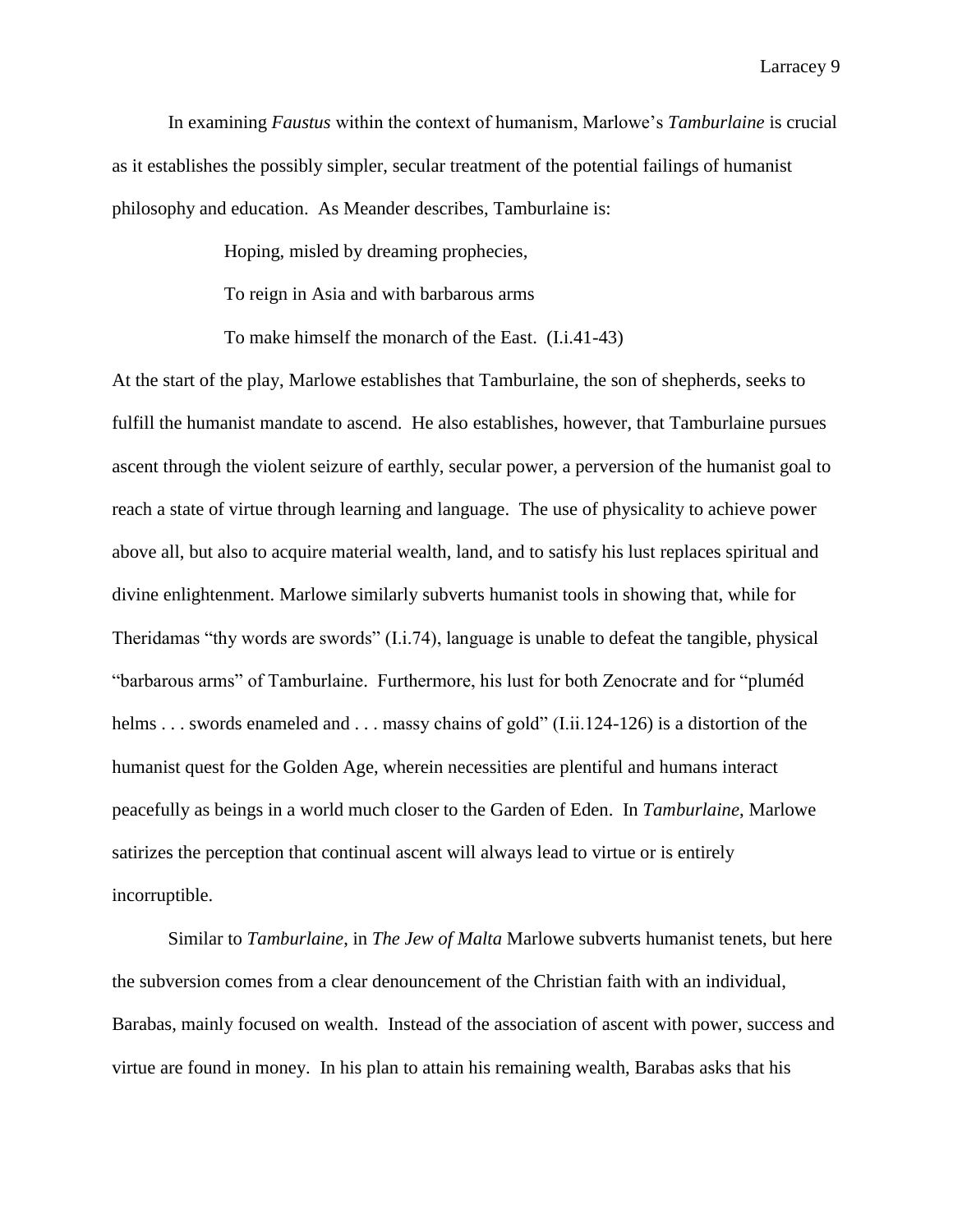daughter enter his former home, now a nunnery, as a convert, stating, "for religion / Hides many mischiefs from suspicion" (I.ii.281). Instead of working within religion to ascend and promote virtue, religion becomes a mask for greed. Although religion is crucial to the play, Machevil, in the play's prologue, states, "I count religion but a childish toy / And hold there is no sin but ignorance" (Pro. 14-15). In *The Jew of Malta*, the focus is the denial of faith and virtue for wealth, and the play is not as concerned with the denial of knowledge – Barabas frequently references his cunning, reason, and wits – than with religion. The "sin of ignorance" figures far more prominently in *Doctor Faustus*.

Faustus, like Tamburlaine, has origins "base of stock" (Pro.  $10)^2$  and he is able to ascend beyond his perceived social limitations. Faustus achieves this through learning and the pursuit of knowledge and language, whereas Tamburlaine uses violence. Additionally, Faustus initially studies and respects religion as "he was graced with doctor's name, / Excelling all whose sweet delight disputes / In heavenly matters of theology"  $(I.i.17-19)$ . At the start of the play, he illustrates the perfect student of the humanist system of education: studied in languages, religious, and representative of the human capability to grow. Yet, Marlowe quickly reveals that the desire to grasp more power and knowledge is not limited to religious, virtuous knowledge and that it can overshadow the humanist mandate that learning should be in pursuit of virtue. It is in this way that Faustus is the humanist overreacher, the Icarus "swoll'n with cunning of a self-conceit" (Pro. 20). Furthermore, it is in this way that Marlowe critiques humanism as a system, especially in terms of education; if it is through "learning's golden gifts" (Pro. 24) that people will embody virtue, then how is it that Faustus is able to abandon them for "curséd

l

<sup>2</sup> Christopher Marlowe. *Doctor Faustus*. *Christopher Marlowe: The Complete Plays*. Ed. Frank Romany and Robert Lindsey. London: Penguin, 2003. 341-395. Print. All citations refer to scene and then line number in this edition.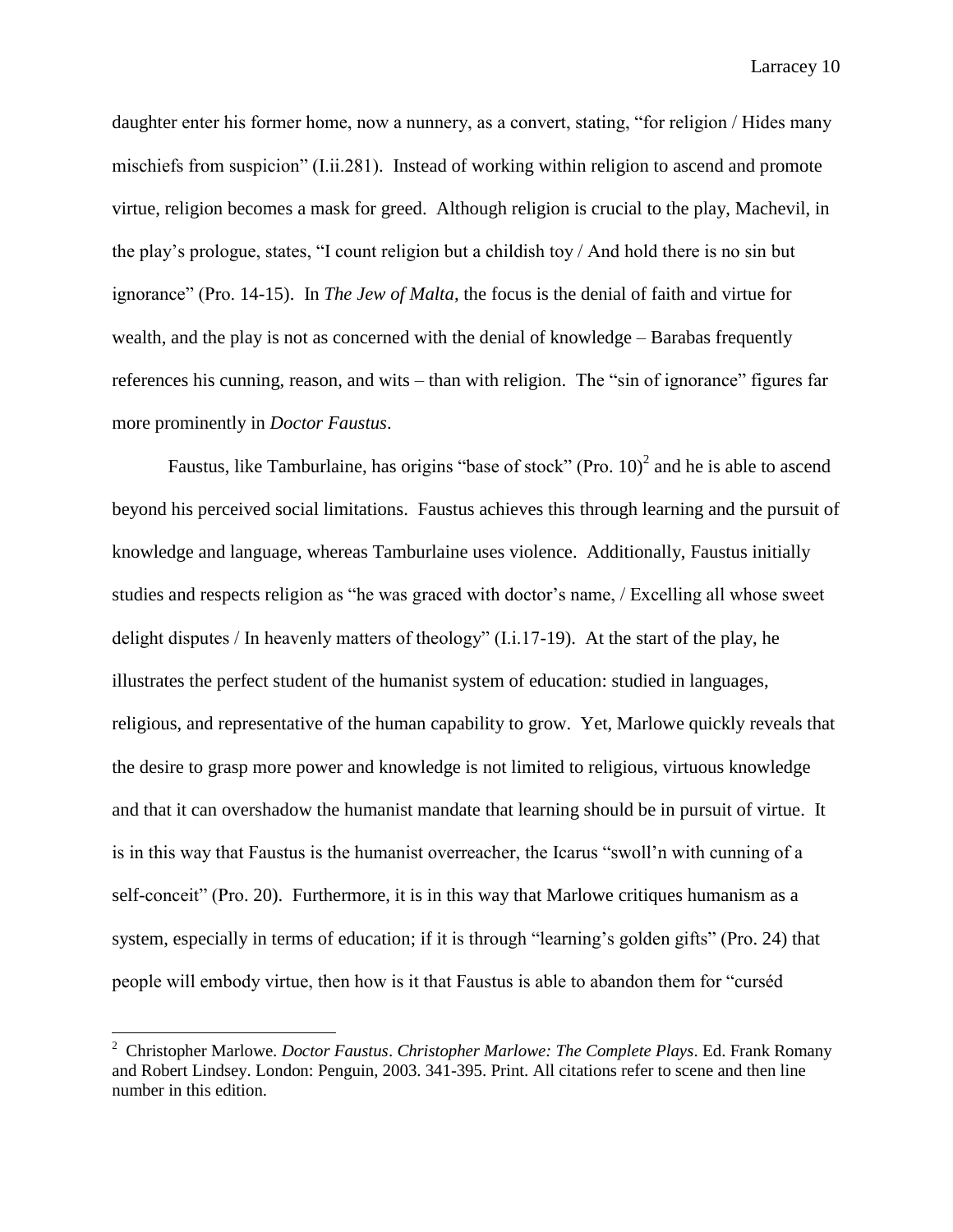necromancy" (Pro. 25)? Is he simply one individual who has gone wrong, "falling to a devilish exercise" (Pro. 23), or is the system naïve to assume learning will create virtue and erase vice?

Faustus's opening soliloquy demonstrates that he seemingly has never been a true humanist, or perhaps he has in form but not in content. David Riggs notes the "curious mistakes" as Faustus "reads from Aristotle's *Analytics*, but quotes the definition that Cicero bequeathed to humanist dialecticians . . . When he goes on to discard Aristotle, he says farewell to a phrase – *on kai me on*, 'being and not-being' – that appears nowhere in Aristotle" (239). Faustus is "a divine in show" (i.3), and he appears to have followed the path of the true humanist, but Marlowe calls into question the substance of what he has learned and what he has done with it. Initially, it appears that Marlowe criticizes the individual far more than the system, but it is the system that promotes the belief that learning must lead to virtue, ignoring individuals like Faustus who do not fall into this mold. Following the concept that man is nearly limitless in the humanist system of education, there is a real danger that a man will take this too far, become the proverbial overreacher and misinterpreter of an ambiguous line. For example, Faustus does not realize his limits. Referring to Faustus's manipulation of the Scriptural verses, Riggs further writes that Faustus "diminishes his control over that meaning. He thinks he is interpreting the Scriptures while the Scriptures are interpreting him" (240-241). This same question of control in terms of Christian humanism will become crucial to Faustus's desired *versus* his actual control of magic once he enters into the demonic pact with Mephistopheles and Lucifer.

Strongly connected to the presentation of the humanist system of education is the presentation of magic, specifically the presentation of what might have been, without Faustus's impulsiveness and recklessness, Hermetic magic. While the Chorus asserts, "Nothing so sweet as magic to him" (Pro. 26), the method in which Faustus gathers his magical power, or what he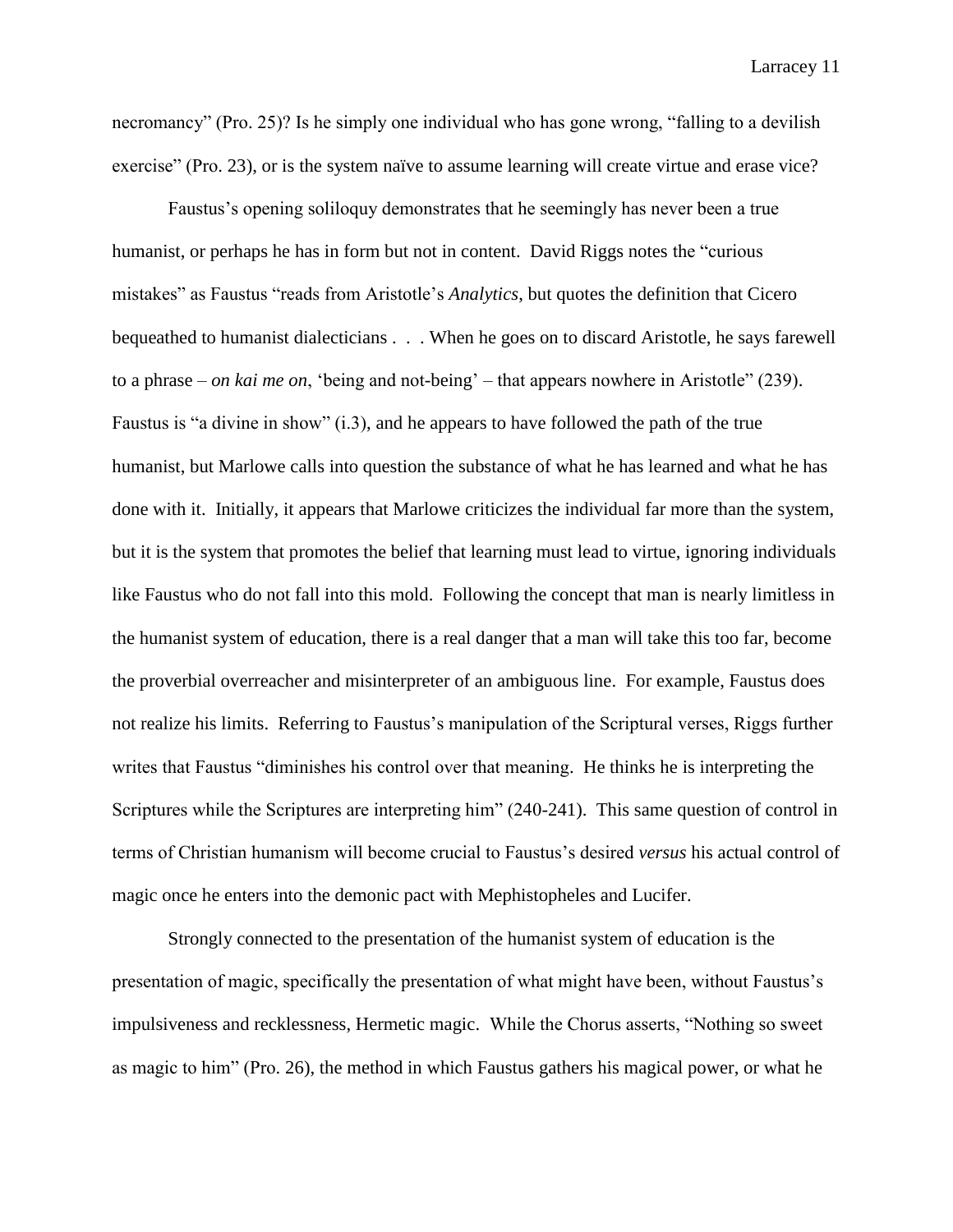perceives to be his own magical power, suggests that the lack of care he has expressed in regards to Aristotle, Galen, Justinian, and God is equal in his interactions with magic. Careful study lies as the foundation of Renaissance humanism, as Shakespeare will later show in *The Tempest*, and Faustus disregards this process in his pursuit of magic. Faustus has spent years learning of classical philosophy and divinity, which he has bade "adieu" as he tears through his library picking up one book and moving to the next. Although the stage directions in the middle of the soliloquy indicate, "[Faustus] picks up a book of magic" and the Good Angel laments, "O Faustus, lay that damnéd book aside" (i.72), he never does keep these texts in front of him for long, nor does he give them the same focused attention that he should as a humanist or as a magus. As he looks at "those metaphysics of magicians" (i.51), he notes:

Lines, circles, schemes, letters and characters –

Ay, these are those that Faustus most desires.

O, what a world of profit and delight,

Of power, of honour, of omnipotence

Is promised to the studious artisan! (i.53-57)

The references to such texts suggests that Faustus will intently study this magic, which bears resemblance to the Hermetic, alchemical, and Cabalist magic of earlier and contemporary magicians such as Agrippa, Dee, and Bruno. Yet, what Faustus points out is superficial. It is merely what he sees on the pages in front of him. While Valdes later states that he will "instruct" Faustus (i.163), Faustus replies, "This night I'll conjure, ere I die therefore" (i.168). Traister argues, "In his haste to become immediately powerful . . . he neglects an important rule of magic, black or white. He resolves to conjure at once and thus effectively makes impossible the purification, the ritual preparations, recommended by magical handbooks" (93). Sometime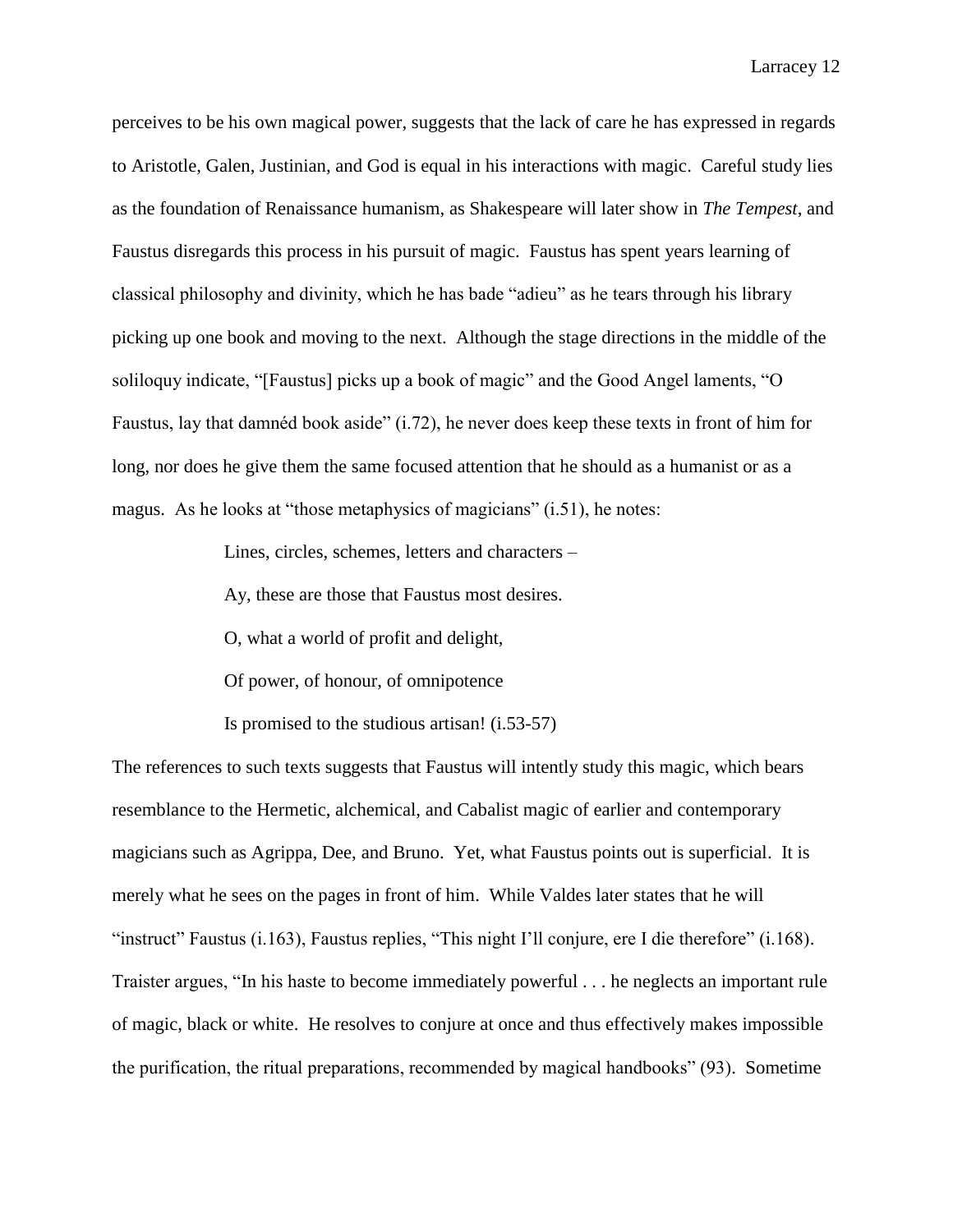between dinner and sleep, ignoring his own exclamation of the promise given to the "studious artisan," Faustus believes that he will "canvass every quiddity" (i.166) of magic, which he cannot do.

What Faustus seems to desire is the power akin to that of the Hermetic magician. Embodying the humanist belief that education "removes the consequences of the fall and restores man, a rational and fully developed creature, to his Creator" (Rivers 130), the Hermetic magician, in the context of Christian Early Modern England, seeks to study and understand so that he can transcend original sin. While Marlowe references numerous elements of learned magic (such as the reference to Agrippa and theurgical texts), Faustus does not truly pursue any of these Hermetic elements. Agrippa, as Traister explains, demands that in practicing magic, the conjuror must always control the devils; although by contract it seems that Faustus controls Mephistopheles, he does not, and even if he did, he still has subjected himself to Lucifer (95). The lines and symbols of his first conjuration are merely superficial as Mephistopheles does not come by Faustus's magical bidding, but "*per accidens*" (iii.47) as "the shortest cut for conjuring / Is stoutly to abjure the Trinity / And pray devoutly to the prince of hell" (iii.53-55). Additionally, Hermetic magic never advocates the calling forth of Beelzebub or Mephistopheles. Marlowe indicates the possibility of such benevolent, learned magic, but firmly denies its existence in terms of Faustus, who has nearly all of the necessary preparation to be a Hermetic magus, as he seemingly has had all of the humanist preparation to be a virtuous human, but he has none of the inclination to embody that role.

Faustus's arrogance regarding his own mental state adds to the danger of his belief in his ability to conjure, especially within Hermetic magic, without complete study and the necessary body of knowledge. Faustus states, "A sound magician is a mighty god" (i.64). Marlowe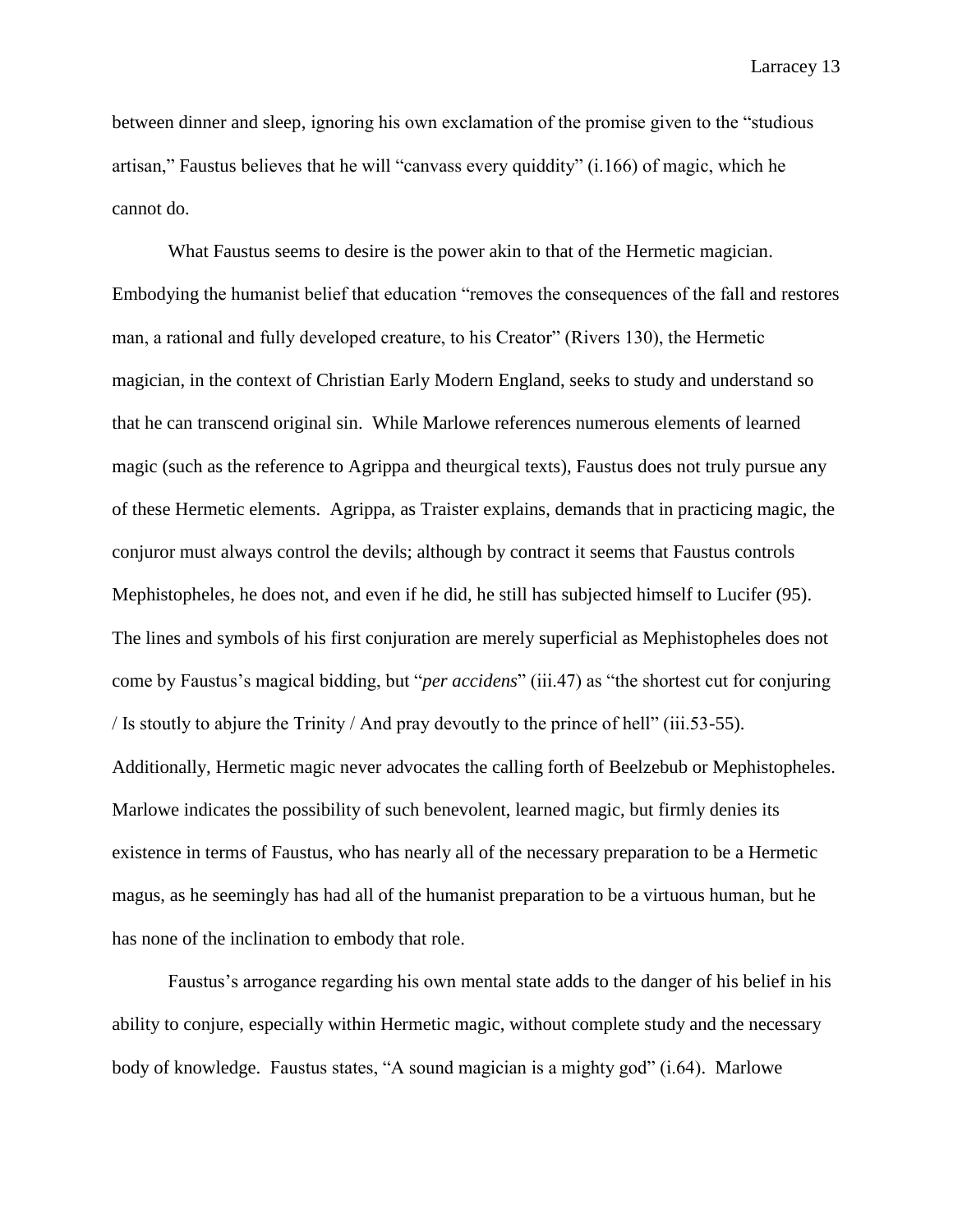ridicules Faustus in his ironic statement. Not only is Faustus unsound in his later immature usage of magic, but also in that to be sound he needs his rational faculty, his spark of god, which he renounces mere sentences before this point. Valdes claims, "Faustus, these books, thy wit, and our experience / Shall make all nations to canonize us" (i.121-122). Faustus already has set aside the books. He superficially uses them here, as he has used the humanist and religious texts, and the pattern continues throughout the play. When Mephistopheles gives Faustus a book with the demand, "Peruse it thoroughly" (v.160), Faustus replies "Yet fain would I have a book wherein I might behold all spells and incantations" (v.167-168). The reader or viewer cannot assume that he peruses these books off the page or offstage, considering both his previous treatment of central humanist texts, and Mephistopheles's position as the being that performs nearly all the magic in the play. Faustus obtains books, which would initially suggest him to be an intellectual magician, but he does not use them. Faustus never has the skills to execute high magic. The "wit" to which Valdes refers is not present, as seen by Faustus's perception of the sound mind, and his acceptance of the argument that nations would "canonize" a practitioner of black magic. Lastly, any knowledge Valdes and Cornelius have does not benefit Faustus, as they are present for one only night. The "aspiring pride and insolence, / For which God threw [Lucifer] from the face of heaven" (iv.69-70), are that which damns Faustus. Faustus's failings as a humanist directly prefigure his failings as a magus, white or black; he is never prepared for serious magical conjuring, and he never achieves his desired power.

Furthermore, Faustus's ambiguity in terms of white and black magic and his resistance to classification as a Hermetic magician are found in his expressed purpose for magic. Traister argues that he is ambiguous as a user of black magic or as a witch due to his misdirected but still benign goals: "Faustus had announced his original magical aspirations – to circle Germany with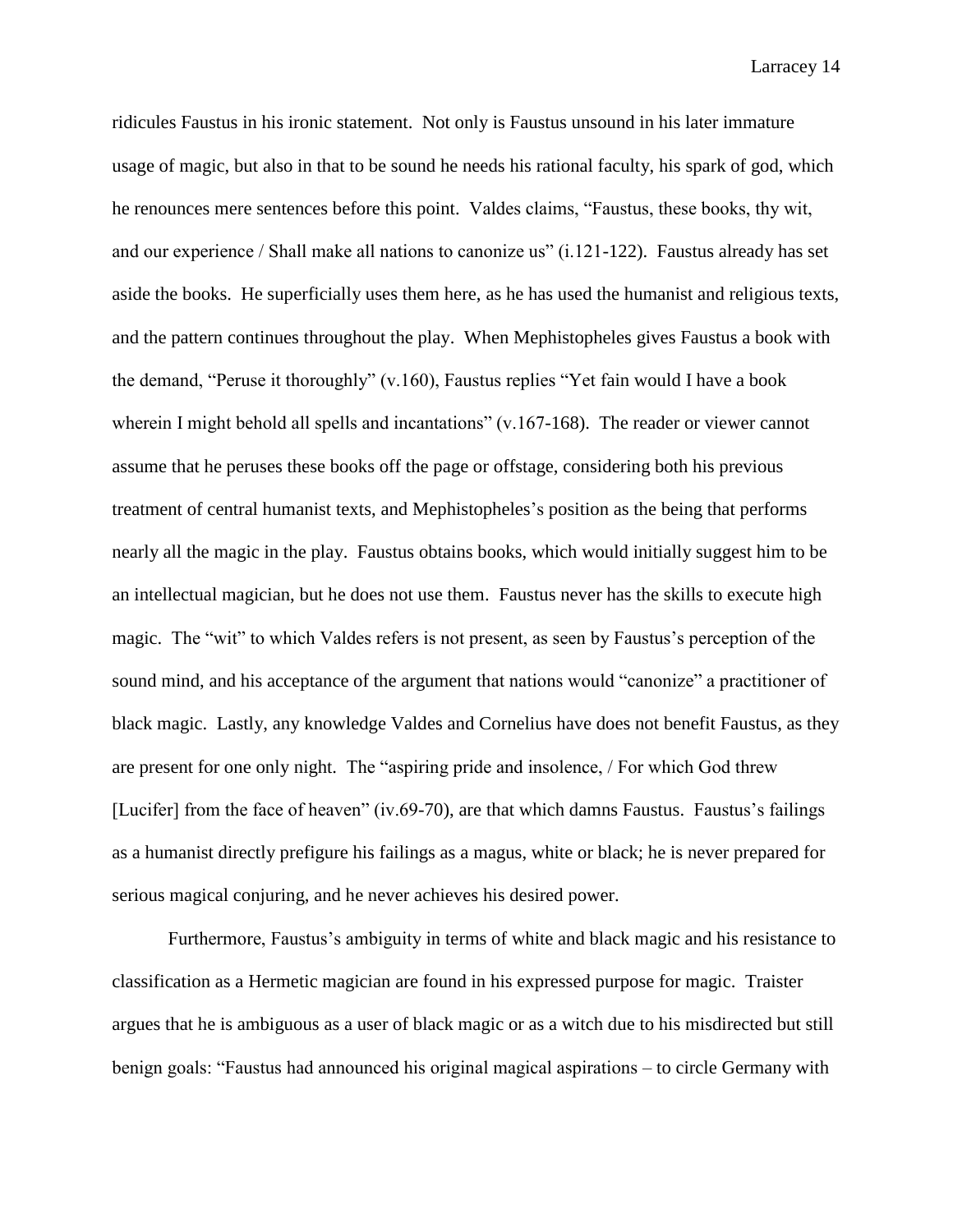a wall, to stop rivers, to raise tempests . . . None of his ideas was specifically evil or harmful, and several were actually benevolent" (102). Faustus is also ambiguous, however, because he never possesses the correct goal as a potential white magus; his ideas may not be harmful, but they do not go beyond his own desire for power and fame. Isabel Rivers notes that "the philosopher must descend the ladder from the first to the second world and apply his knowledge for social and political purposes" (34) – Faustus never intends to use magic to benefit society, only to control it. Mephistopheles tells him that he will "give thee more than thou hast wit to ask" (v.47), but Faustus never has the wit to ask for that which can bring him success as a magus. While his arrogance may represent the confidence and "piety" of the Hermetic magician in his attempt to understand all under God (Duxfield 103), it also blinds Faustus from understanding that he must remain under God. He is too focused on seizing as much control as he can, not realizing that in his haste he does not gain any significant power and only surrenders his soul.

The compact into which Faustus enters relegates his magic to witchcraft. While initially it does not appear that Faustus desires to become a witch, he does begin to fit the role and he does have the willingness to perform *maleficum* (Larner 80). Although his earlier plans are relatively harmless, Faustus, in his determination not to repent and turn back to God, begins purposefully to degenerate his own morality in his speeches: "To [Lucifer] I'll build an altar and a church, / And offer lukewarm blood of new-born babes" (v.13-14). He later exclaims, "Never to name God or to pray to him, / To burn his Scriptures, slay his ministers, / And make my spirits pull his churches down" (vii.96-98). These are mere words as Faustus never endeavors to complete any of these actions, but in both humanism and in learned magic, words are crucial. Faustus moves further away from his proposed level of power toward the physical, base magic of the later scenes as he tries to remove himself completely from God. Even at the start of the play,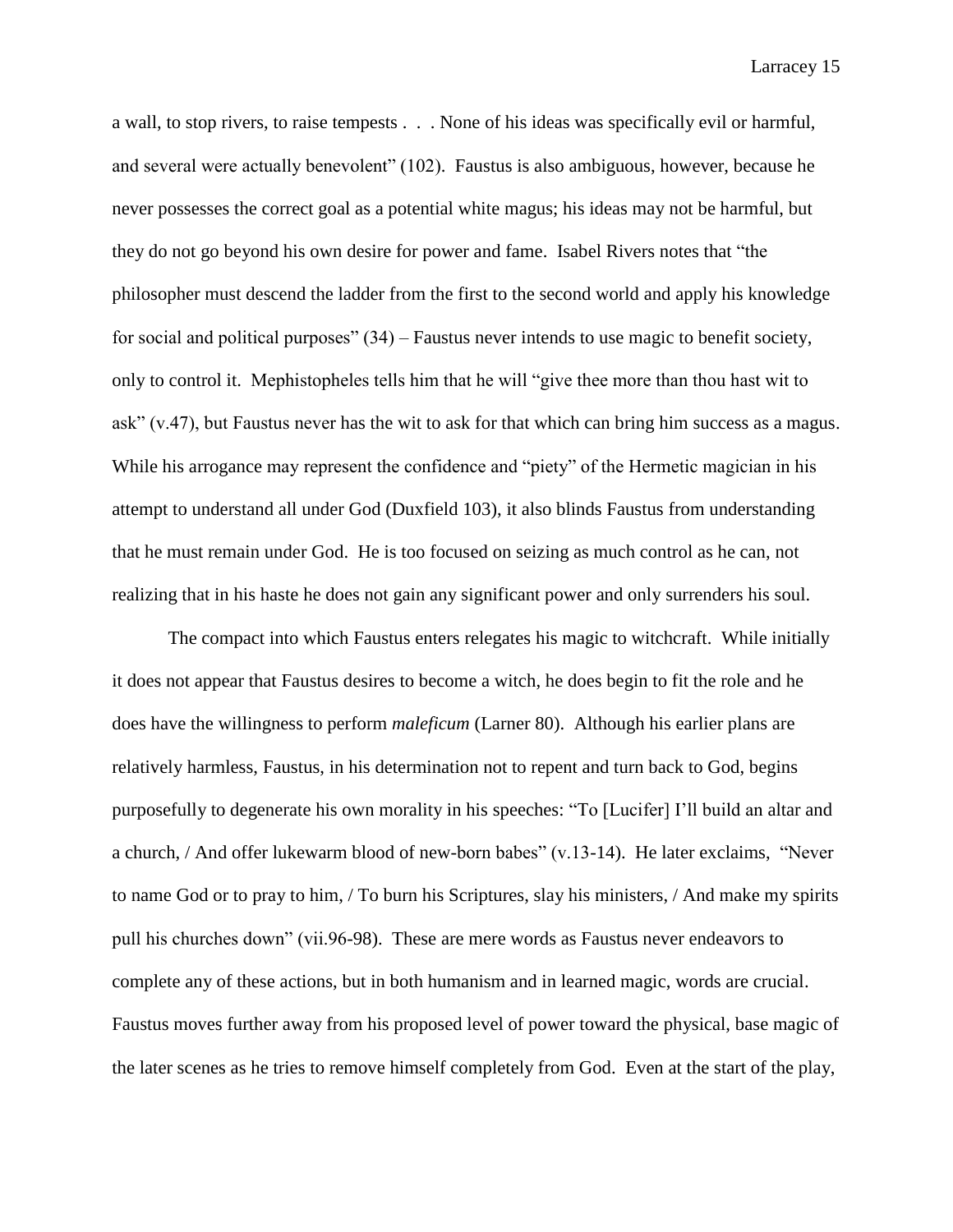it is clear that Faustus does not understand the gravity of the magic into which he boldly enters. Marlowe juxtaposes Faustus's rapid offer to sell his soul in order to obtain power against the comic scene of Wagner and Robin. Of Robin, Wagner states, "The villain is bare and out of service, and so hungry that I know he would give his soul to the devil for a shoulder of mutton, though it were blood raw" (iv.6-8), to which Robin replies, "How? My soul to the devil for a shoulder of mutton though 'twere blood raw? Not so, good friend. By'r lady, I had need have it well roasted, and good sauce to it, if I pay so dear" (iv.10-13). The clown figure exhibits more discretion in the possibility of selling his soul than does Faustus, who offers it for what he may have been able to procure were he a legitimate magus. In the comic sections, the tragedy of Faustus emerges in his surrender of his soul and true intellect for what amounts to power only in the contract, as Faustus never exhibits significant power and only superficial knowledge. The only time Faustus asks a question that cannot be answered by any of man's books, "Tell me who made the world" (vii.65), Mephistopheles replies, "Move me not, for I will not tell thee" (vii.69). Faustus serves Mephistopheles and Lucifer, and he does not have the power of any magus, let alone the white magic designed to restore man from the fall that the Hermetic magus should possess.

Yet, similar to the questions regarding Marlowe's possible critique of Faustus as an individual student of humanism *versus* a critique of humanism, the question of whether Marlowe's critique is of Faustus as an individual student of magic or of magic itself remains. Just as Faustus states, "Sweet *Analytics*, 'tis thou hast ravished me" (i.6), he cries, "'Tis magic, magic that hath ravished me" (i.112). The entirety of the play, however, does not suggest that it is magic itself that destroys Faustus. Traister argues: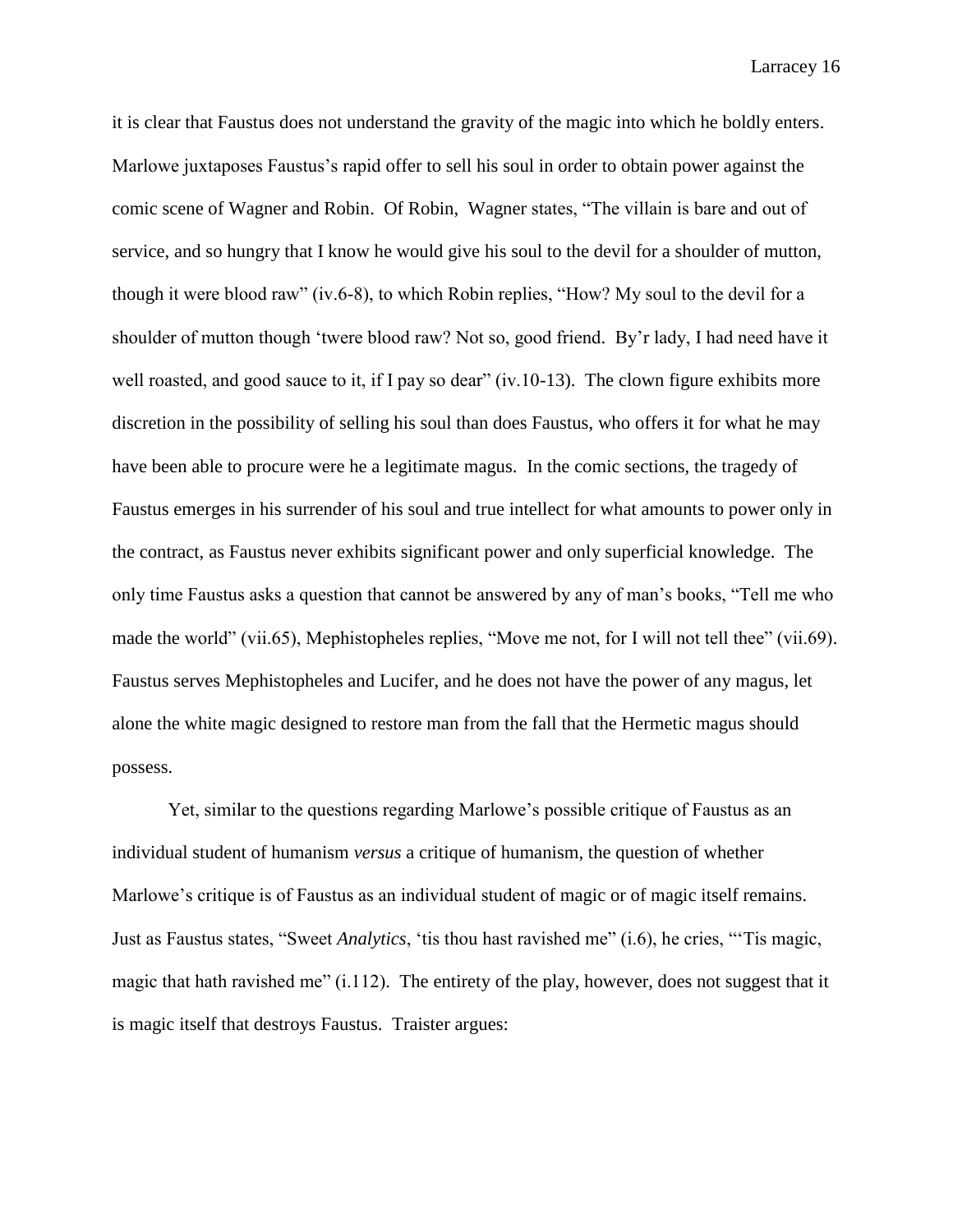Nothing in the play suggests that Faustus would have succeeded had he been more careful. The play rules out theurgic magic as a possibility for Faustus, although it does not make clear whether such magic is impossible because of

Faustus's carelessness or because theurgic magic never succeeds. (94) Similarly, Duxfield argues that the occultist ambitions for unity "soon fade in the face of the reality of the ambiguous world that Faustus inhabits" (109), moving the possible critique away from occultism itself, towards the world that does not allow pure, learned, white magic to succeed in unifying the ideas of magical knowledge and Christian faith. Faustus, however, states, "O, would I had never seen Wittenberg, never read book!" (xiv.19-20), and in his final speech he cries, "I'll burn my books" (xiv.120). Additionally, the chorus issues the warning not "to practice more than heavenly power permits" (Epi. 8). From both outside and within the play, conflicting messages and "morals" emerge. The play is not sufficiently clear-cut enough to warrant the singular interpretation that Marlowe relegates both humanism and learned magic to fools' errands. Furthermore, Marlowe does not seem to present a simple morality play regarding one individual, as the chorus would suggest. Faustus also still fails to understand that it is not books that have damned him but his actions and willingness to sell his soul. *Faustus* leaves unanswered the questions of whether, with the right and virtuous individual, humanism and Hermeticism could lead to virtue; rather, it shows that with the wrong individual, as Faustus is tragically wrong, humanism and what-may-have-been-Hermeticism will not allow man to ascend as entering into the system does not guarantee that virtue will be the result.

The complexity of humanist education and magic, analyzed both separately and together, shines through in a piece known for its ambiguity when any part of it is examined. *Doctor Faustus* illustrates how the lofty promises of humanism and Hermeticism, though not necessarily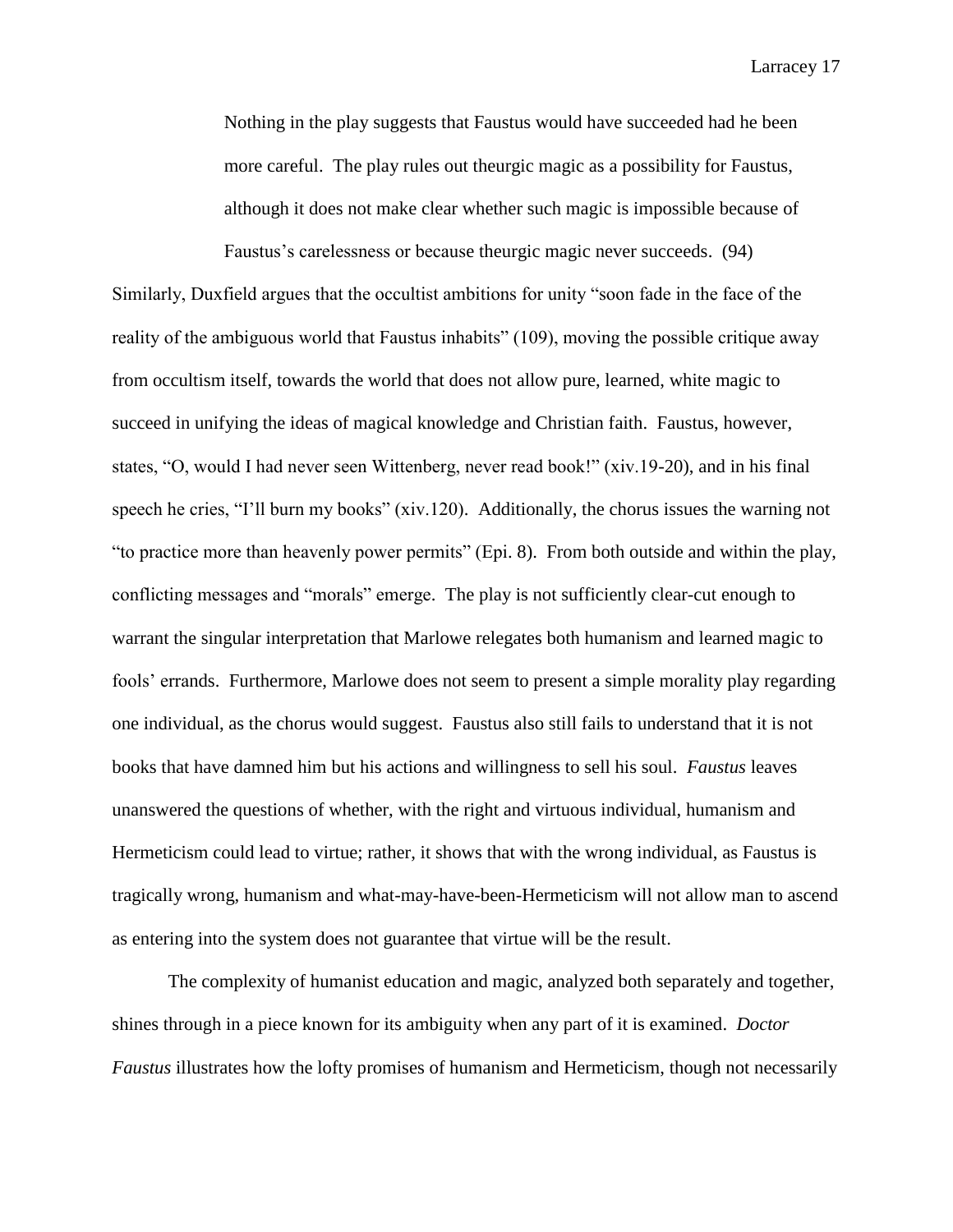untrue or unworthy, falter in the face of the humans who may wish to carry them out. The complications that exist within these systems, especially within magic, demonstrate the care with which individuals must study and seek to ascend. There is clearly a line between the humanist and the overreacher, as exemplified by both Tamburlaine and Faustus, the Christian humanist and the blasphemer, and the learned magician and the witch; yet while there is clearly a line, the line itself is not clearly drawn. The ambiguity with which Marlowe treats humanism and Hermeticism in *Doctor Faustus* reflects the ambiguity of Early Modern England that although the belief that man can ascend is strong, how and why man makes his ascent can mean the difference between a society headed toward virtue and salvation, and one headed toward sin and damnation.

The magic of Ben Jonson's *The Alchemist*, a play performed approximately two decades after *Faustus*, is markedly different from that which Faustus works under Mephistopheles and Lucifer.Jonson's Subtle, the alchemist, is a charlatan, and while he is well-versed in the language of alchemical magic, he is incapable of actually executing his magical claims, and instead he perverts the purported aim of magic to improve society by seeking only to pursue his own fortune. While his lack of magic makes Subtle somewhat similar to Faustus in terms of magical impotency, Subtle is well-aware of his ruse, whereas Faustus mistakenly believes in his own abilities to wield power. Whether magic be a reality or a trick, Jonson illustrates his distaste with magical philosophy and those who believe it, connecting it to supposed humanist art and the Early Modern audience in *The Alchemist* and several of his masques, including the *Masque of Queens* (1609), *Mercury Vindicated from the Alchemists at Court* (1616), and *The Fortunate Isles, and Their Union* (1624).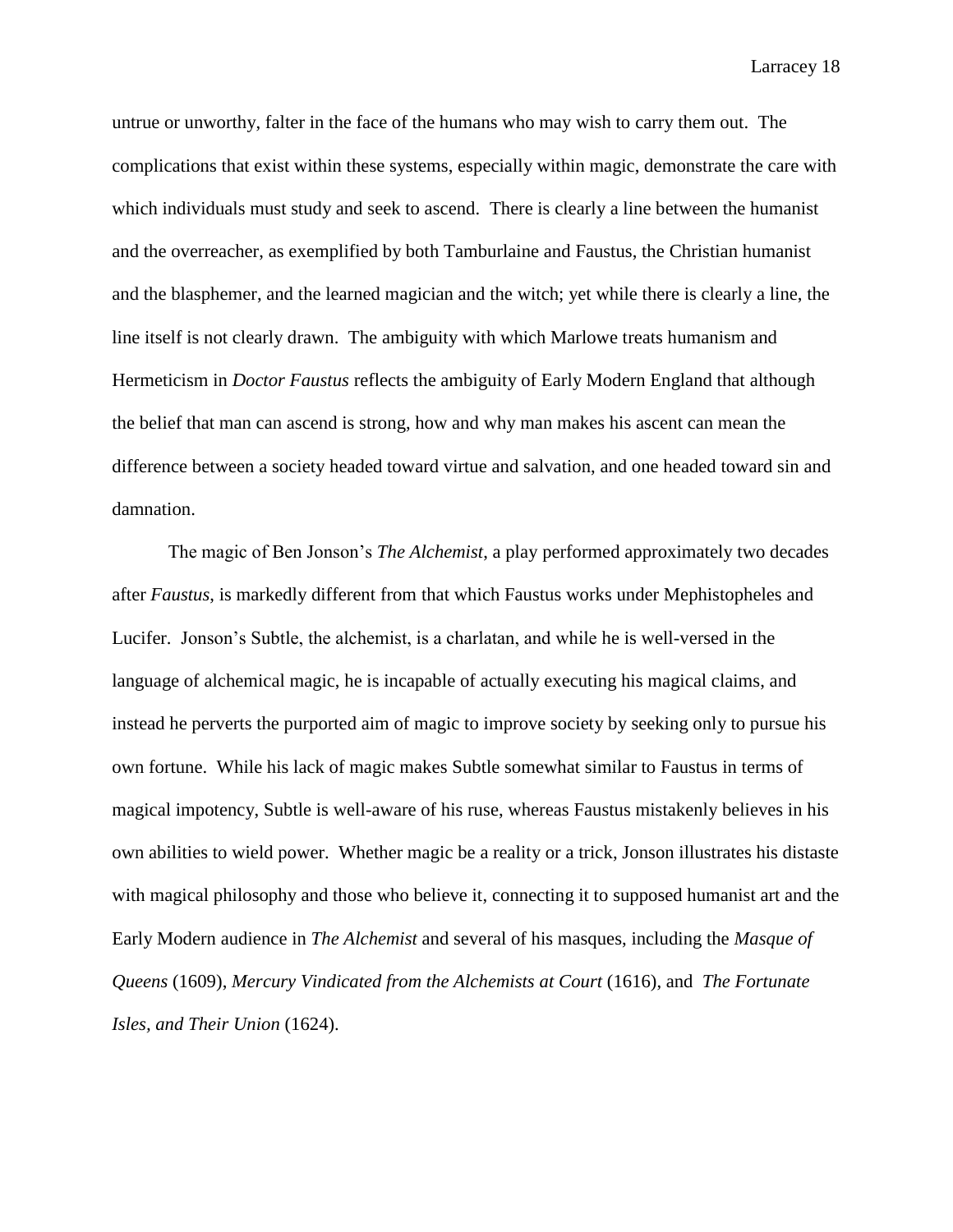Much of the scholarly work on Jonson and magic alludes to Jonson's more humanist purposes, whether the text discussed is *The Alchemist* or one of the masques. While the masques, according to Traister, offer "very little specific or coherent magic" (153), the magical qualities within several of them contribute to the larger picture of Jonson's treatment of magic. With the masques, it is also important to recognize the element of patronage that Robert C. Evans has discussed; Jonson continuously sought patronage from king and court, and the masques especially were opportunities to maintain favor. It is no coincidence that King James had a particular fascination with magic, and Jonson wrote masques with magical elements. Unlike the masques, *The Alchemist* does not have as many political implications for Jonson. The play, also unlike the masques, represents a more systematic delivery of Jonson's perception of occult thinking. The *Alchemist* is "not just a biting satire on alchemy; it was also an attack on any form of occult learning" (Vaughan 63). Still, Jonson uses alchemy on the basis of its own claims and contentions as Edgar Hill Duncan argues, "He did not find it necessary to exaggerate or distort the claims made for the 'science' of alchemical literature, as he did, for instance, in the case of the Puritan religion" (707).

Critics have also seen the use of magic in *The Alchemist* (and the masques) as a metaphor for literature and Jonson's contemporary authors. Just as Marlowe uses Faustus to discuss the weakness of the humanist system of education consumed without thought and believed in without question, Jonson uses Subtle and the masques' magicians to discuss playwrights' limitations and proper literature. Robert Watson argues, "Jonson's representation of that alchemical fraud is similarly a cover for an effort to transform the base drama of his time into something resembling its classical Golden Age" (112). Evans, when discussing the masques' content and not patronage, argues that Jonson, in satirizing alchemists in *Mercury Vindicated*, is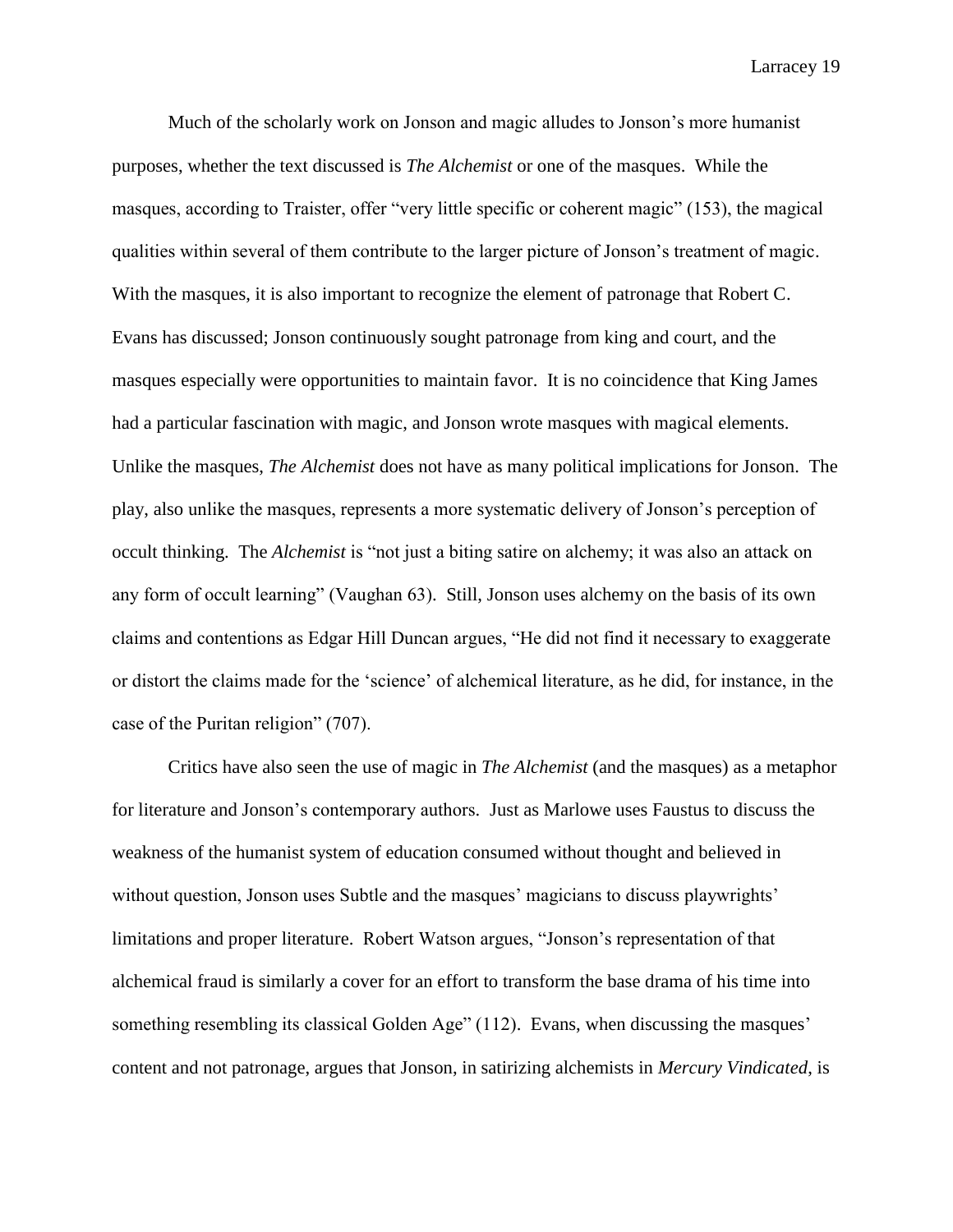"implicitly depicted as an artist who cooperates with Mercury (knowledge)" (229). Jonson, in seeking to correct the "base" drama he sees, functions as an ally to knowledge and an example of how to embody humanist, Horatian thinking. Traister further discusses Jonson's preoccupation with the power of literature as she writes, "Jonson defeated magical pretensions by suggesting that all magic is illusion and that a magician who assumes he has special powers is deluded. Jonson regarded the literary artist, not the magician, as the appropriate master and controller of illusion" (167). While David Bevington remarks, "Playwriting is like alchemy; the dramatist conspires with an acting company to manufacture an exotic dream that disappears" (84), Jonson is more interested in the humanist, educational, and classical elements of literature than the "exotic," which he mocks throughout his works.

Jonson's concern with humanist education and magic are important to the masques, despite their political nature as opportunities for patronage. Jonson takes the genre seriously and uses each masque, all admittedly advantageous career opportunities, to forward commentary; here, the commentary is on magic in its various forms, literature, and virtue (as connected to humanist education and literature). In the *Masque of Blackness* (1605), Niger states, "Virtue, though chained to earth, will still live free,  $/$  And hell itself must yield to industry" (106-107).<sup>3</sup> This statement encompasses much of Jonson's purpose in his discussions of both magic and literature, as does Aethiopia's concluding line, "This sun is temperate, and refines / All things on which his radiance shines" (234-235) if we view the sun as the writer. Virtue, the primary goal of the humanist educational system, is that which Jonson conveys in his masques and plays. Jonson himself, and the work of good playwrights, represents the industriousness that can

 $\overline{a}$ 

<sup>3</sup> Ben Jonson. *Masque of Blackness*. *The Complete Masques. The Yale Ben Jonson*. Ed.Alvin B. Kernan and Richard B. Young. New Haven: Yale UP, 1969. All citations for this and the other masques refer to line number in this edition.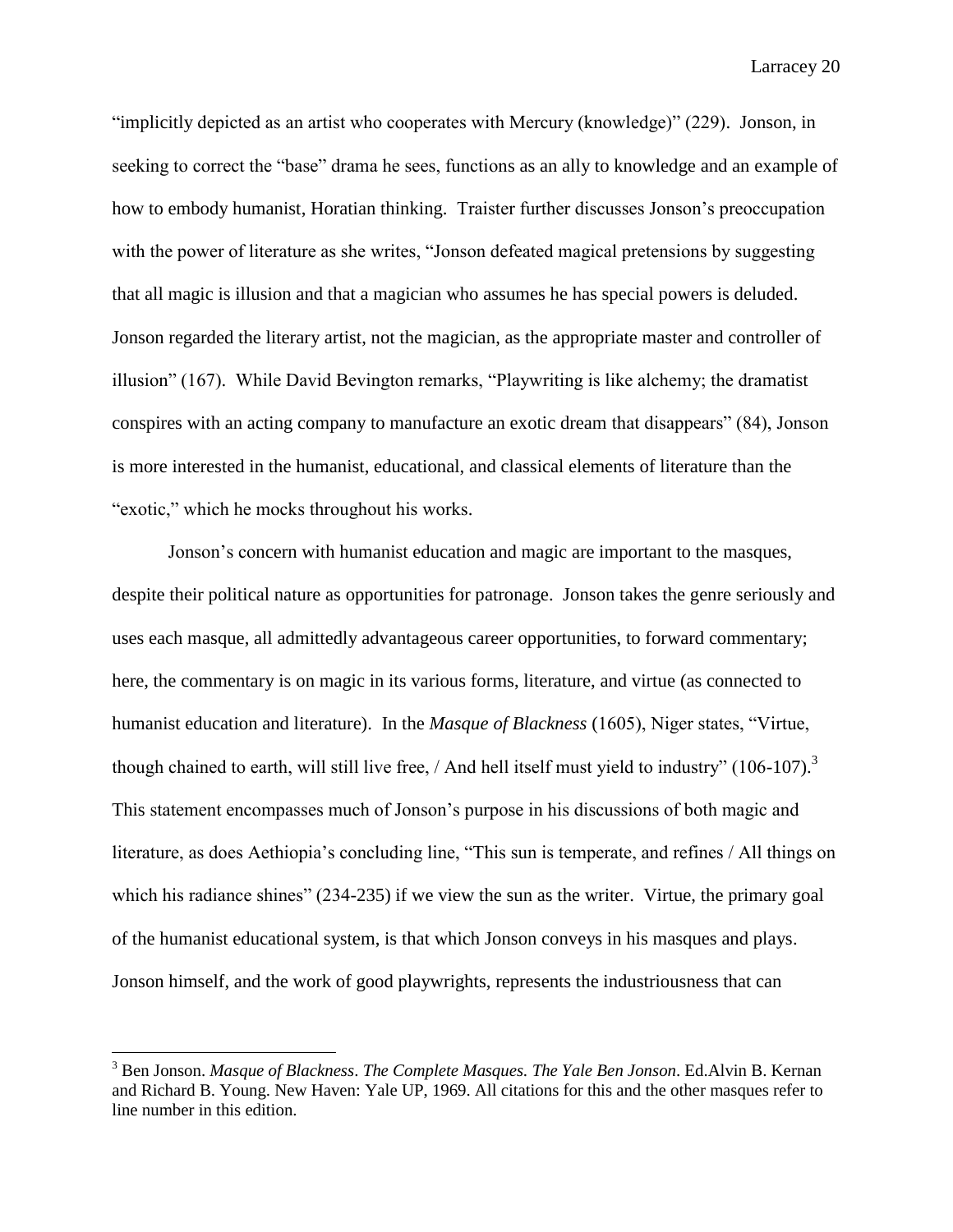combat hell, which can be seen more literally as immorality, the trickery of charlatan magic users, and the irresponsibility and tastelessness of bad writers.

The masques that discuss the varied types of magic elucidate Jonson's criticisms of both occult thinking and literature. Throughout the masques, he discusses each principal variation of magic: witchcraft, alchemy, and natural philosophy (at times, specifically Hermeticism). Witchcraft is the subject of the *Masque of Queens*, performed for the court in 1609. The *dramatis personae* of the masque reads like that of a morality play, and the first three witches the Dame (their leader) names, are Ignorance, Suspicion, and Credulity. While the other witches also represent various aspects of immorality (Slander, Malice, Impudence, Falsehood, etc.), the concepts of ignorance, suspicion, and credulity are those that Jonson addresses most clearly throughout the masques and in *The Alchemist*, and they are reminiscent of Marlowe's discussion of the sin of ignorance. The nature of the witches' magic is demonic; they desire to "mix hell with heaven, and make Nature fight / within herself" (135-136) and to "set the elements at wars" (213). The magic of this masque is disruptive. It seeks to disturb the natural order and to work against virtue and balance, and is analogous to the unlearned, disordered literature Jonson also criticizes. Evans argues that "the witches' crazed disorder and perverted rituals are framed by Jonson's scholarly thoroughness and rationality; their unruly passion highlights his devotion to learning and reason" (235). Jonson, however, makes a point to note the "power attributed to witches by the ancients, of which every poet (or the most) do give some" (192-193). The section is a very humanist recalling of classical learning and tradition, as Jonson elucidates just which ancients refer to the power. The section provides a supposedly concrete, respectable basis for a belief in witchcraft. Yet, at the same time, it is clear that Jonson regards the belief in such power as the product of ignorance, suspicion, and credulity. Jonson's reference to the classical past,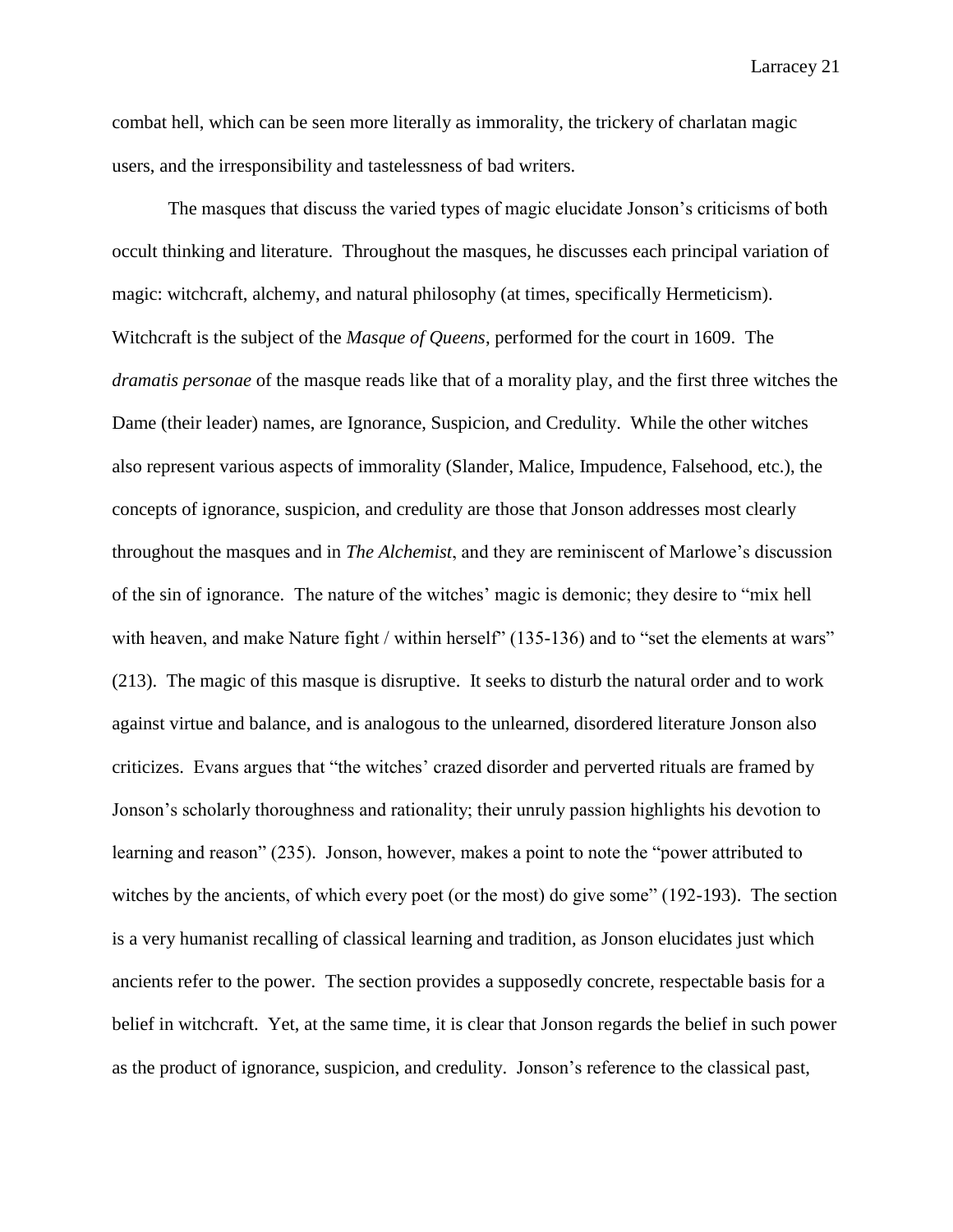then, is not to affirm his own conception of the witches' power, but to illustrate that thinkers of his own time should not consume all that is to be found in the classical, pagan past, a notion similar to that of what famous humanist philosophers, such as Erasmus, express. Jonson's political connections to King James I, a believer in witchcraft and author of *Daemonologie*, which refutes Reginald Scot's claims in *Discoverie of Witchcraft* against believing in the demonic arts (Donaldson 252-253), prevent Jonson from explicitly denying witchcraft. The section can therefore be read as both a reference to the classical affirmation of witchcraft, and a statement against being beholden to the classical past in matters of "suspicion," not to mention believing in such powers to the extent that they are practiced.

The criticism of magic and its believers as seen through Jonson's reference to his humanist education emerges as well in *Mercury Vindicated from the Alchemists at Court* and *The Fortunate Isles*, *and Their Union*. *Mercury Vindicated* is a short masque in which Mercury (knowledge) speaks most of the dialogue. At the start of the masque, Mercury attempts "to escape / This polt-footed philosopher" (31-32). In the masque, Jonson does not deal with the demonic, malevolent magic of witches, but the self-aggrandizing nature of philosophers: "As if the title of philosopher, that creature of glory, were to be fetched out of a furnace, abuse the curious and credulous nation of metal-men through the world, and make Mercury their instrument" (42-45). Jonson doubts the intelligence and the morality of the alchemist as well as the Hermetic philosopher, and equates them to those who would attempt "to commit miracles in art and treason again' nature" (41-42). Their "miracles" of art are tricks, and, were they able to achieve their goals of immortality or transmuting lead to gold, they would be committing crimes against the natural world. Mercury laments, "It is I that am corroded and exalted and sublimed and reduced and fetched over and filtered and washed" (48-51). To Jonson, these would-be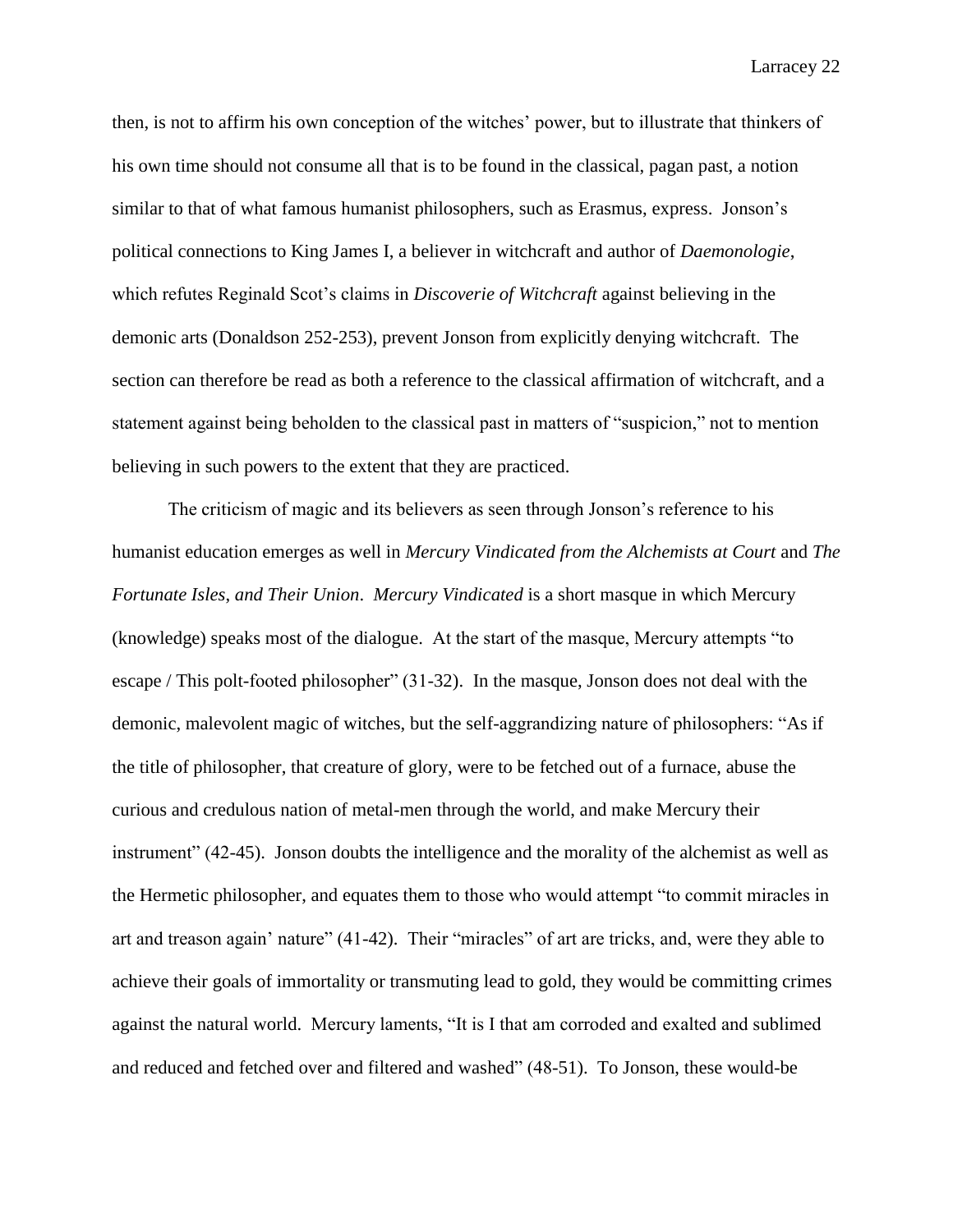philosophers abuse knowledge and power just as much as the witches, and none of these types of magic successfully promotes virtue. Mercury is the character through which Jonson criticizes magic, but some of the first lines, spoken by Cyclope, convey his criticism of current art: "The very age abhors [Nature] so / That it learns to speak and go / As if by art alone it could be righted" (13-15). The "adultery and spoil of nature" (110) to which Mercury refers exists within polluted literature that is incapable of conveying virtue. Mercury's corrosion through alchemists is literature's corrosion through poor authors. Thus, both represent an abuse of knowledge. The concluding lines of the text similarly speak to art, as well as magic, as the Chorus states, "They are not with his light, [who] go backward from the sun" (235).

*The Fortunate Isles, and Their Union*, performed in 1624, continues more explicitly Jonson's criticism of Hermetic magicians, but this time as separate from alchemists. The principal characters of the masque are Johphiel, "an airy spirit and (according to the Magi) the intelligence of Jupiter's sphere" (1-2), and Merryfool, called and variously spelled Merefool, a student. Johphiel encounters Merefool while the student complains about the Rosy Cross, the Rosicrucian brotherhood, he has just joined. Then, as Barbara Traister remarks, "Iophiel dupes Mere-Fool and debunks the philosophical magic in which Mere-Fool believes" (165). In tone, this masque is much less serious than *Queens* or *Mercury Vindicated*, but the message against occult thinking is just as clear. Johphiel tells Merefool that he has learned a Rosicrucian master has chosen to die so that the newly recruited Merefool would inherit his power and become "principal secretary to the stars, / know all their signatures and combinations" (79-80) and "master all the learnings / were, are, or shall be" (87-88). The promise of natural philosophy then appears to be relatively benevolent. Johphiel, in a scene purposefully drawing from *Faustus*, asks Merefool whom, out of any person of history, he wishes to see. Merefool initially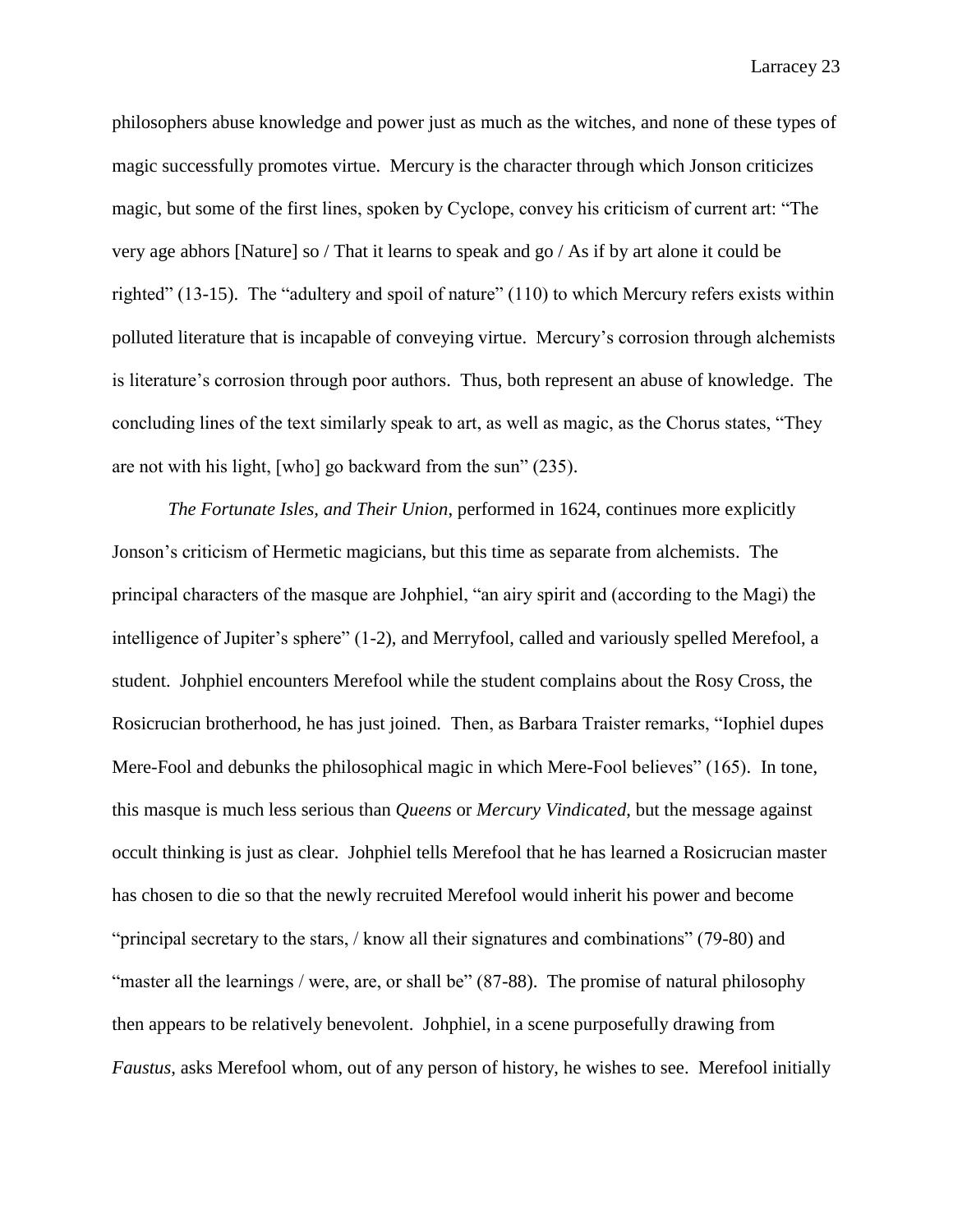chooses King Zoroastres, "the father of conjurers" (135), only for Johphiel to tell him that Zoroastres is busy. Merefool then requests to see Hermes Trismegistus (140). With this request, Jonson shows that he is aware of Hermeticist philosophy and its connection to Neo-Platonic thinking. What is important, however, is that Zoroastres and Trismegistus (and Pythagoras, Archimedes, and Brahman) are unavailable. Johphiel instead brings Scogan and Skelton, and Elinor Running when Merefool "had rather / See Ellen of Troy" (249-250) – the explicit reference to Marlowe. Merefool's natural philosophy cannot bring him what he wants, and Johphiel intentionally supports his delusions with promises of power and prestige. Fortunately for Merefool, this is not a Marlovian tragedy, and Johphiel eventually, after occupying his time and securing his frustration, sends Merefool along. The masque is certainly a more light-hearted critique of magic but a critique all the same. Merefool is simply a fool to believe in natural philosophy, which suggests the ability to master all learning, but offers no practical way of doing so. The student has turned from what would enable him to master learning, which is his own study, as Jonson repeatedly shows the learned author within the humanist system of education to be in control of an immense power, to educate and to delight.

*The Alchemist* opens with a clear acknowledgment to the aims of the humanist system of education, under which Jonson learned: "this pen / Did never aim to grieve, but better men," (Pro. 11-12).<sup>4</sup> The humanist introduction to the comedy reveals Jonson's much larger purpose of criticizing dramatists lacking the skills necessary to write worthwhile work and the audience for consuming such material. In his letter to the reader, Jonson never mentions magic but rather discusses his own profession:

 $\overline{a}$ 

<sup>4</sup> Ben Jonson. *The Alchemist*. *Ben Jonson: Volpone and Other Plays*. Ed Michael Jamieson. London: Penguin, 2004. 175-317. Print. All citations refer to scene and then line number in this edition.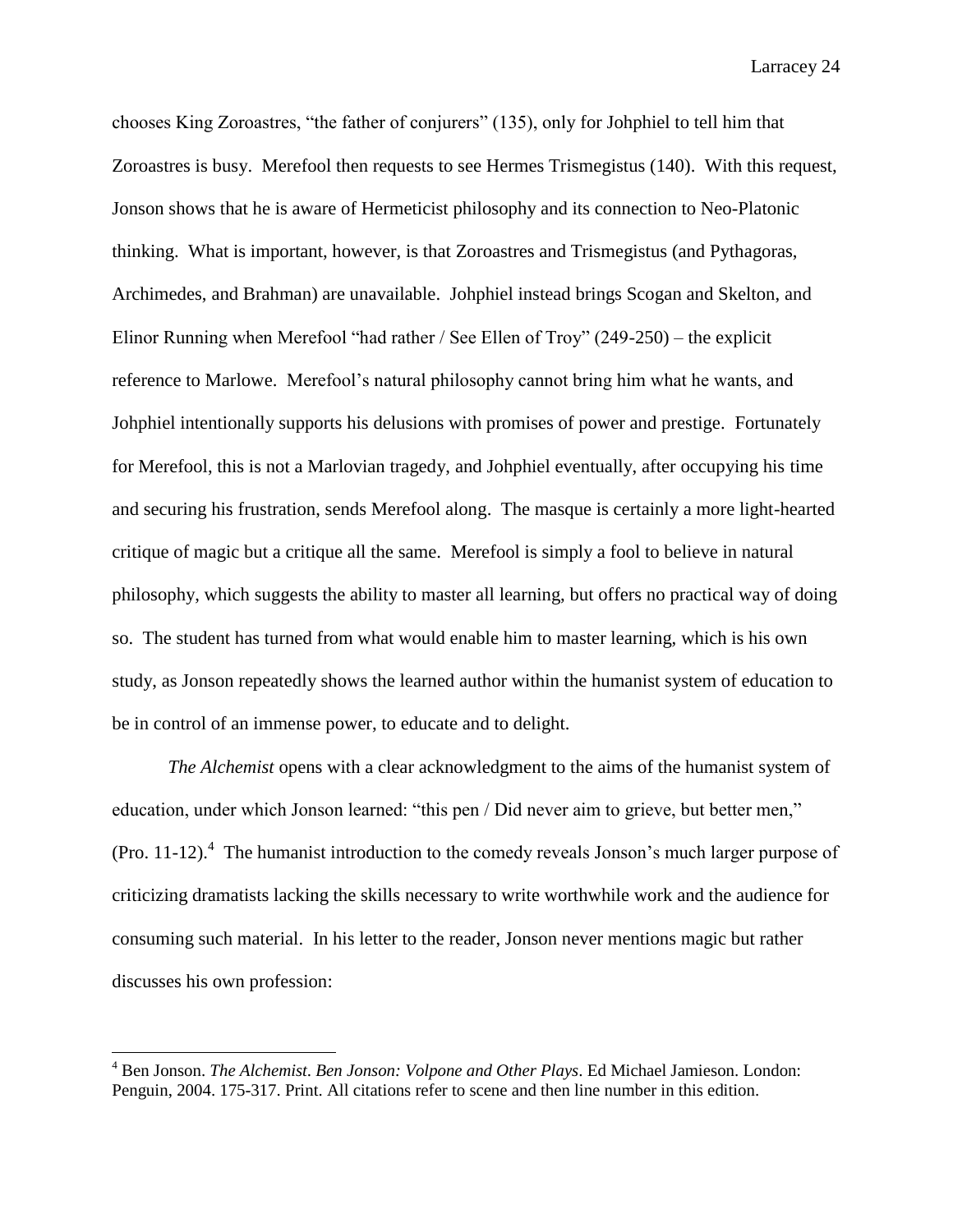If thou art one that tak'st up, and but a pretender, beware at what hands thou receiv'st thy commodity; for thou wert never more fair in the way to be coz'ned than in this age in poetry, especially in plays; wherein now the concupiscence of jigs and dances so reigneth, as to run away from nature and be afraid of her is the only point of art that tickles the spectators. But how out of purpose and place do I name art, when the professors are grown so obstinate contemners of it, and presumers on their own naturals. (2-9)

In the play itself, the "pretender" Jonson illustrates is Subtle (not the reader), the figure that represents not only charlatan magicians, but also "artists" that diminish and corrupt art. Jonson's representation of magic is linked to his representation of art, and the role of art as it is connected to the humanist purpose. Face asks Subtle, "Speak you this from art?" (I.ii.102). Subtle replies, "Ay, sir, and reason too, the ground of art" (I.ii.103). Yet, it is clear that Subtle perverts both reason and art, twisting them both to become types of "commodity," spoiling the purpose of art and ignoring the place of reason. While Marlowe criticizes individuals that have an unquestioning belief in the humanist system of education, Jonson, writing approximately fifteen years later, finds that art has stepped too far from humanist principles, and has become even worse than a pointless endeavor, but a degrading force.

Despite the important overtones of the role of art and humanism, magic is still a crucial element to the text, and there is a mix of magical traditions within the comedy. The alchemical references are clear and, as Bevington notes, "Jonson shows himself to be immensely learned in lore about this fascinating pseudo-science" (81). Jonson's treatment of alchemy suggests his definition of it to be harsher than a "pseudo-science," but entirely fantastical and illogical, based on his own "remarkable knowledge" of the subject (Duncan 699). Subtle's alchemical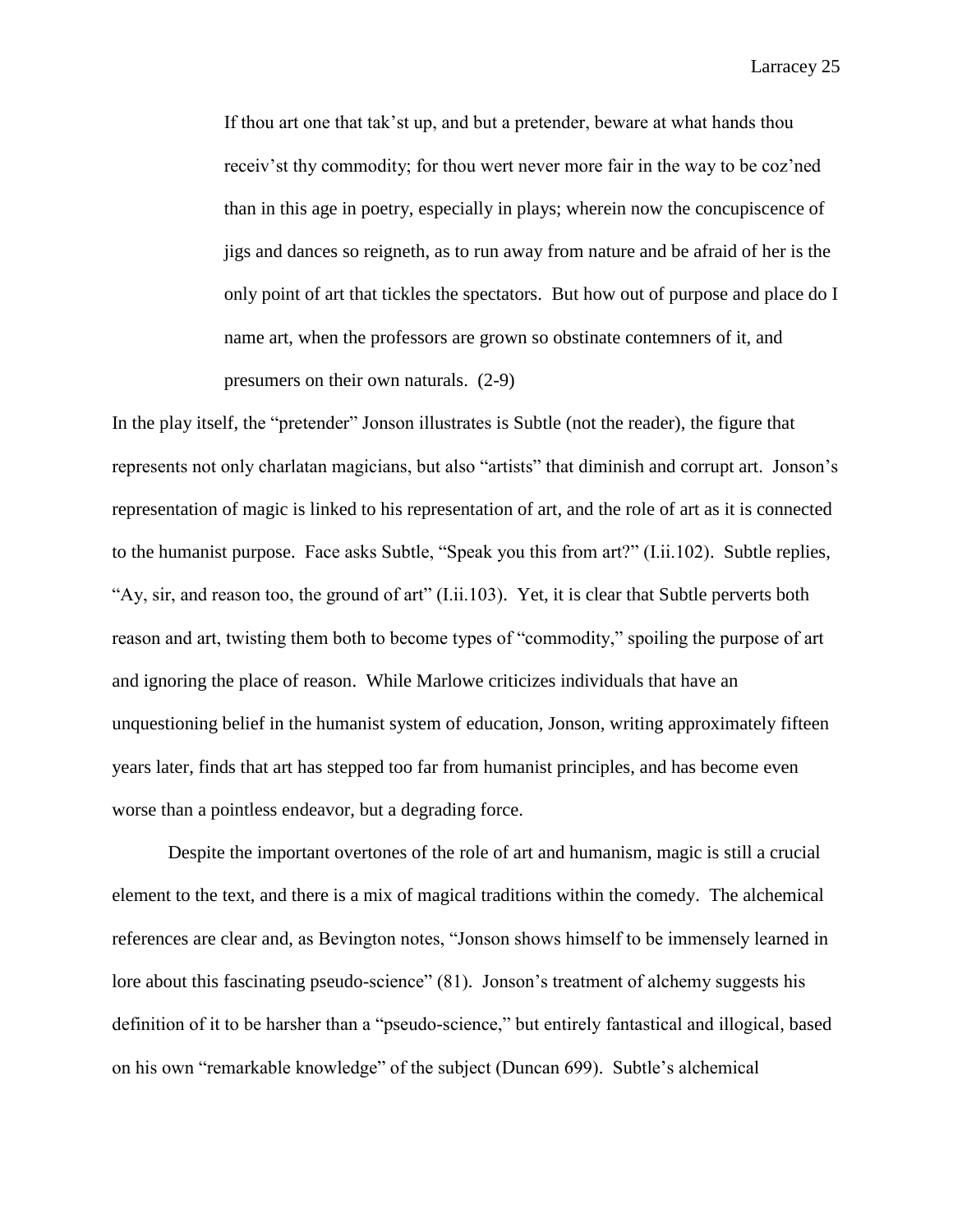instructions sound, as Jonson intends, ridiculous, as he demands that Dapper, "Bathe your fingers' ends and wash your eyes, / To sharpen your five senses, and cry 'hum,' / Thrice, and then 'buzz as often; and then come" (I.ii.168-170). In this context, the more Hermetic, and generally more serious or learned magical studies, take on the same note of foolishness. When Drugger asks Subtle about his ability to know men's "good angels, and their bad" (I.iii.16), the idea of seeing angels (something serious scholars such as John Dee believed possible, as Peter French has shown) despite the religious undercurrent absent in alchemy, is just as ludicrous as humming and buzzing.

The rationality of magical practices is not all that Jonson analyzes, as rationality is inextricably linked to morality, and Jonson delineates the morality of magic clearly in the exchange of insults between Face and Subtle. While Subtle calls out "cheater," "cow-herd," and "cut-purse," Face progresses from an accusation that Subtle is a liar, to "bawd," conjurer," and "witch" (I.i.106-107). The insults themselves are empty in that Subtle is no less of a cheat than Face, and Face is no more a witch than the charlatan Subtle. Still, Subtle and his associates lack virtue and the will to inspire virtue in others. Jonson does not damn these characters, nor does he damn those artists who, like Subtle, are con-artists, but their immorality is visible to the audience as well as to the characters themselves. Self-recognition is key to Faustus, Subtle, and Prospero. Faustus just partially recognizes his fall far too late, Subtle recognizes his immorality and does not care to change, and Prospero recognizes his growing abuse of magic and is willing to correct his behavior. Jonson's concern with Subtle is his clear, immoral abuse of reason and art, and his profit from such abuse. It is important here to remember Jonson's own struggles with profit and patronage, and the very practical reasons for his dislike of the pretend "art" of his day: "I speak not this out of a hope to do good on any man against his will; for I know, if it were put to the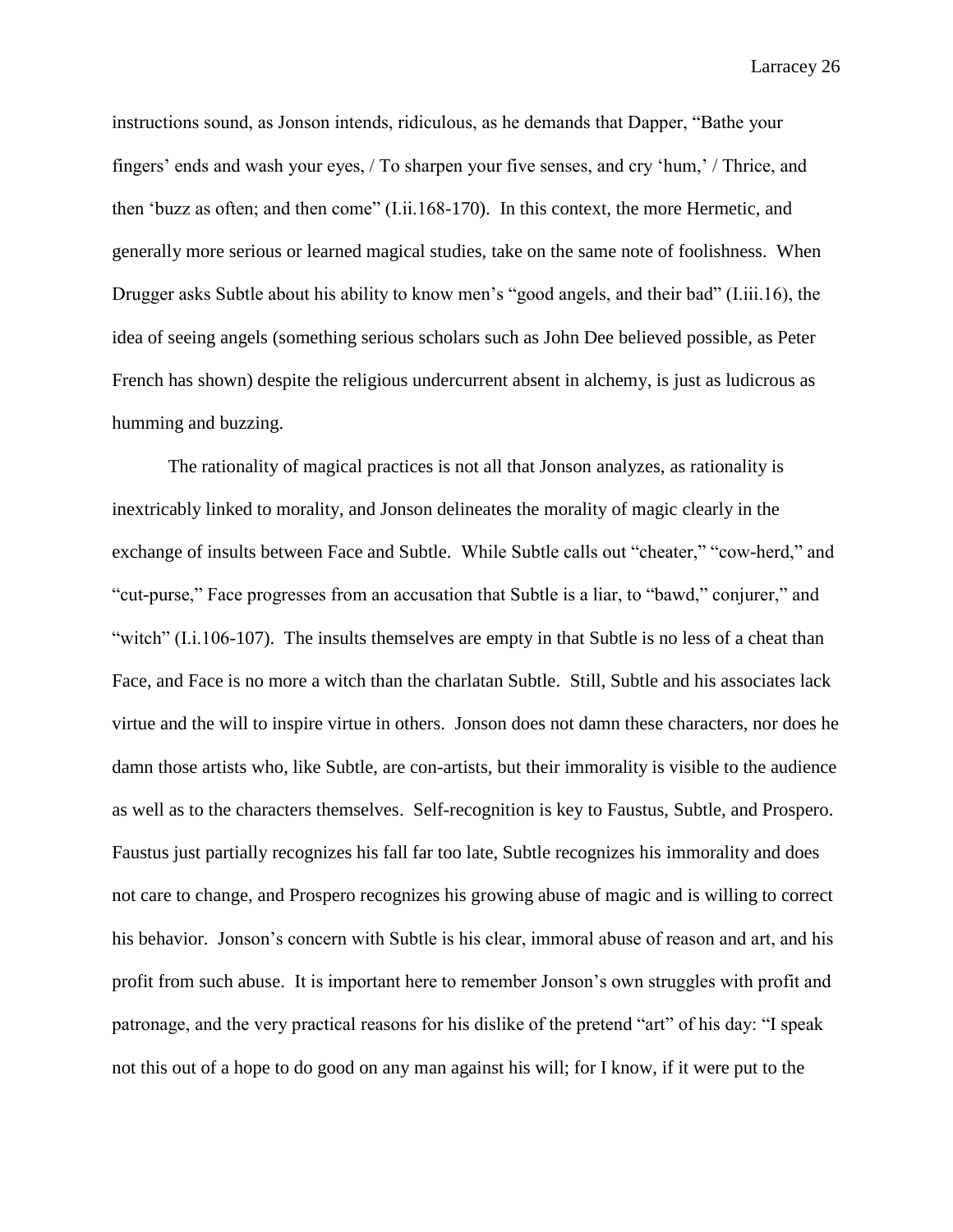question of theirs and mine, the worse would find more suffrages, because the most favour common errors" (Let. 24-28). Both aesthetically and morally, Jonson finds art wanting, and his frustrations emerge through Subtle's general success in his scams and his ability to enchant others with his "art."

Questions of natural magic, what would seem to be a purer art, and nature itself in relation to Subtle's alchemy are complicated by Subtle's status as a scam artist. Face calls Subtle, "You smoky persecutor of nature!" (I.iii.100). Subtle is just another of the alchemists from which Mercury strives to be vindicated. There is another potential magic-wielder to consider in *The Alchemist*, however, and one that genuinely believes in magic: Mammon. Mammon appears almost as a Faustus figure in his willingness to purchase power. He is similarly as gullible as Faustus in his consideration of the efficiency and potency of such power; he is an earlier incarnation of Merefool. Robert Watson writes that Mammon "seems to perceive himself as the kind of modern savior who appeared frequently in Jacobean poetry: the spiritual, scientific, or sensual creator of a new world" (121). Yet Watson continues:

> [Mammon] unwittingly sells, if not his eternal jewel, at least his temporal ones, for a conquest of nature that can never quite lift him above mundane physical objects and mundane human appetites. Mammon's true potential is as limited as that of Faustus, who managed only to perform some slapstick violence and to acquire fresh grapes out of season. (122)

Mammon uses ancient texts as proof of the existence of the philosopher's stone, essentially buying into justification for irrational magic through classical, here biblical, texts, which Jonson also includes in the *Masque of Queens*. When Surly questions this stone, Mammon asks, "Will you believe antiquity? Records? / I'll show you a book where Moses, and his sister, / And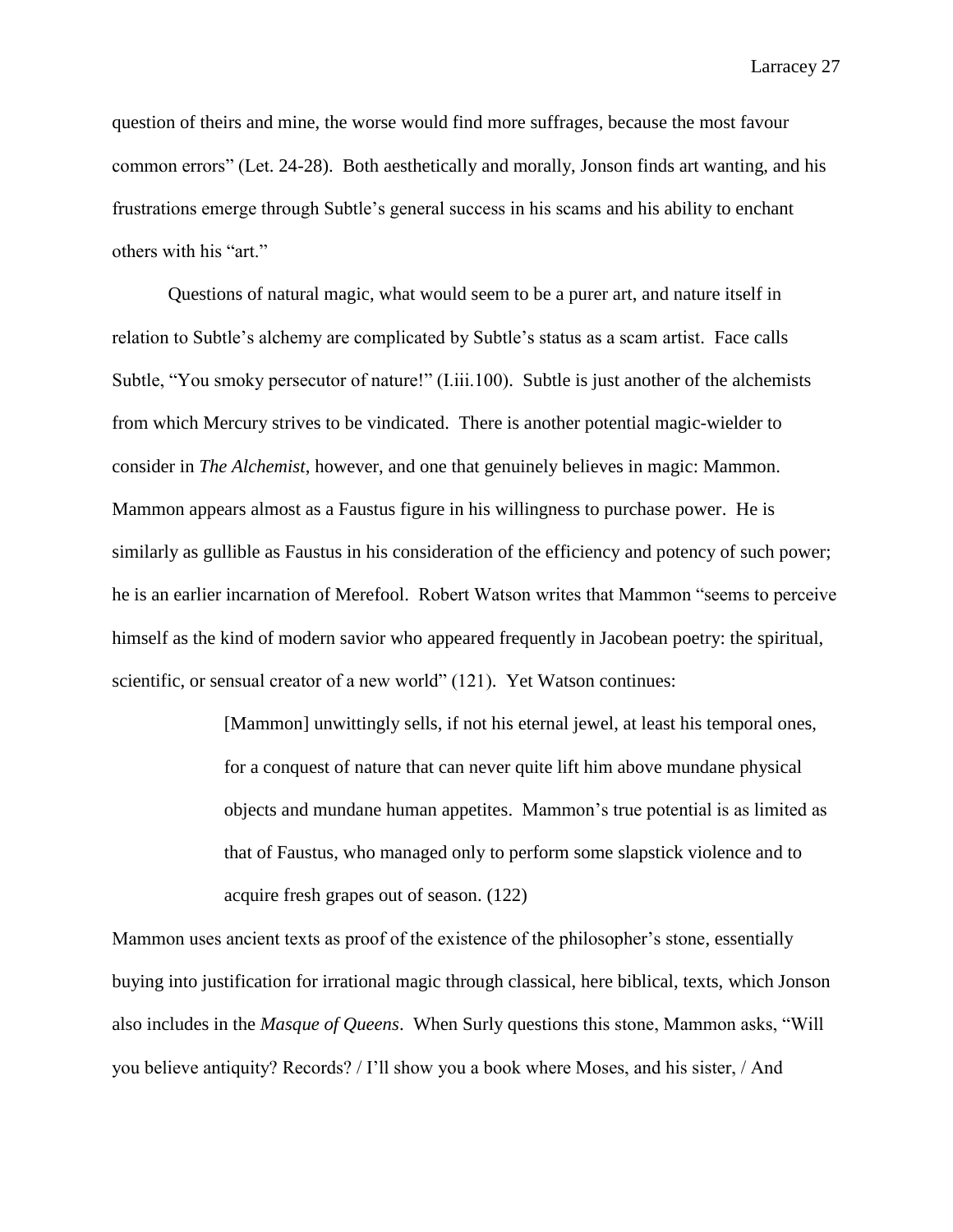Solomon have written of the art" (II.i.80-83). Regardless of his explanation of his belief in magic, he desires to use it only for wealth, soft beds, to "walk / Naked between my *succubae*" (II.ii.47-48). Mammon is just as much one of the "deriders of diligence" (Let. 10) as Subtle despite his more honest belief in magic, and his ignorance is simply one more aspect of his character to ridicule. He is somewhat representative of the audience of art's pretenders, unable to distinguish true art from what is "sordid and vile" (Let. 23). Natural philosophy, just as Merefool learns, is as much a subject of derision as alchemy.

Yet, despite Jonson's ridicule of alchemy and magical philosophy, he does not punish Subtle (or Mammon) to any great degree at the conclusion of the play. Being a comedy, the reader certainly does not expect a tragic ending like that of *Faustus*, but Jonson has punished severely some comedic characters, such as Volpone, to create his pleasing resolution. As Bevington points out, "Judgment is most harsh on the 'brethren' of the Dutch church" (84). Watson further remarks that the play is more about theatricality and awareness than it is about morality (134-135). There is a great deal of importance attached to theatricality in the play, but the morality within the play is crucial, and fully explored through the variations of degeneracy through would-be magic-users like Subtle and Mammon. The fact that they are pretenders, however, contributes to the play's conclusion. Very little magic is done, and similarly very little lasting harm is caused. Throughout the masques and *The Alchemist*, Jonson elucidates how magic and magi are connected to art and "artists," and his criticisms are clear and, at times, harsh. He finds that magic has no place in the rational, humanist sphere of thinking. Although he is willing to dramatize witchcraft in a somewhat serious manner in the *Masque of Queens*, this is mostly to secure patronage, and his underlying argument is that occult thinking is irrational. As he expresses in *Mercury Vindicated from the Alchemists at Court*, the proposed magus has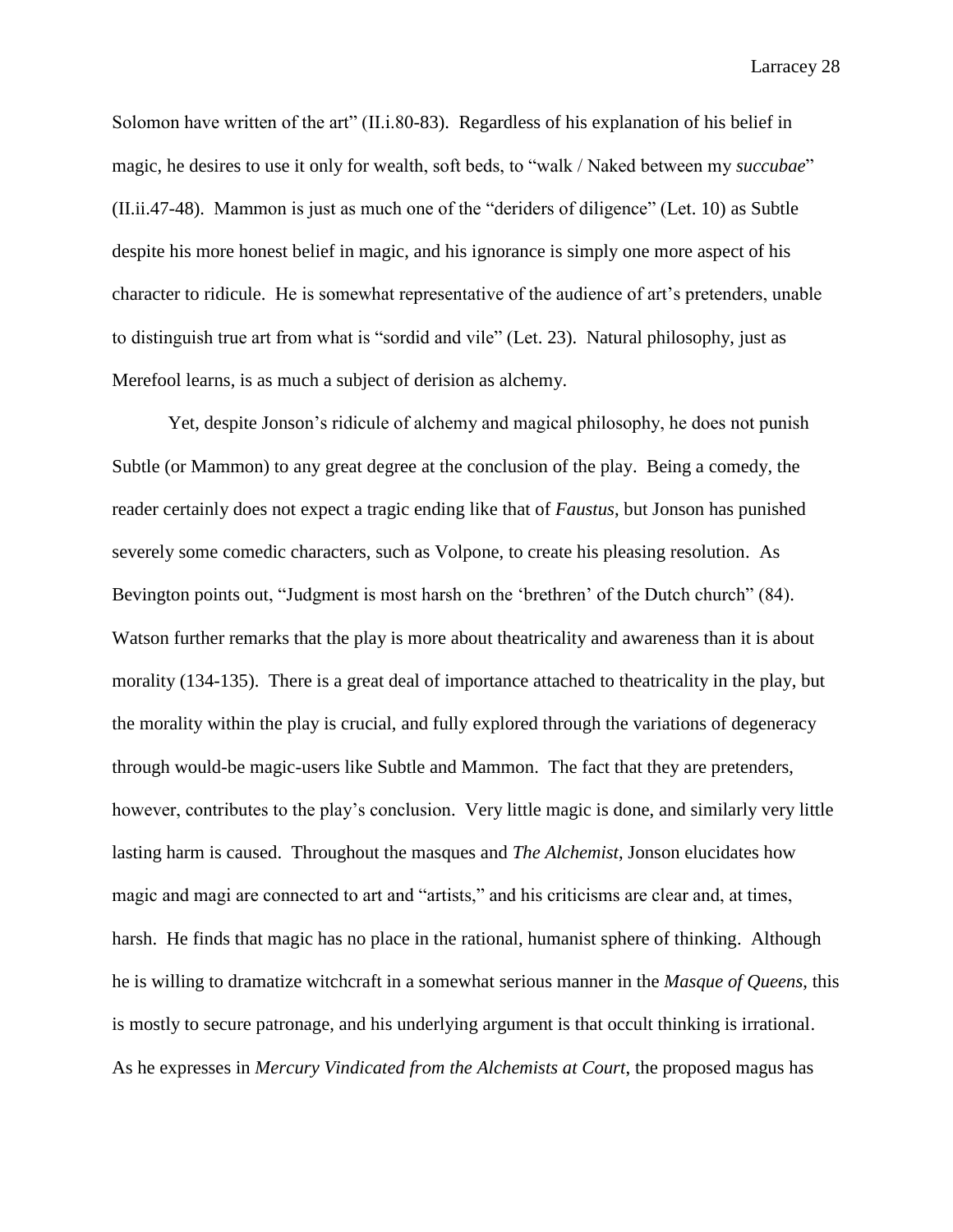wrongly seized the title philosopher, with no understanding of true philosophy, rationality, and morality, and this leads only to the spread of foolishness as seen in *The Fortunate Isles, and Their Union*. Jonson finds his contemporaries to be guilty of the same crime. For Jonson, humanism has fallen to the wayside, and artists must turn to the humanist system of education once more in order to find some purpose and virtue to the creation of art.

Shakespeare, although never as explicitly as Jonson, also treats the goals of humanist education in *The Tempest*, and the supernatural likewise has a pronounced role. In his treatment of both subjects, Shakespeare, as he often does, tends to present a more balanced perspective. The presence of the supernatural in *The Tempest* manifests itself in a uniquely humanist fashion, and is the most instructive in a discussion of Renaissance magic and humanism. The connection between magic and humanism is similarly important, and the importance of the supernatural beings in the play lies not in what they reveal, or conceal, about the superhuman, but about what they illuminate in the human. Unlike *Faustus*, the supernatural is not demonic, and unlike *The Alchemist,* the supernatural is real and powerful. Furthermore, although Prospero's proposed use for his magic at the start of the play is less than pure, his method of learning magic leads to the possibility for pure, white, natural magic, the closest expression of Hermeticism even though Shakespeare does not name it directly (as Jonson does in his work). Yet, Prospero emerges at the play's conclusion having renounced his magic and asking to leave the island, despite his incredible learned and moral power. By representing the Renaissance preoccupation with white magic through Prospero's control over the elements, his fellow humans, and supernatural spirits and beasts, Shakespeare demonstrates humanity's potential power and the potential success of the humanist system of education and magical learning. The Early Modern goal to restore man's power and understanding to their peaks in the Garden of Eden is especially crucial as Prospero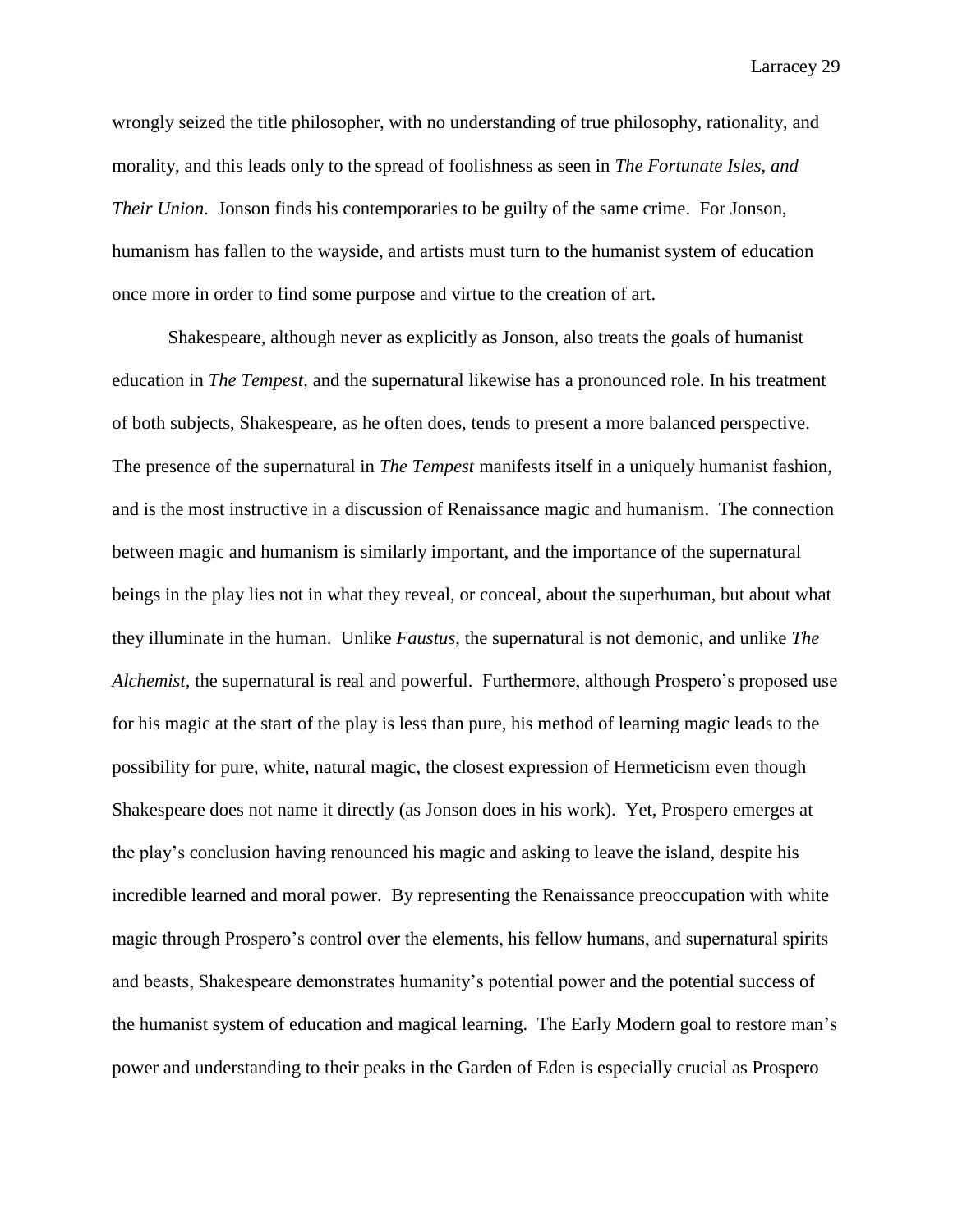attempts to rise to the same prelapsarian heights. Despite the dominating presence of the superhuman, what also shines through *The Tempest* is the human; it is humanism, and the Renaissance belief in man's ability to ascend beyond his apparent limitations to achieve the ideal state.

Criticism of *The Tempest* that discusses magic emphasizes the "spiritual," Christianized sense of magic that Shakespeare illustrates within the play. This magic served several purposes, the most dominant of which was to restore humanity's power over nature to its prelapsarian levels in service to fellow human beings and, more importantly, to God. The natural world is a crucial element of *The Tempest* as the setting is one cut off from civilization. Speaking of Renaissance magic more generally, B. J. Gibbons argues that the perception of the natural world was shifting in Early Modern England as many before had seen nature as "a threatening and hostile realm, beyond the control of even the most extensive of human powers" (19), but then began to view the natural world as positive and controllable (41). Gibbons relates this to *The Tempest*, as he writes, "Shakespeare's Prospero boasted about his control over nature" (38). Shakespeare emphasizes the belief that man could work with nature, along with human texts and philosophies, and utilize it to improve. Yet, this mastery over nature had a higher purpose than simply the growth of power. Gibbons quotes the anonymous author of the alchemical text *The Sophic Hydrolith*, who writes that alchemy is for "the glory of [God and] his most Holy name, and for the good of thy suffering fellow man" (112). Along this line of thought, Shakespeare likely models Prospero after the "self-styled magus" John Dee (Hopkins 21), who wrote that the "'essential powers of magic are located in a higher spiritual drive of the soul to achieve proximity to God'" (Brann 178).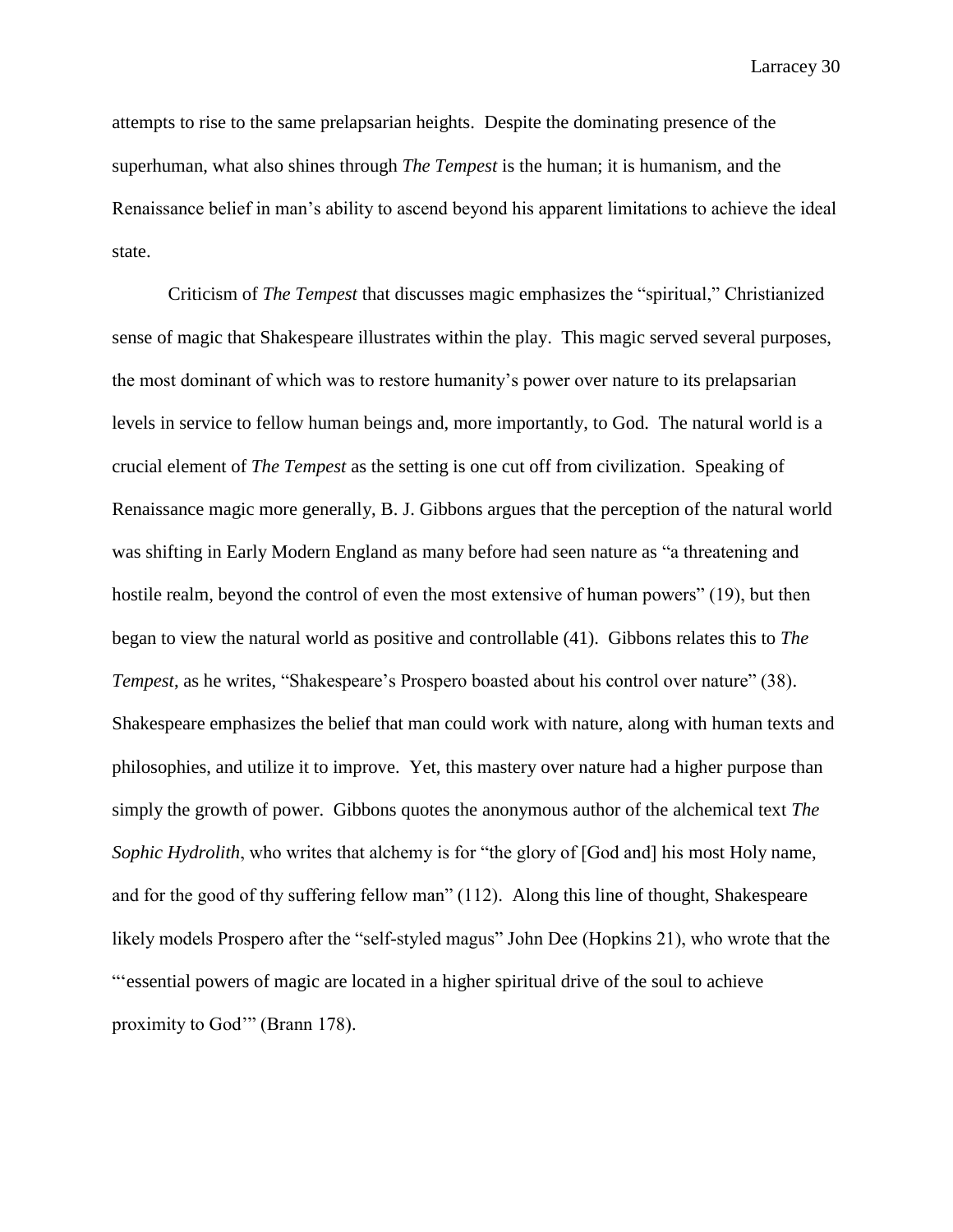Critics speaking more to *The Tempest* directly have analyzed several different aspects of Prospero's magic. Ellen Belton has argued that Prospero's complete "higher purpose is not immersion in the inner self, but union with something that is outside and, in Shakespearean terms, higher than the individual" (134), and Robert Egan has discussed Prospero's morality, stating that he must seek "to purge the evil from the inhabitants of his world and restore them to goodness" (175). Traister, who has discussed Faustus's and Subtle's magic as well, argues that Prospero's magic is "hybrid" (125), and that he ultimately abjures his magic in order to apply the advanced wisdom he has gained through magical study to Milan's government (143). Conversely, Virginia and Alden Vaughan suggest the abjuration is because "the magician's power is not really benign and must be rejected" (66). Wayne Shumaker, speaking more specifically to *The Tempest* and Hermeticism, argues that some of Shakespeare's plays do "contain obvious traces of Hermeticism" (296), but that "his plays accordingly testify to the currency of occultist ideas, but not necessarily to his acceptance of them as true" (297). Much of the criticism has emphasized the more positive nature of Prospero's magic, and hinted at its relation to virtue and humanism.

Prospero reveals the humanist and Hermeticist manner in which he has mastered nature when he relates his history to Miranda after the opening scene's tempest. Prospero states that he has been "so reputed / In dignity and for the liberal arts"  $(I.ii.73)^5$  and has been "rapt in secret studies" (I.ii.77), or the study of mystical texts. In the very growth and development of occult theory, the "secret studies" that Prospero seeks to follow, there lies a foundation of humanism. Prospero is not Faustus, who picks up humanist and magical texts only to set them down quickly

l

 $<sup>5</sup>$  William Shakespeare, *The Tempest. The Riverside Shakespeare*. Ed. G. Blakemore Evans, et al.  $2<sup>nd</sup>$  ed.</sup> Boston: Houghton Mifflin, 1997. All citations are to act, scene, and line number in this edition.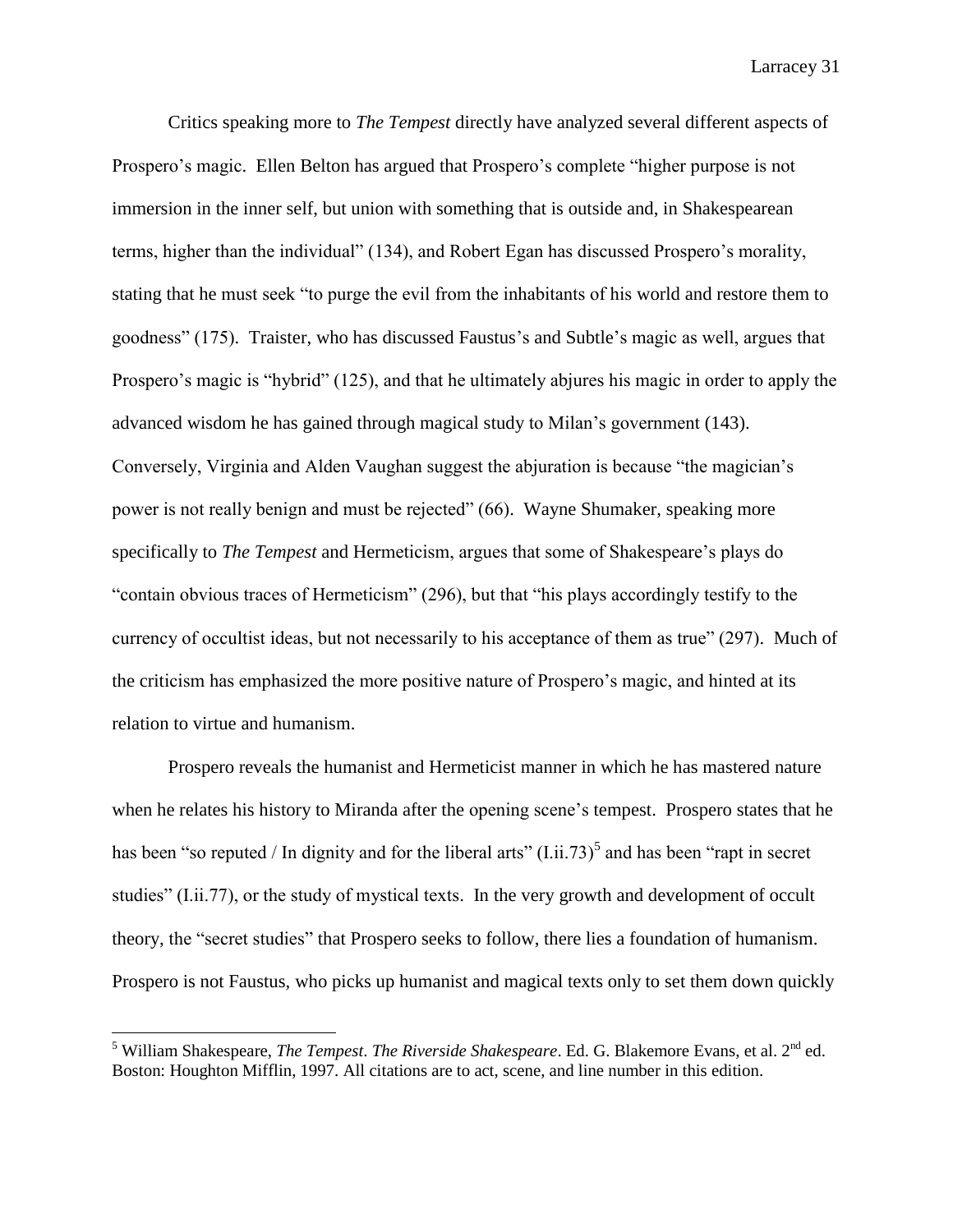without study, who constantly seeks more power and influences, but reaches a point where he no longer wants to work for it. Or Merefool, who believes study to be unnecessary. Nor is Prospero Subtle, who simply wants to profit from a good show of alchemical knowledge but who has no power to back it up. As Hallett Smith writes, in white magic "the magician uses only some secret powers of nature, which he has learned after laborious study" (1656), and Prospero emphasizes his past studies and his magical texts, which are mentioned throughout the play. Prospero tells Miranda, "My library / Was dukedom large enough" (I.ii.109-110). He also states that Gonzalo, in helping Prospero and the infant Miranda after their banishment from Naples, "furnish'd me / From mine own library with volumes that / I prize above my dukedom" (I.ii.166- 168). Caliban believes that Prospero is "but a sot" (III.ii.93) without them and that, before attempting to attack Prospero, he and his conspirators must "burn but his books" (III.ii.95). These are the books of Prospero's "secret studies," and while their immediate purpose is to allow for the growth of his power, Prospero can use this power to fashion a more virtuous life.

Shakespeare assigns the Hermeticist magus an enormous capability for power, and Prospero's power over nature is demonstrated at the start of the play. Through the spirit Ariel, Prospero calls forth a storm that shipwrecks a group of people, among which are Prospero's brother and the King of Naples, who are responsible for Prospero's presence on the deserted island that he terms his "cell" (I.ii.20). Prospero is the individual that can "command" (I.i.21) the elements that care not "for the name of king"  $(I.i.17)$ , and he controls the "wild waters" (I.ii.2) that Miranda wishes to calm "Had [she] been any God of power" (I.ii.10). This type of control and power is very different from that of Faustus and Subtle. Once Shakespeare reveals that Prospero has this power, he establishes Prospero as superior in strength to King Alonso and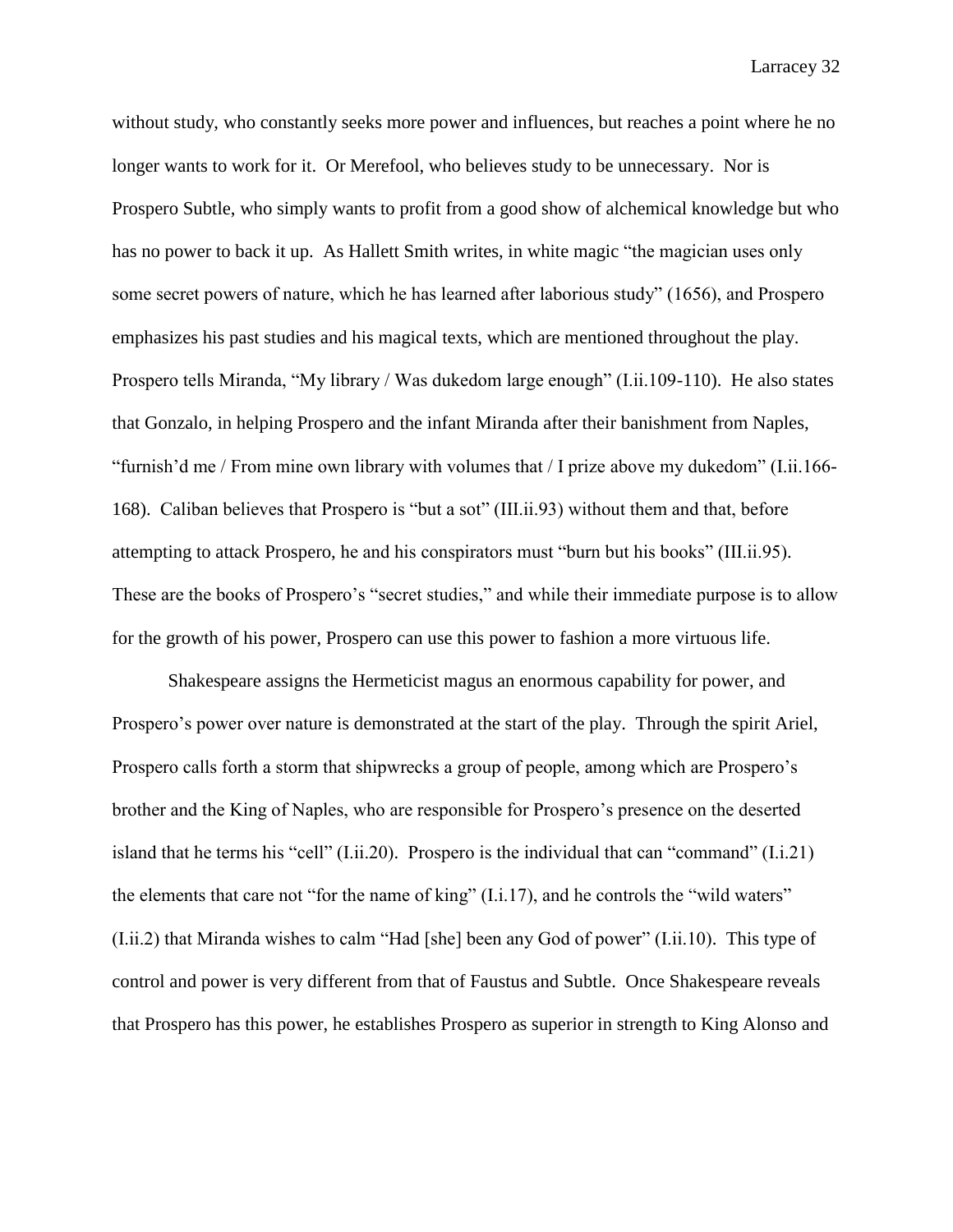with powers akin to a god. On the island Prospero seems to be both king and god, and that which is on the island is Prospero's subject, whether by choice or by force.

Prospero's subjects include the humans on the island, as in Renaissance thought nature, as Smith states, "included human nature" (1657), and the *super*natural, or the above natural (not unnatural) creatures. After demonstrating Prospero's control over weather, Shakespeare systematically reveals each other element over which he is master. His daughter, Miranda, "canst not choose" (I.ii.186) but to sleep when he commands through the use of his magic that she "cease more questions" (i.ii.184) and is "inclin'd to sleep" (I.ii.185). Once she is sleeping, the spirit Ariel, powerful in his own right, enters greeting Prospero with, "All hail, great master, grave sir!" (I.ii.189) Prospero continually refers to Ariel as "my Ariel" (I.ii.188) and "my spirit" (I.ii.215), suggesting a friendship between the magus and the supernatural being until Ariel asks for his liberty and Prospero calls him "my slave" (I.ii.270), reminding the spirit how Prospero has saved him from the tree which was his prison. Following the establishment of his control over Ariel, Prospero states that Ariel's only companion was Caliban, "whom now I keep in service" (I.ii.286). Caliban has been the only other "human shape" (I.ii.283) on the island, and he also is under Prospero's control. After stepping on the island, Prospero grasps control over all of its elements through his authority and his art. Additionally, Prospero does not hesitate to threaten either of his slaves with physical torment to maintain control; he warns Ariel that he will imprison him in an oak tree and Caliban that he will plague him with cramps and aches. Lastly, Prospero controls the shipwrecked crew, like those on the island. He establishes this control in the tempest itself, and it extends to their time on the island. Prospero does not hesitate to use his power when carrying out his revenge against the shipwrecked men (whether they deserve it or are more innocent than Prospero may argue) and Caliban and his conspirators.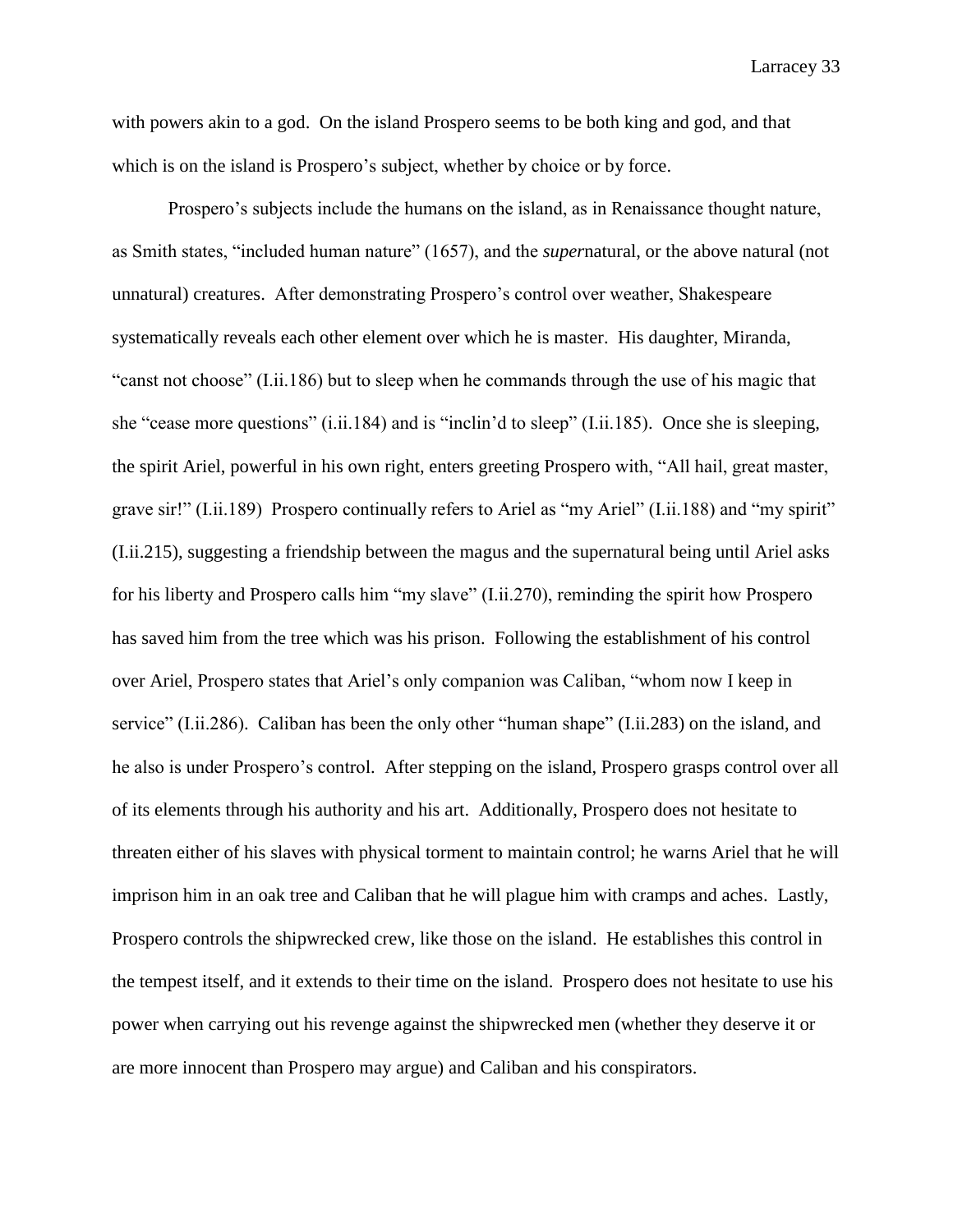As seen in the other texts, the morality of magic is always a concern, and there is often a fine line between what constitutes moral and immoral action. Shakespeare does not present Prospero as infallible or above humanity despite his supernatural power. As Erasmus writes, the revival of ancient knowledge should be for the "knowledge of Christ" not to "cloud men's eyes with smoke" (83), referring to the revival of classical texts, and the principle applies here as well. In Prospero's use of magic to deceive the senses of the shipwrecked, possibly immoral crew, his purpose must not be to "cloud" their sense of morality but illuminate it:

> It is imperative that Prospero himself have a comprehensive and flawless moral vision of his world. He must perceive not only what is evil in men and what, ideally, they should be, but also what men are, and what relationship he, as a man, bears toward them. Without such a clarity of vision, the exercise of his art may result in corruption for himself and chaos for those around him. (Egan 175)

Yet, with his enormous power and the rage fueled by a dozen years of planning, Prospero strays from this virtuous motive. As Ellen Belton states, "Reason itself is vulnerable to error and corruption" (135), and Prospero has had years with which to analyze all of the reasons why he should avenge himself. Prospero cannot have a "comprehensive and flawless moral vision" because humans are not flawless. Throughout the single day that the crew is shipwrecked on the island, Prospero's actions grow harsher, and he is not even completely balanced at the beginning; he must find virtue and balance in himself before he can truly educate his "students."

As he should fulfill the role of educator, and as he possesses incredible power easily abused, Prospero's imbalance threatens his role as a humanist and magus. Prospero's rage stems from his brother usurping his position as the Duke of Milan, but Prospero fails to realize the large part he has had in this seizure of power. Prospero spends so much of his time in his "secret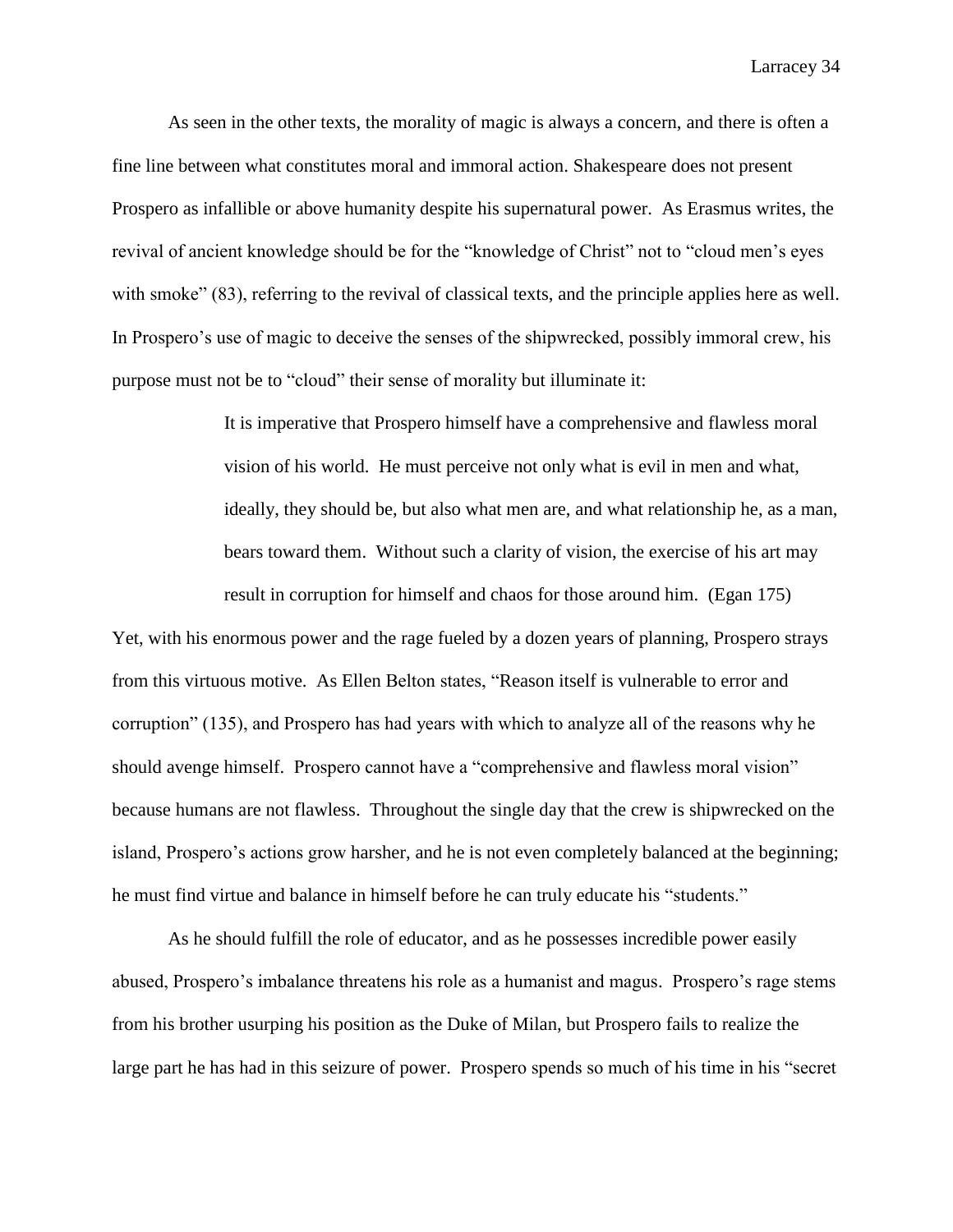studies" that he fails to see beyond the dukedom that is his library. As a humanist duke he should, ideally, serve as an emblem of both Plato's philosopher-king and the Aristotelian mean; he should understand the philosophical principles that virtue contains, and he should also act on this virtue. His studies do not help anyone if they remain secret. Prospero's absence of action in Milan due to his obsession with expanding his powers leads to his expulsion, not merely his brother's ambition, and on the island the opposite is present. Early in the play, Prospero punishes the innocent Ferdinand by using Ariel to convince the prince that his father has died in the shipwreck. He allows Ariel to taunt Ferdinand through singing, "Full fadom five thy father lies" (I.ii.397) and by emphasizing Ferdinand's perceived loss. Even his control over Ariel is excessive. The spirit has not wronged Prospero, unlike his brother or Caliban, but Prospero still enslaves him for twelve years. He then uses Ariel to torment Antonio, Alonso, and Sebastian, causing them to hallucinate and stripping them, as well as Caliban, Stephano, and Trinculo, of their reason, as "the loss of reason is the loss of the highest faculty they possess" (Belton 133). Prospero initially seeks to frighten his enemies as a manner of instruction, but Prospero seems to have more concern for their suffering than he does for their transformation into ideal, virtuous beings.

Once Prospero's perceived enemies are "all knit up / In their distractions" (III.iii.89-90) and their individual suffering, the supernatural dominates the play. The "shapes" (III.iii.81-110) torture Antonio, Alonso, and Sebastian after Ariel terrifies them by appearing as a harpy. Shakespeare indicates in the stage directions that soon a group of spirits "in shape of dogs and hounds" (IV.i) hunt Stephano, Trinculo, and Caliban. On the more positive side, goddesses, nymphs, and reapers delight Ferdinand and Miranda at their wedding. Prospero is at his full superhuman power. The superhuman permeates every aspect of the plot, whether negatively or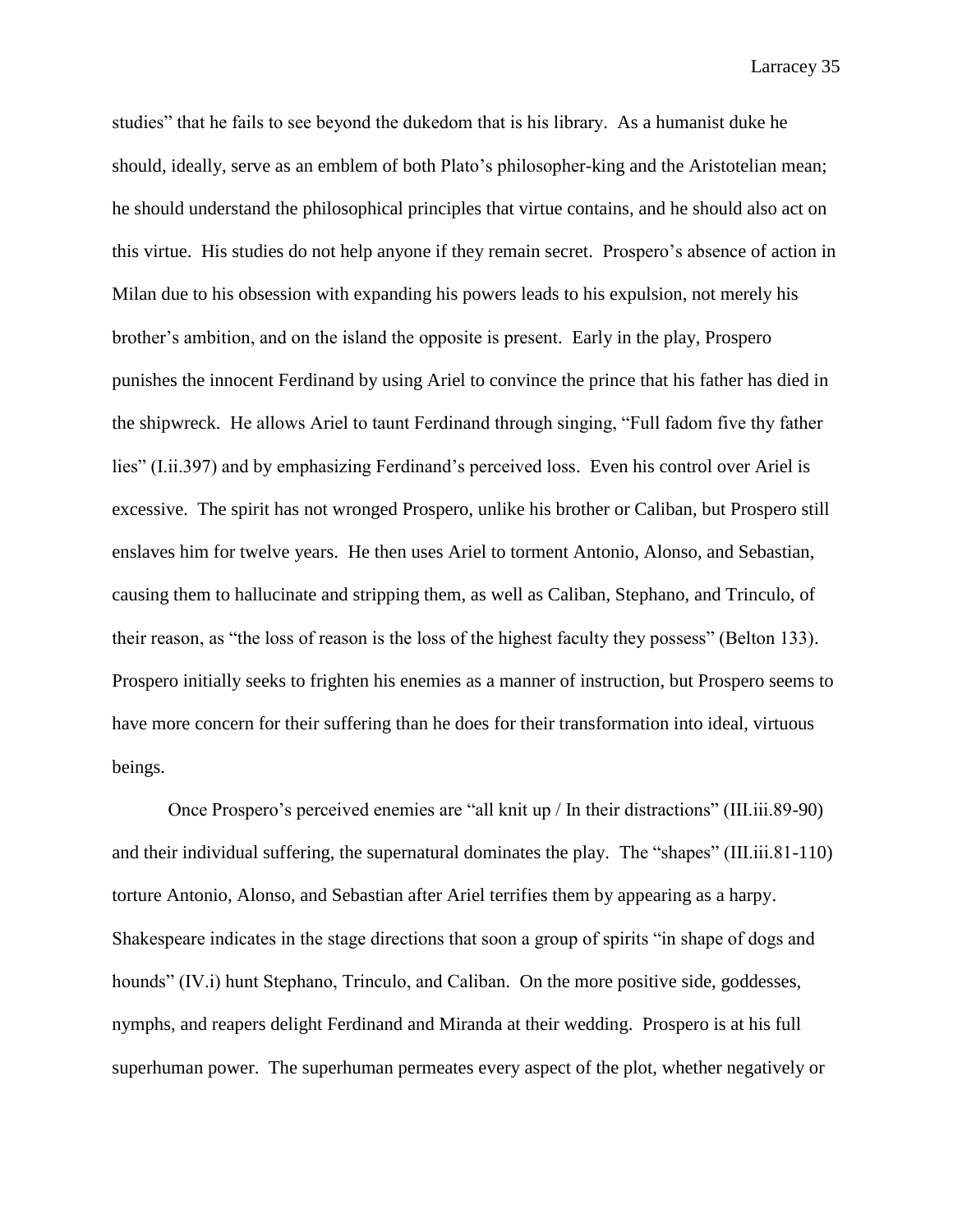positively, and the human quality of these individuals has faded into the background. At this point, it seems Prospero has lost sight of "what relationship he, as a man, bears toward [the others]" (Egan 175). He has pursued the prelapsarian state of power, but he has lost the morality and holiness that should be behind it. He has control over the entirety of the action, but he has forgotten the virtuous purpose behind the action.

Yet, the student is often affected by his subject – and while he may seem to master his subject, the supernatural still has virtues to teach its student. Jacqueline Fox-Good notes that Prospero's "decision to forgive his enemies is precipitated by Ariel" (264). Ariel tells Prospero his charms are so strong on his enemies, "That if you now beheld them, your affections / would become tender . . . Mine would, sir, were I human" (V.i.16-20). Prospero replies, "And mine shall" (V.i.21). He wonders:

Hast thou, which are but air, a touch a feeling

Of their afflictions, and shall not myself,

One of their kind, that relish all as sharply

Passion as they, be kindlier mov'd than thou art? (V.i.24)

Prospero realizes that he is human, "one of their kind" and has flaws and "passion" as well. His "fury" has overshadowed his "nobler reason" (V.i.26), his rational faculty, just as he has weakened the rational faculty of others. He needs to use his magic to show his enemies virtue, as "the rarer action is / In virtue than in vengeance"  $(V.i.27-28)$ . Once he fully understands this concept, he can illustrate virtue and "transfer the new order he has created to the social hierarchy back home" (Belton 135). In forgiving his enemies and teaching them (and Miranda and Ferdinand) by his own example, Prospero believes that they will use the knowledge to create a better Milan and Naples. Ferdinand is the future king, Miranda queen, and now they understand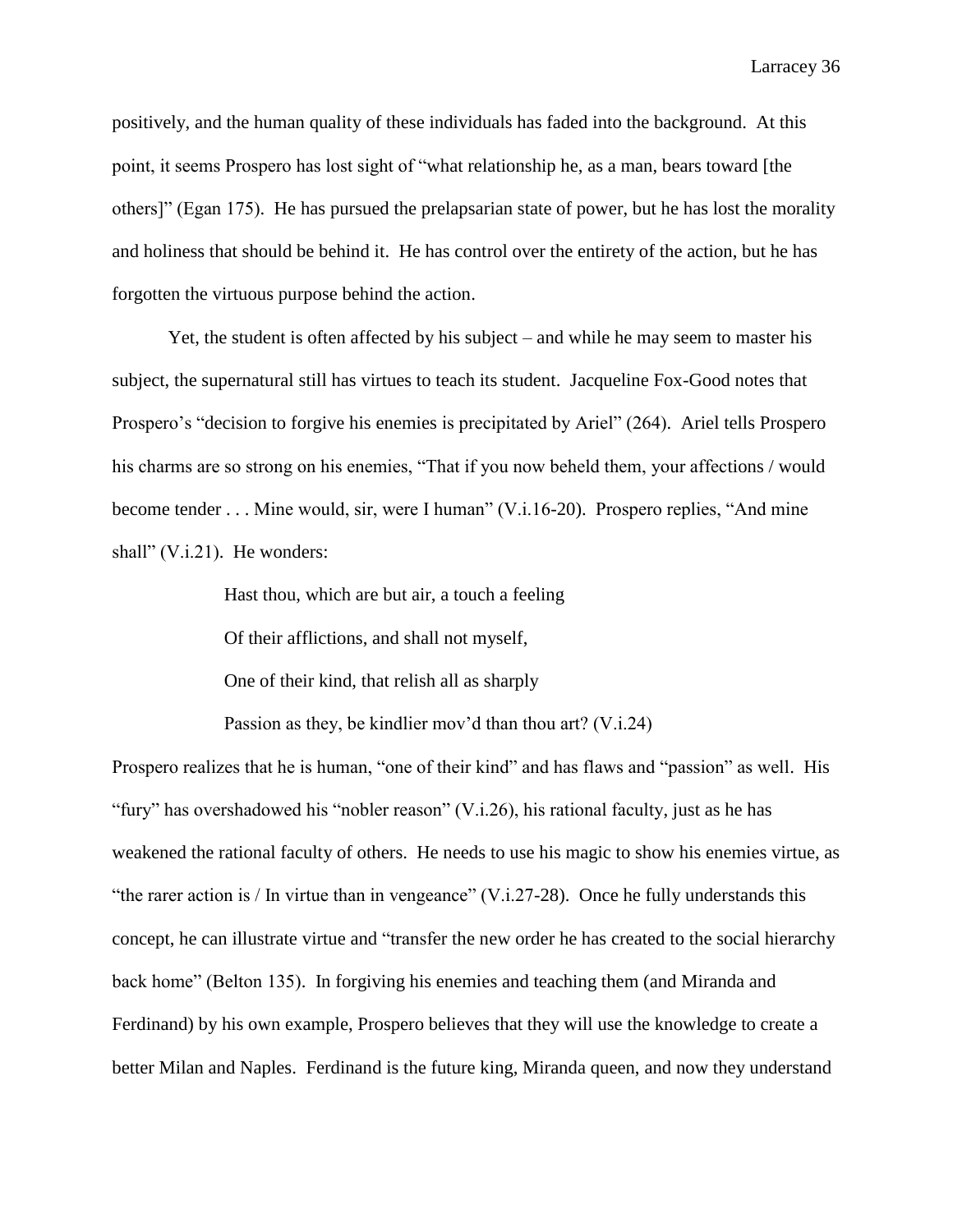virtue and may be able to build a virtuous society. Whereas Faustus and Subtle are unable and unwilling, respectively, to achieve self-recognition, Prospero finds the balance within himself and then uses his authority as it should be used in the humanist vision of society.

In *The Tempest*, Shakespeare details the progression of Prospero from a duke too absorbed in his own studies to provide for the wellbeing of others, to a revenge-driven magus, and, finally, to a man that uses his studies to illuminate virtue for others. In the epilogue, "spoken in a meter used elsewhere in the play only by Ariel in his short speech before the masque, and in his songs" (Fox-Good 264) further emphasizing Ariel's influence on him, Prospero states, "Now all my charms are all o'erthrown, / And what strength I have's mine own, / Which is most faint" (Epi. 1-3). He shows humility and illustrates the recognition of his own imperfect state as a human. Prospero has risen in mystical power, but has realized that it almost has been at the expense of his spiritual welfare. In this final section, he states that he desires "Spirits to enforce, art to enchant" (Epi. 14) but the audience's "prayer" (Epi. 16) to release him. Through the methodical, humanist study of the occult and the use of the supernatural, Prospero has ascended, and his powers have been such that he has controlled both kings and clowns, spirits and monsters.

Yet, Shakespeare concludes the play with Prospero overthrowing his charms for his natural and human strength, strength in both rationality and in love. This is not to say that his superhuman powers are somehow immoral, or without merit; rather, in finishing his "showpiece" (Hollander 444) with Prospero relying on his human qualities alone, Shakespeare illustrates that it is the human, and the humanist process, that carries the most value. Fox-Good states that Shakespeare presents "a world in which all manner of things – spirits, banquets, goddesses – take shape and then disperse, seem present then absent, appear and disappear at will" (253-254); I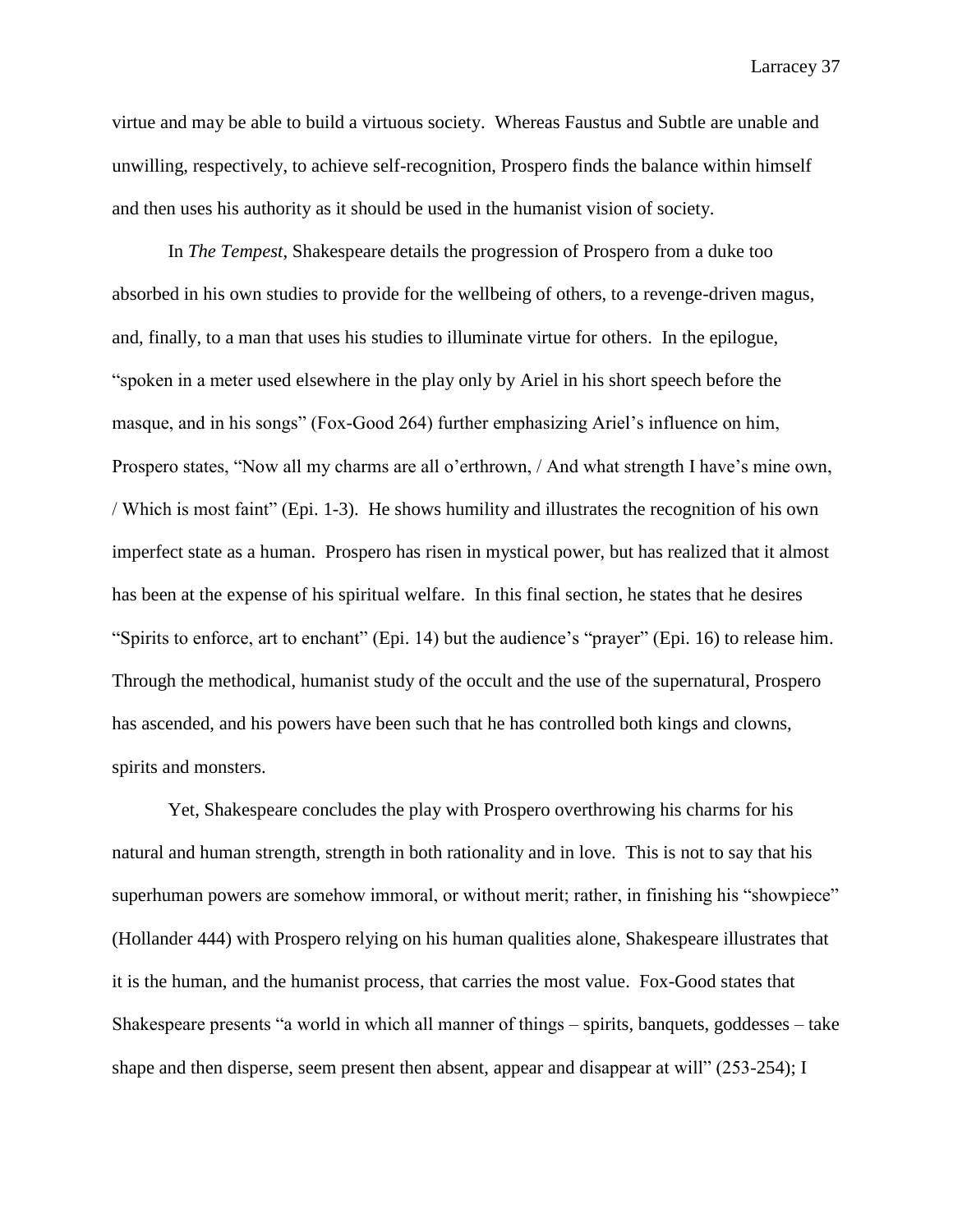would emphasize that humans, with all their potential, are that which remain constant. Shakespeare shows in *The Tempest* not that the supernatural "charms" are necessary, but that society needs human strength, and needs true humanism, to build the virtuous, ideal world.

The possibility of an ideal world is just one of the potential creations that the humanist system of education and white magic could bring in Early Modern England. Humanism and Hermeticist natural philosophy are both ways to combat ignorance and the immorality of demonic power and false alchemy. While Marlowe, Jonson, and Shakespeare all allude to the possibility of an ideal world through these mechanisms, it is only Shakespeare's character of Prospero that has any interest in bringing it to fruition, that is able to recognize his fallibility and corruption and correct his error. Faustus seeks power for his own individual gain, and Subtle has no interest in improving the world, and but only in disrupting it. The variation of these individuals across the three principle dramas as well as the masques is representative of the individualization characteristic of the Renaissance. Still, these individuals then become representative of the systems of thought popular among Early Modern thinkers and artists.

The humanist system of education and the popular and educated perception of magic and the occult are topics of discussion in numerous Early Modern texts, and especially those of the most prominent playwrights of the period. Marlowe, Jonson, and Shakespeare are artists, and thus they are producing what should, in the ideal humanist world, consequently prompt virtue. Analogous to the humanist artist, classically educated and morally superior, is the magus, who has similarly studied classical texts and seeks to produce a virtuous society. These individuals, however, while embodying systems of thought and ideals, are still individuals, and the plays explore how the individuals' concerns, prejudices, faults, and imbalances clash with what would seem to be a formula for learned morality, for informed behavior that will produce philosopher-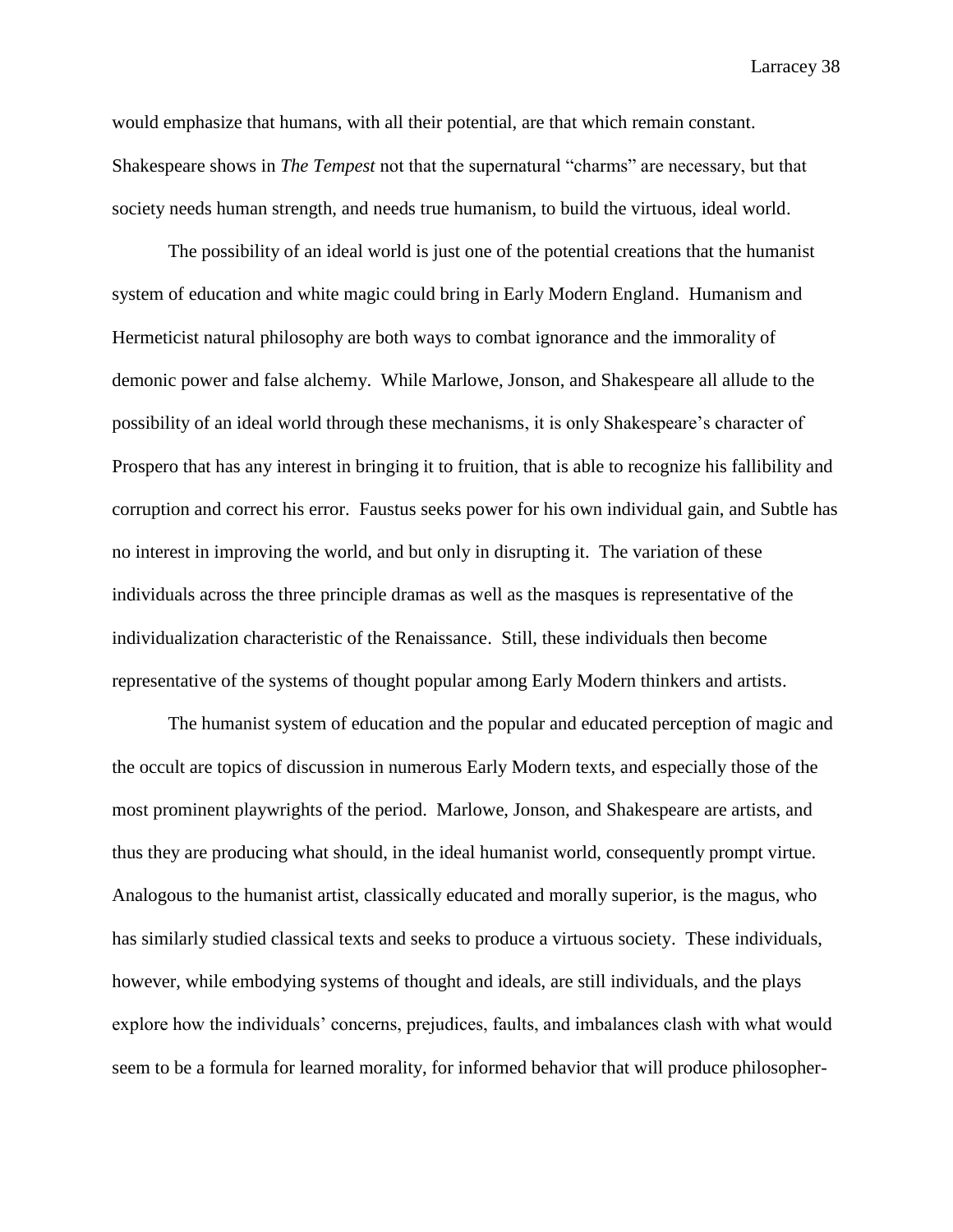kings and a new golden age or Garden of Eden. Yet, each writer finds that humanism is not infallible, and neither is magic. They are not panaceas for all of society's ills, and can even be sources of chaos and immorality themselves. Marlowe's overreacher is sometimes violent, sometimes irreligious, and sometimes ignorant of what he professes to do. Jonson's witches, Rosy Cross philosophers, and alchemists at court and in the city use knowledge to their own advantage and twist it to their needs. Shakespeare's magus begins imbalanced and in the pursuit of revenge. Similarly, just as these individuals are uniquely defined, the defined morality of magic is also fluid, and types are distinctive more for their purpose than due to any comprehensive understanding of, or delineation between, magical philosophies. What has been religion becomes witchcraft in *King Johan*, what begins as a seemingly noble pursuit of magical knowledge becomes demonic damnation in *Doctor Faustus*, magic is an object of ridicule in Jonson's masques and *The Alchemist*, and white magic is a fallible, but possibly beneficial, humanist pursuit of learning in Shakespeare's *The Tempest*.

The system of humanist education is similarly open for discussion in Early Modern England, where Marlowe finds people as too reliant on virtue as being its necessary product, Jonson finds art absent of the humanist purpose, and Shakespeare shows an individual who is an imbalanced humanist, always willing to study and never taking action, and then taking action without proper analysis of the morality of said action. Yet, these individuals throughout the works never define humanism or magic completely. They are examples of potential flaws and potential successes. Faustus, for example, who has been degraded by magic and who has abused the humanist system of education, is not symbolic of what these systems of thought must always produce. Jonson certainly argues that it is not the system of humanism to blame, but artists who fail to use it. While his criticism of magic is more firm in his belief that it is ultimately unhelpful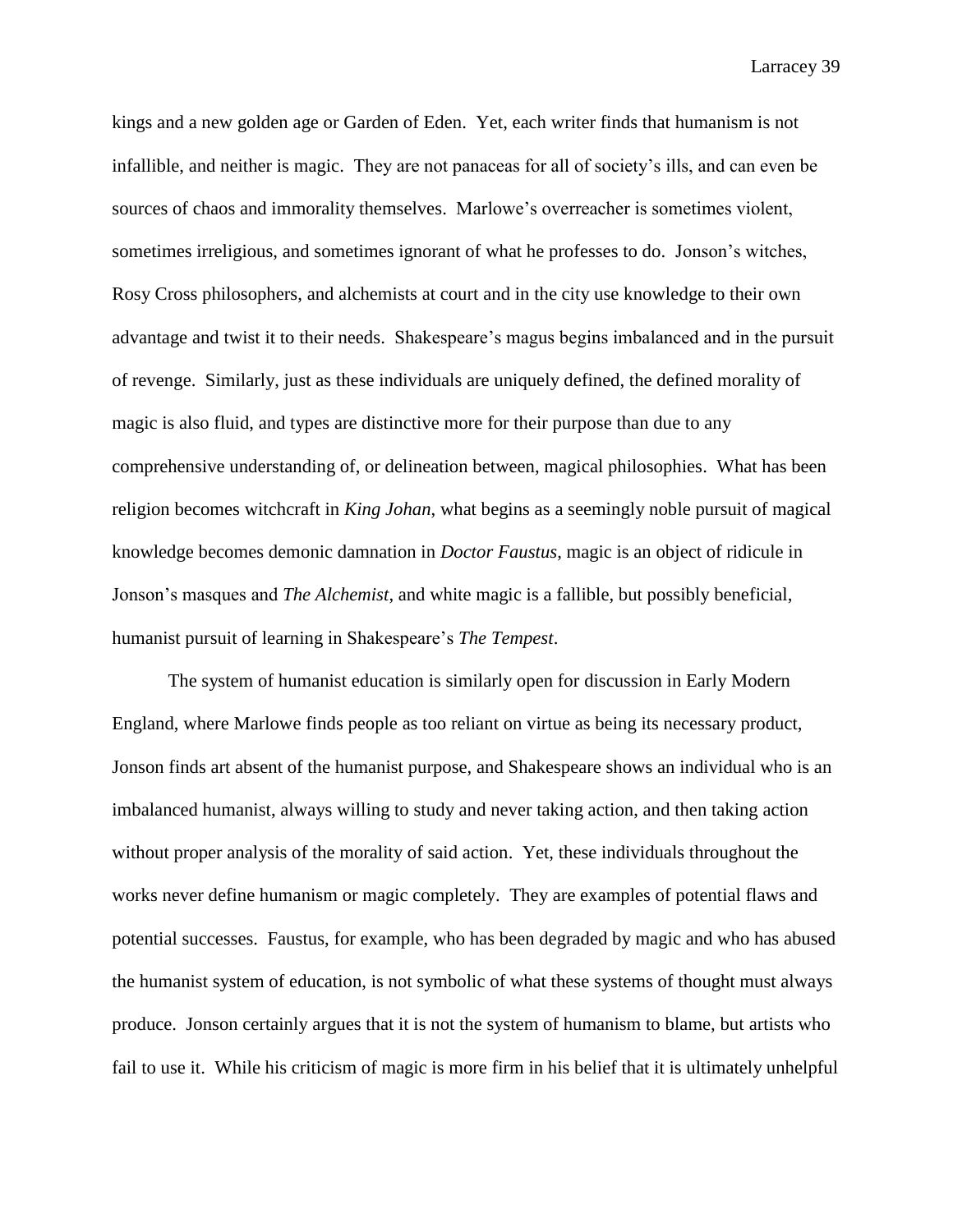as it is not real, it is not the magic itself that is a problem so much as it is the uneducated masses who blindly follow it. Shakespeare shows someone who has gone too far, but is able to correct his path and find virtue for himself, his friends and family, and his former enemies – a microcosm of the society that could be produced through humanism and white magic. In Early Modern England, artists continually explored magic along with humanism, creating magical spectacles of their own on the stage, representing the possibilities of magic and humanism through individuals in Renaissance society.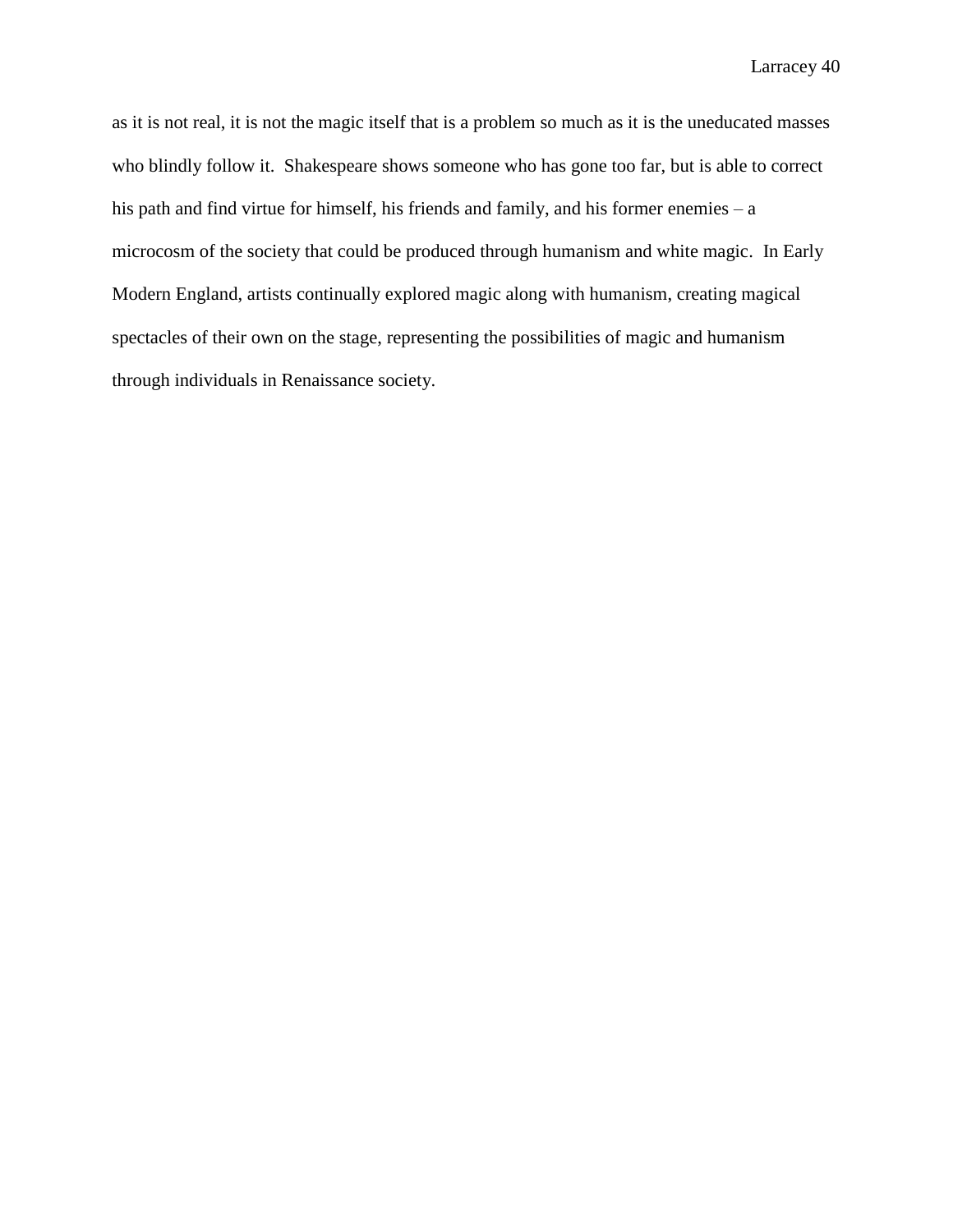## Bibliography

- Arendzen, John. "Gnosticism." *The Catholic Encyclopedia*. Vol. 6. New York: Robert Appleton Company, 1909. 17 Mar. 2013.
- Bale, John. *King Johan*. *Four Morality Plays*. Ed. Peter Happé. London: Penguin Classics, 1987. Print.
- Bednarz, James P. "Marlowe and the English Literary Scene." *The Cambridge Companion to Christopher Marlowe*. Ed. Patrick Cheney. Cambridge: Cambridge UP, 2004. 90-105. Print.
- Belton, Ellen R. "'When No Man Was His Own': Magic and Self-Discovery in *The Tempest*." *University of Toronto Quarterly: A Canadian Journal of the Humanities* 55.2 (1985): 127-40. 16 Nov. 2011.
- Bevington, David. "The Major Comedies." *The Cambridge Companion to Ben Jonson*. Ed. Richard Harp and Stanley Stewart. Cambridge: Cambridge UP, 2000. 72-89. Print.
- Brann, Noel L. *Trithemius and Magical Theology : A Chapter in the Controversy Over Occult Studies in Early Modern Europe*. Albany: State University of New York, 1999.

Copenhaver, Brian P., ed. *Hermetica*. Cambridge: Cambridge UP, 1992. Print.

Dollimore, Jonathan. "*Doctor Faustus*: Subversion through Transgression." *Longman Critical Readers: Christopher Marlowe*. Ed. Richard Wilson. London: Longman, 1999. 235-245. Print.

Donaldson, Ian. *Ben Jonson: A Life*. Oxford: Oxford UP, 2011. Print.

Duncan, Edgar Hill. "Jonson's *Alchemist* and the Literature of Alchemy." *PMLA* 61.3 (1946): 699-710. 12 Dec. 2011.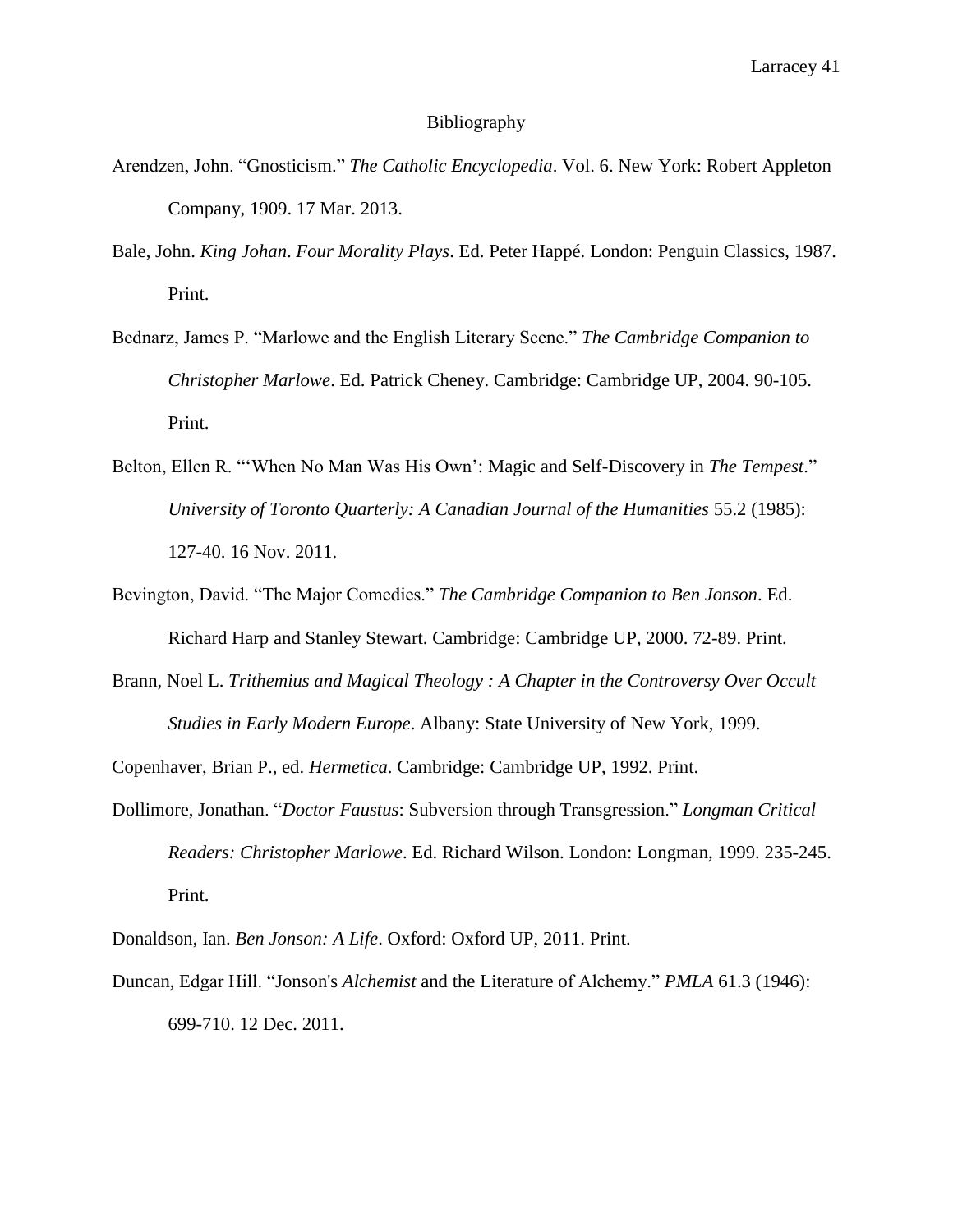- Duxfield, Andrew. "*Doctor Faustus* and Renaissance Hermeticism." Doctor Faustus*: A Critical Guide*. London: Continuum, 2010. 96-110. Print.
- Egan, Robert. "This Rough Magic: Perspectives of Art and Morality in *The Tempest*." *Shakespeare Quarterly* 23.2 (1972): 171-82. 16 Nov. 2011.
- Erasmus, Desiderius. "An Age of Gold." *The Portable Renaissance Reader*. Ed. James Bruce Ross and Mary Martin McLaughlin. New York: Penguin, 1981. Print.
- Evans, G. Blakemore. *Elizabethan-Jacobean Drama: The Theatre in Its Time*. New York: New Amsterdam, 1990. Print.
- Evans, Robert C. *Ben Jonson and the Poetics of Patronage*. Lewisburg, PA: Bucknell UP, 1989. Print.
- Fox-Good, Jacquelyn. "Other Voices: The Sweet, Dangerous Airs of Shakespeare's Tempest." *Shakespeare Studies* 24.(1996): 241-74. 16 Apr. 2011.
- French, Peter J. *John Dee: The World of an Elizabethan Magus*. London: Routledge & Kegan Paul, 1972. Print.
- Gatti, Hilary. "Bruno and Marlowe: *Doctor Faustus*." *Longman Critical Readers: Christopher Marlowe*. Ed. Richard Wilson. London: Longman, 1999. 246-265. Print.
- Gibbons, B.J. *Spirituality and the Occult: From the Renaissance to the Modern Age*. London: Routledge, 2001. Web.
- Gill, J. S. "How Hermes Trismegistus Was Introduced to Renaissance England: The Influences of Caxton's and Ficino's Argumentum on Baldwin and Palfreyman." *Journal of the Warburg and Courtauld Institutes* 47. (1984): 222-225. 12 Dec. 2011.
- Healy, Thomas. "*Doctor Faustus*." *The Cambridge Companion to Christopher Marlowe*. Ed. Patrick Cheney. Cambridge: Cambridge UP, 2004. 174-192. Print.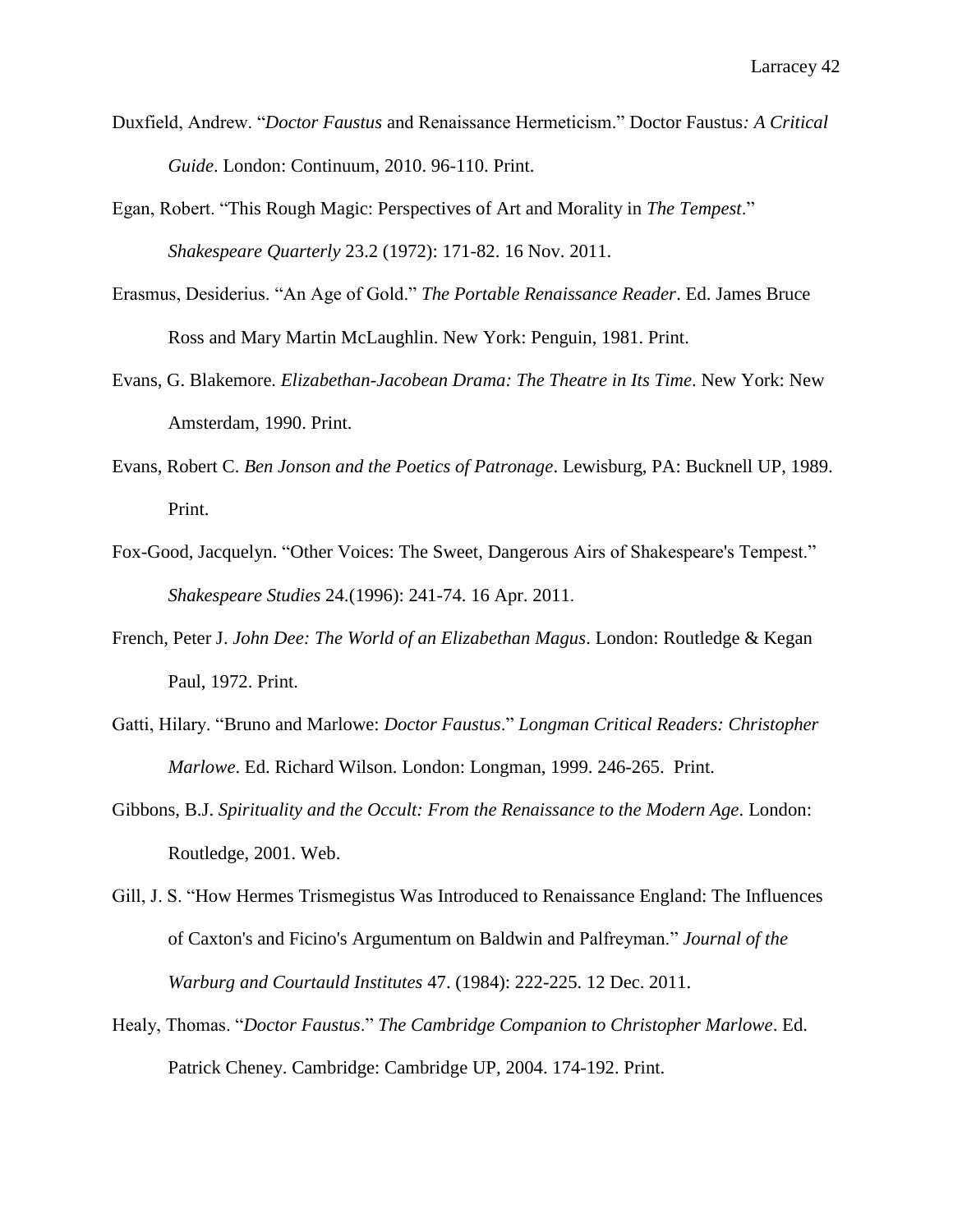- Hollander, John, and Frank Kermode, eds. "The Tempest." *The Literature of Renaissance England*. Oxford: Oxford UP, 1973. 444-7. Print.
- Hopkins, Lisa, and Matthew Steggle. *Renaissance Literature and Culture*. London: Continuum, 2006. 20-1. Print.
- Jonson, Benjamin. *The Alchemist*. *Volpone and Other Plays.* Ed. Michael Jamieson. London: Penguin, 2004. 185-320. Print.
- –––––––––– . *Ben Jonson: The Complete Masques. The Yale Ben Jonson*. Ed. Alvin B. Kernan and Richard B. Young. New Haven: Yale UP, 1969. Print.
- Larner, Christine. *Witchcraft and Religion: The Politics of Popular Belief*. Oxford: Basil Blackwell, 1984. Print.
- Marlowe, Christopher. *Doctor Faustus*. *Christopher Marlowe: The Complete Plays*. Ed. Frank Romany and Robert Lindsey. London: Penguin, 2003. 341-395. Print.
	- –––––––––– . *The Jew of Malta. Christopher Marlowe: The Complete Plays*. Ed. Frank

Romany and Robert Lindsey. London: Penguin, 2003. 241-349. Print.

- –––––––––– . *Tamburlaine*. *Christopher Marlowe: The Complete Plays*. Ed. Frank Romany and Robert Lindsey. London: Penguin, 2003. 68-153. Print.
- Palmer, D.J. "Magic and Poetry in *Doctor Faustus*." *Christopher Marlowe's* Doctor Faustus: *Text and Major Criticism*. Ed. Irving Ribner. New York: Odyssey Press, 1966. Print.
- Pinciss, Gerald M. *Forbidden Matter: Religion in the Drama of Shakespeare and His Contemporaries*. Newark: Delaware, 2000. Print.
- Ribner, Irving, ed. *Christopher Marlowe's* Doctor Faustus: *Text and Major Criticism*. New York: Odyssey Press, 1966. Print.

Riggs, David. *The World of Christopher Marlowe*. New York: Henry Holt, 2004. Print.